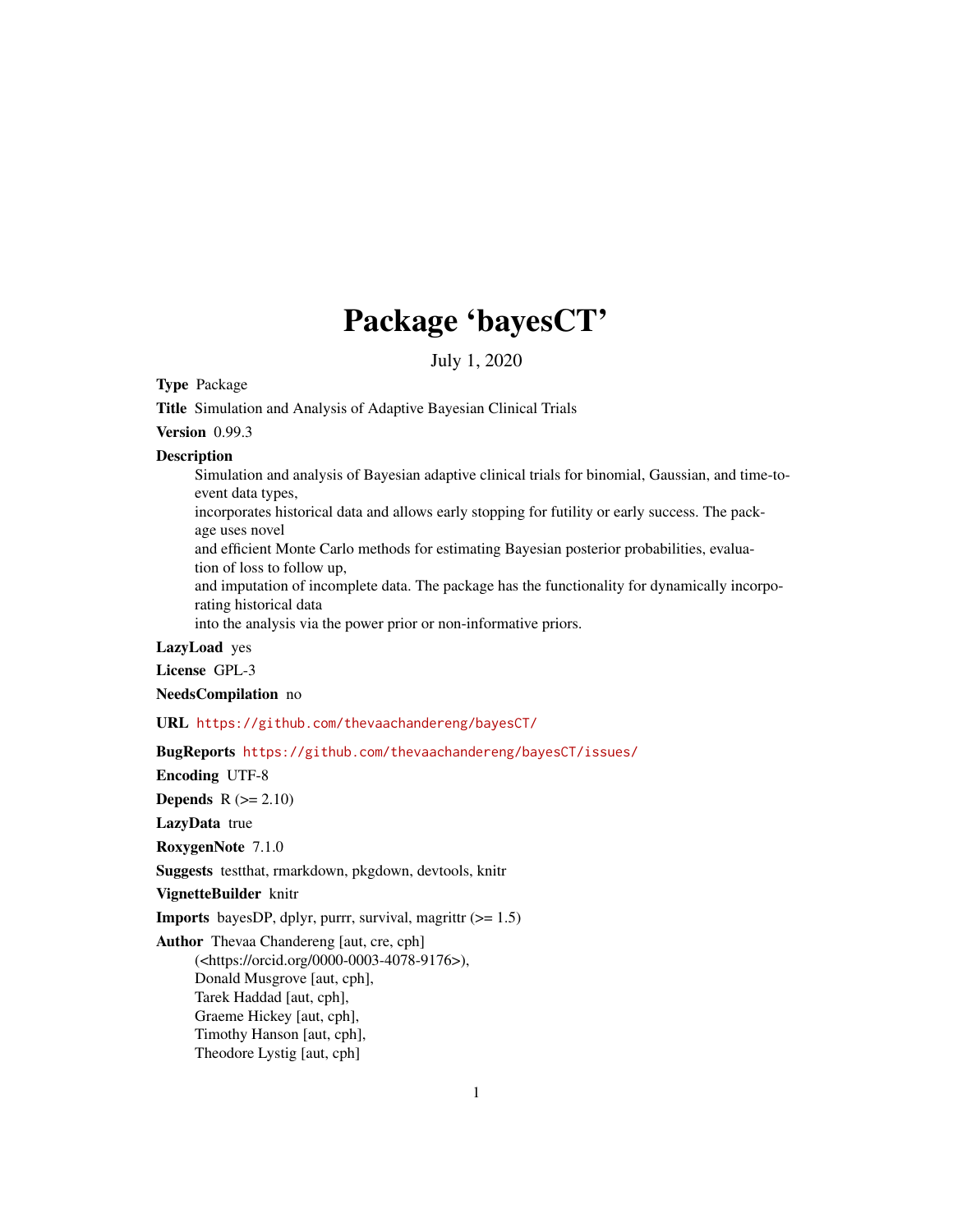Maintainer Thevaa Chandereng <chandereng@wisc.edu>

Repository CRAN

Date/Publication 2020-07-01 09:30:02 UTC

# R topics documented:

| 3              |
|----------------|
| $\overline{4}$ |
| $\overline{4}$ |
| $\overline{7}$ |
| 8              |
| 10             |
| 11             |
| 11             |
| 12             |
| 13             |
| 13             |
| 14             |
| 14             |
| 16             |
| 18             |
| 19             |
| 20             |
| 21             |
| 24             |
| 25             |
| 27             |
| 28             |
| 29             |
| 29             |
| 30             |
| 31             |
| 32             |
| 32             |
| 36             |
| 37             |
| 40             |

**Index** [41](#page-40-0)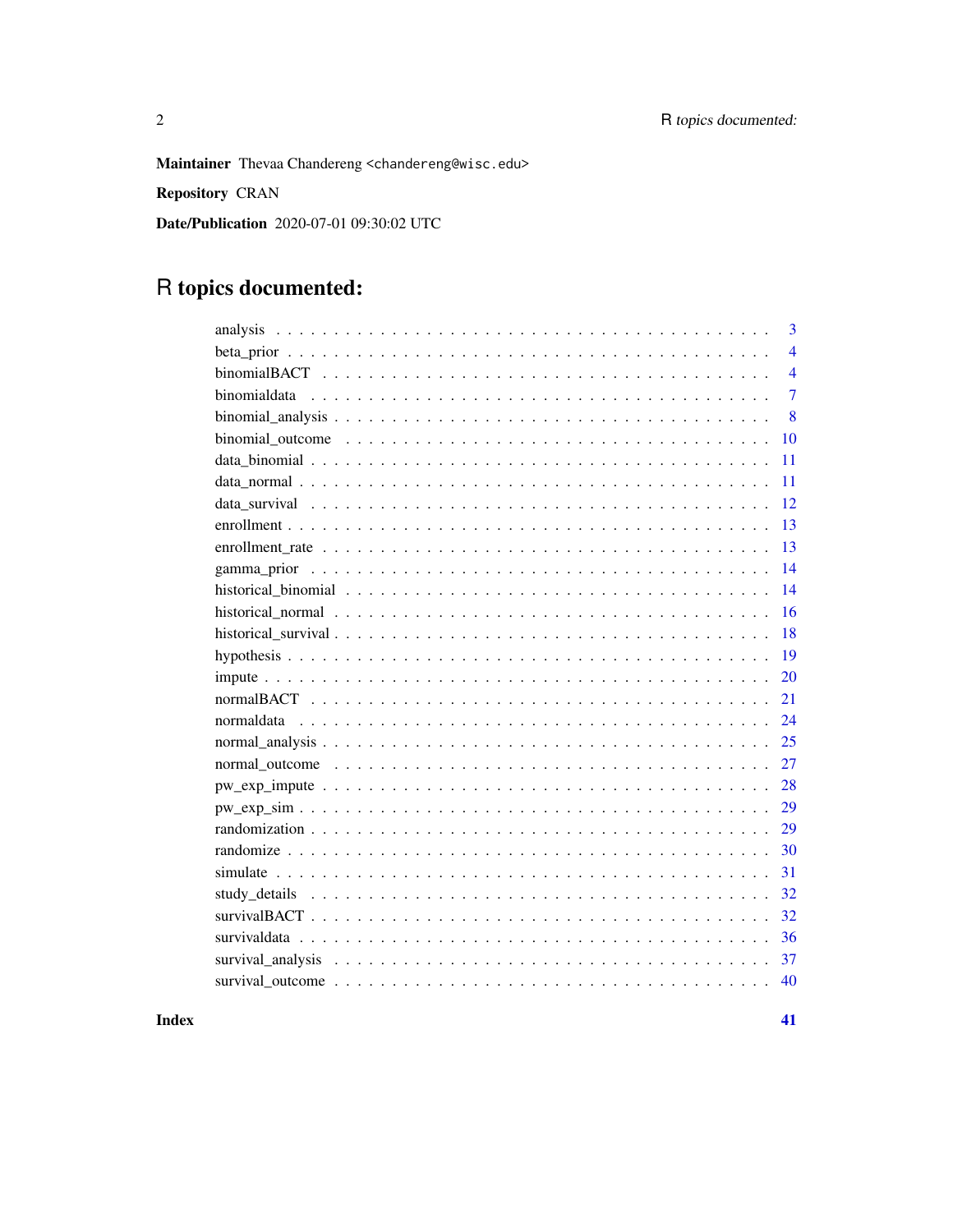<span id="page-2-0"></span>

Wrapper function to analyze bayesian trials.

#### Usage

analysis(input, type = "binomial", .data = NULL)

#### **Arguments**

| input | list. Input function for all the analysis.                                |
|-------|---------------------------------------------------------------------------|
| type  | character. Type of analysis to be ran (binomial (default), normal. etc.). |
| .data | NULL, stores the all the details, please do not fill it in.               |

# Value

a list with results of the analysis of bayesian trial.

- prob\_of\_accepting\_alternative scalar. The input parameter of probability of accepting the alternative.
- margin scalar. The margin input value of difference between mean estimate of treatment and mean estimate of the control.
- alternative character. The input parameter of alternative hypothesis.
- N\_treatment scalar. The number of patients enrolled in the experimental group for each simulation.
- N\_control scalar. The number of patients enrolled in the control group for each simulation.
- N\_enrolled vector. The number of patients enrolled in the trial (sum of control and experimental group for each simulation. )
- N\_complete scalar. The number of patients who completed the trial and had no loss to follow-up.
- post\_prob\_accept\_alternative vector. The final probability of accepting the alternative hypothesis after the analysis is done.
- est\_final scalar. The final estimate of the difference in posterior estimate of treatment and posterior estimate of the control group.
- stop\_futility scalar. Did the trial stop for futility during imputation of patient who had loss to follow up? 1 for yes and 0 for no.
- stop\_expected\_success scalar. Did the trial stop for early success during imputation of patient who had loss to follow up? 1 for yes and 0 for no.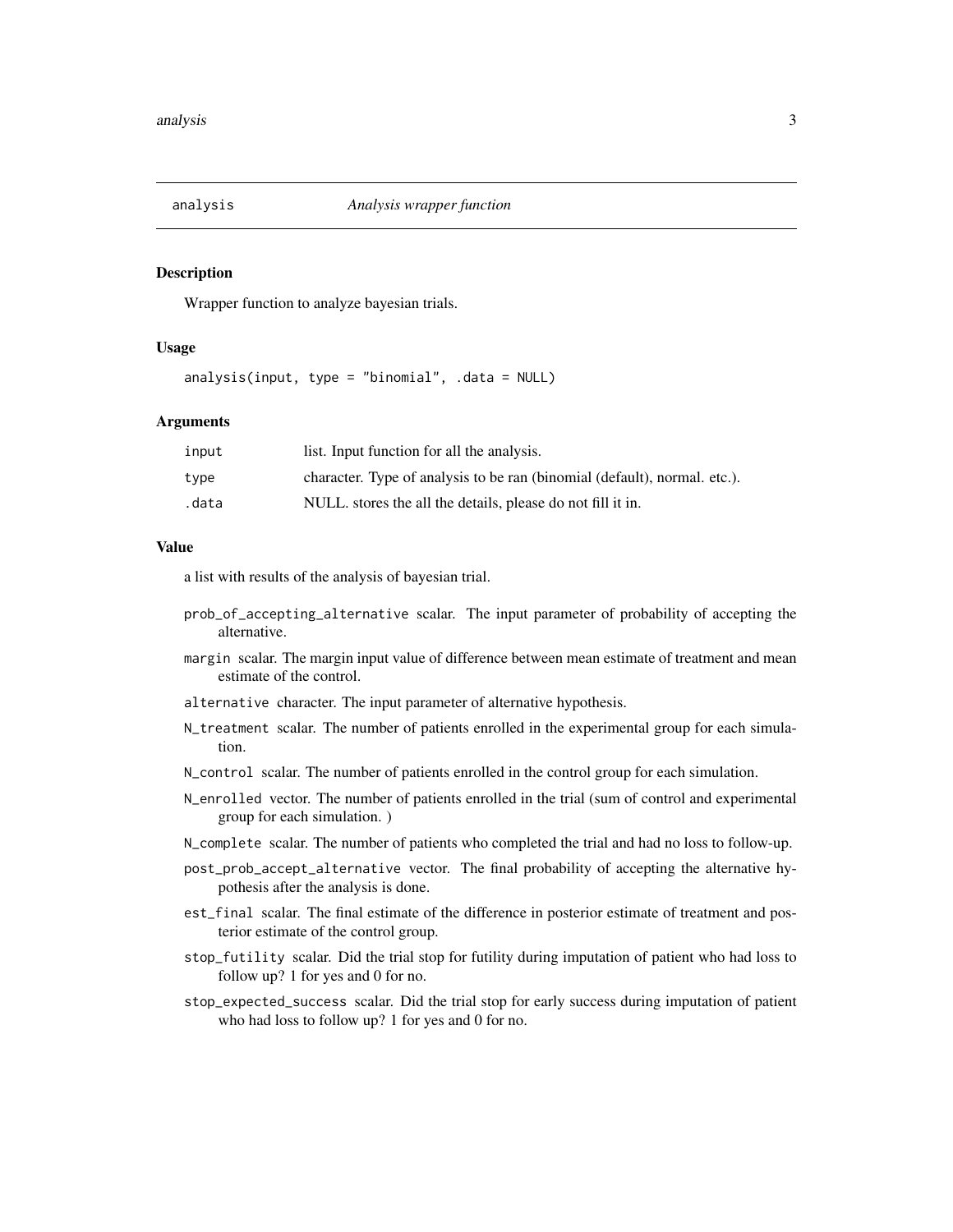<span id="page-3-0"></span>

Wrapper function for beta prior beta(a0,b0).

#### Usage

beta\_prior( $a0 = 1$ ,  $b0 = 1$ , .data = NULL)

# Arguments

| a0    | numeric. The first shape parameter in the beta distribution $(\text{beta}(a\theta, b\theta))$ . |
|-------|-------------------------------------------------------------------------------------------------|
| b0    | numeric. The second shape parameter in the beta distribution (beta( $a\theta$ , $b\theta$ )).   |
| .data | NULL. stores the beta prior rate, please do not fill it in.                                     |

#### Value

a list with vector of beta rate for the beta prior for treatment and control group.

# Examples

beta\_prior( $a0 = 1$ ,  $b0 = 1$ )

# Description

Simulation for binomial counts for Bayesian Adaptive trial with different inputs to control for power, sample size, type 1 error rate, etc.

# Usage

```
binomialBACT(
 p_treatment,
 p_control = NULL,
 y0_treatment = NULL,
 N0_treatment = NULL,
  y0_control = NULL,
 N0_control = NULL,
 N_total,
  lambda = 0.3,
  lambda_time = NULL,
```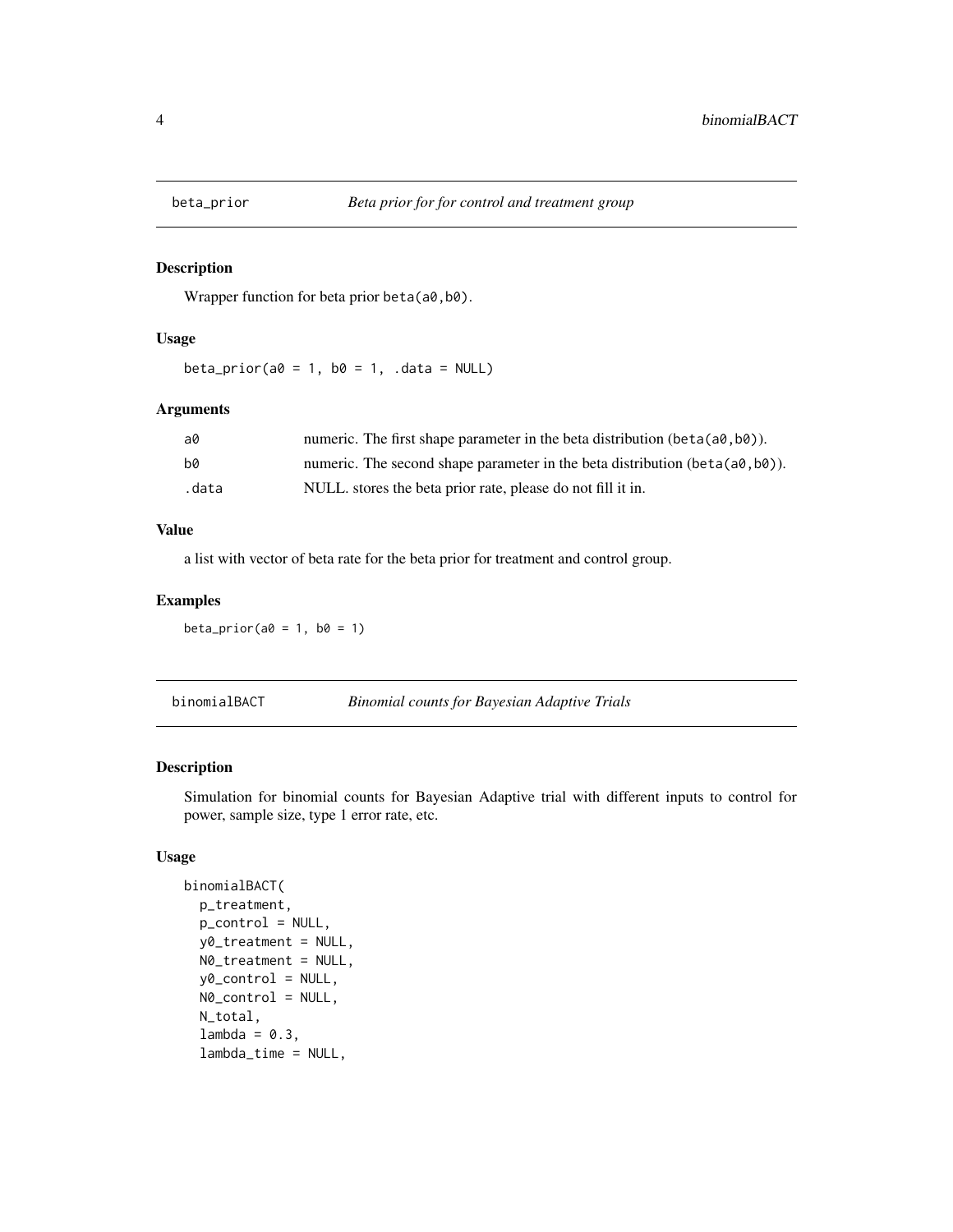# <span id="page-4-0"></span>binomialBACT 5

```
interim_look = NULL,
EndofStudy,
prior = c(1, 1),
block = 2,
rand_ratio = c(1, 1),
prop_loss_to_followup = 0.1,
alternative = "greater",
ho = 0,
futility_prob = 0.05,
expected_success_prob = 0.9,
prob_ha = 0.95,
N_iimpute = 10,
number_mcmc = 10000,
discount_function = "identity",
alpha_max = 1,
fix_alpha = FALSE,
weibull\_scale = 0.135,weibull_shape = 3,
method = "fixed"
```
# Arguments

 $\mathcal{L}$ 

| p_treatment           | scalar. Proportion of events under the treatment arm.                                                                                                        |
|-----------------------|--------------------------------------------------------------------------------------------------------------------------------------------------------------|
| p_control             | scalar. Proportion of events under the control arm.                                                                                                          |
| y0_treatment          | scalar. Number of events for the historical treatment arm.                                                                                                   |
| N0_treatment          | scalar. Sample size of the historical treatment arm.                                                                                                         |
| y0_control            | scalar. Number of events for the historical control arm.                                                                                                     |
| N0_control            | scalar. Sample size of the historical control arm.                                                                                                           |
| N_total               | scalar. Total sample size.                                                                                                                                   |
| lambda                | vector. Enrollment rates across simulated enrollment times. See enrollment<br>for more details.                                                              |
| lambda_time           | vector. Enrollment time(s) at which the enrollment rates change. Must be same<br>length as lambda. See enrollment for more details.                          |
| interim_look          | vector. Sample size for each interim look. Note: the maximum sample size<br>should not be included.                                                          |
| EndofStudy            | scalar. Length of the study.                                                                                                                                 |
| prior                 | vector. Prior values of beta rate, $Beta(a0, b0)$ . The default is set to $Beta(1, 1)$ .                                                                     |
| block                 | scalar. Block size for generating the randomization schedule.                                                                                                |
| rand_ratio            | vector. Randomization allocation for the ratio of control to treatment. Integer<br>values mapping the size of the block. See randomization for more details. |
| prop_loss_to_followup |                                                                                                                                                              |
|                       | scalar. Overall oroportion of subjects lost to follow-up.                                                                                                    |
| alternative           | character. The string specifying the alternative hypothesis, must be one of<br>"greater" (default), "less" or "two.sided".                                   |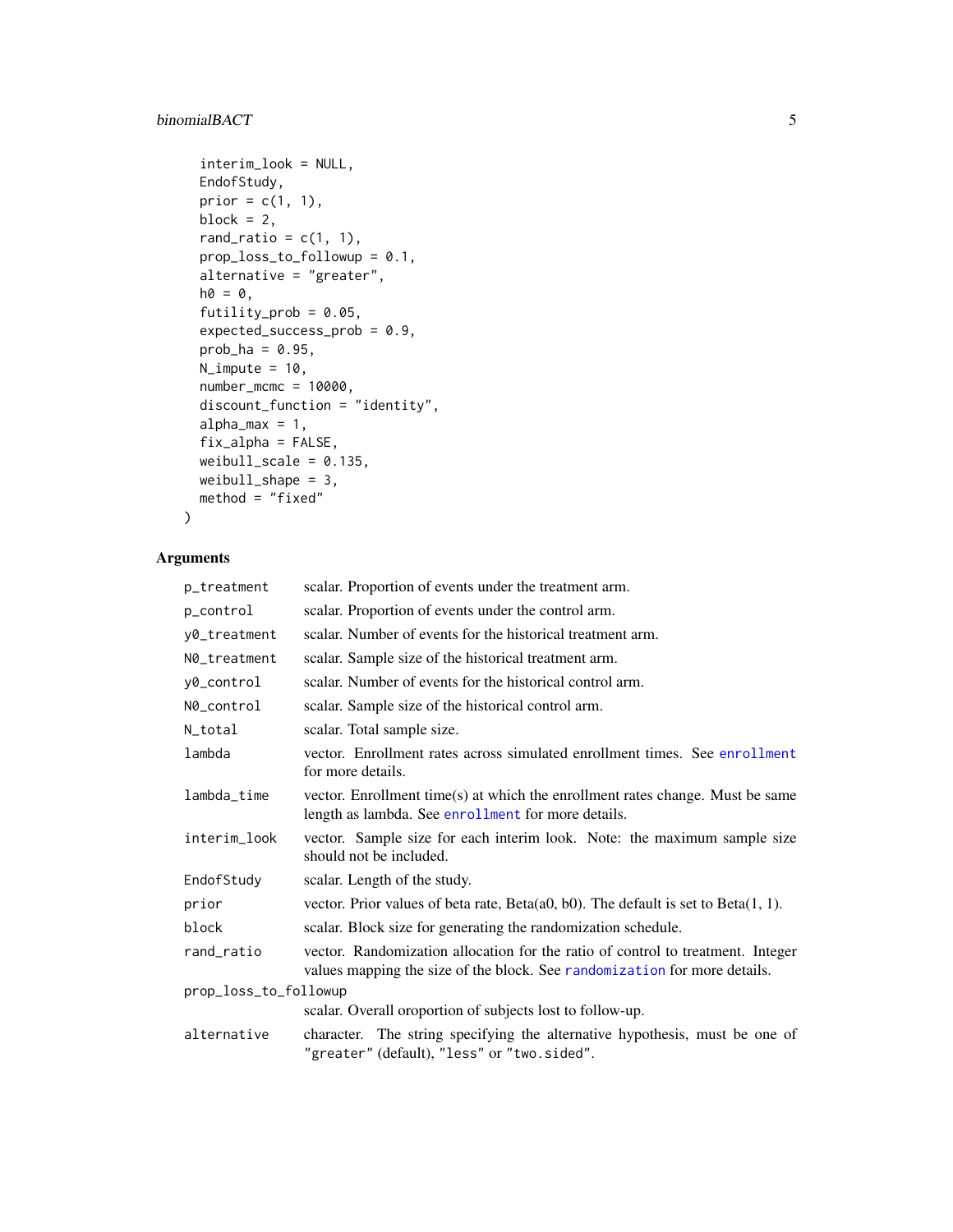<span id="page-5-0"></span>

| h0                    | scalar. Threshold for comparing two mean values. Default is h0=0.                                                                                                                                                                                                                                                                                                                                                                                                                                                                                                    |
|-----------------------|----------------------------------------------------------------------------------------------------------------------------------------------------------------------------------------------------------------------------------------------------------------------------------------------------------------------------------------------------------------------------------------------------------------------------------------------------------------------------------------------------------------------------------------------------------------------|
| futility_prob         | scalar. Probability of stopping early for futility.                                                                                                                                                                                                                                                                                                                                                                                                                                                                                                                  |
| expected_success_prob |                                                                                                                                                                                                                                                                                                                                                                                                                                                                                                                                                                      |
|                       | scalar. Probability of stopping early for success.                                                                                                                                                                                                                                                                                                                                                                                                                                                                                                                   |
| prob_ha               | scalar. Probability of alternative hypothesis.                                                                                                                                                                                                                                                                                                                                                                                                                                                                                                                       |
| N_impute              | scalar. Number of imputations for Monte Carlo simulation of missing data.                                                                                                                                                                                                                                                                                                                                                                                                                                                                                            |
| number_mcmc           | scalar. Number of Monte Carlo Markov Chain draws in sampling posterior.                                                                                                                                                                                                                                                                                                                                                                                                                                                                                              |
| discount_function     |                                                                                                                                                                                                                                                                                                                                                                                                                                                                                                                                                                      |
|                       | character. If incorporating historical data, specify the discount function. Cur-<br>rently supports the Weibull function (discount_function="weibull"), the scaled-<br>Weibull function (discount_function="scaledweibull"), and the identity<br>function (discount_function="identity"). The scaled-Weibull discount func-<br>tion scales the output of the Weibull CDF to have a max value of 1. The identity<br>discount function uses the posterior probability directly as the discount weight.<br>Default value is "identity". See bdpnormal for more details. |
| alpha_max             | scalar. Maximum weight the discount function can apply. Default is 1. For a<br>two-arm trial, users may specify a vector of two values where the first value is<br>used to weight the historical treatment group and the second value is used to<br>weight the historical control group.                                                                                                                                                                                                                                                                             |
| fix_alpha             | logical. Fix alpha at alpha_max? Default value is FALSE.                                                                                                                                                                                                                                                                                                                                                                                                                                                                                                             |
| weibull_scale         | scalar. Scale parameter of the Weibull discount function used to compute alpha,<br>the weight parameter of the historical data. Default value is 0.135. For a two-<br>arm trial, users may specify a vector of two values where the first value is used<br>to estimate the weight of the historical treatment group and the second value<br>is used to estimate the weight of the historical control group. Not used when<br>$discount\_function = "identity".$                                                                                                      |
| weibull_shape         | scalar. Shape parameter of the Weibull discount function used to compute alpha,<br>the weight parameter of the historical data. Default value is 3. For a two-arm<br>trial, users may specify a vector of two values where the first value is used<br>to estimate the weight of the historical treatment group and the second value<br>is used to estimate the weight of the historical control group. Not used when<br>$discount\_function = "identity".$                                                                                                           |
| method                | character. Analysis method with respect to estimation of the weight paramter<br>alpha. Default method "mc" estimates alpha for each Monte Carlo iteration.<br>Alternate value "fixed" estimates alpha once and holds it fixed throughout the<br>analysis. See the the bdpsurvival vignette<br>vignette("bdpsurvival-vignette", package="bayesDP") for more details.                                                                                                                                                                                                  |

# Value

a list of output for a single trial simulation.

p\_treatment scalar. The input parameter of proportion of events in the treatment group.

p\_control scalar. The input parameter of proportion of events in the control group.

prob\_of\_accepting\_alternative scalar. The input parameter of probability threshold of accepting the alternative.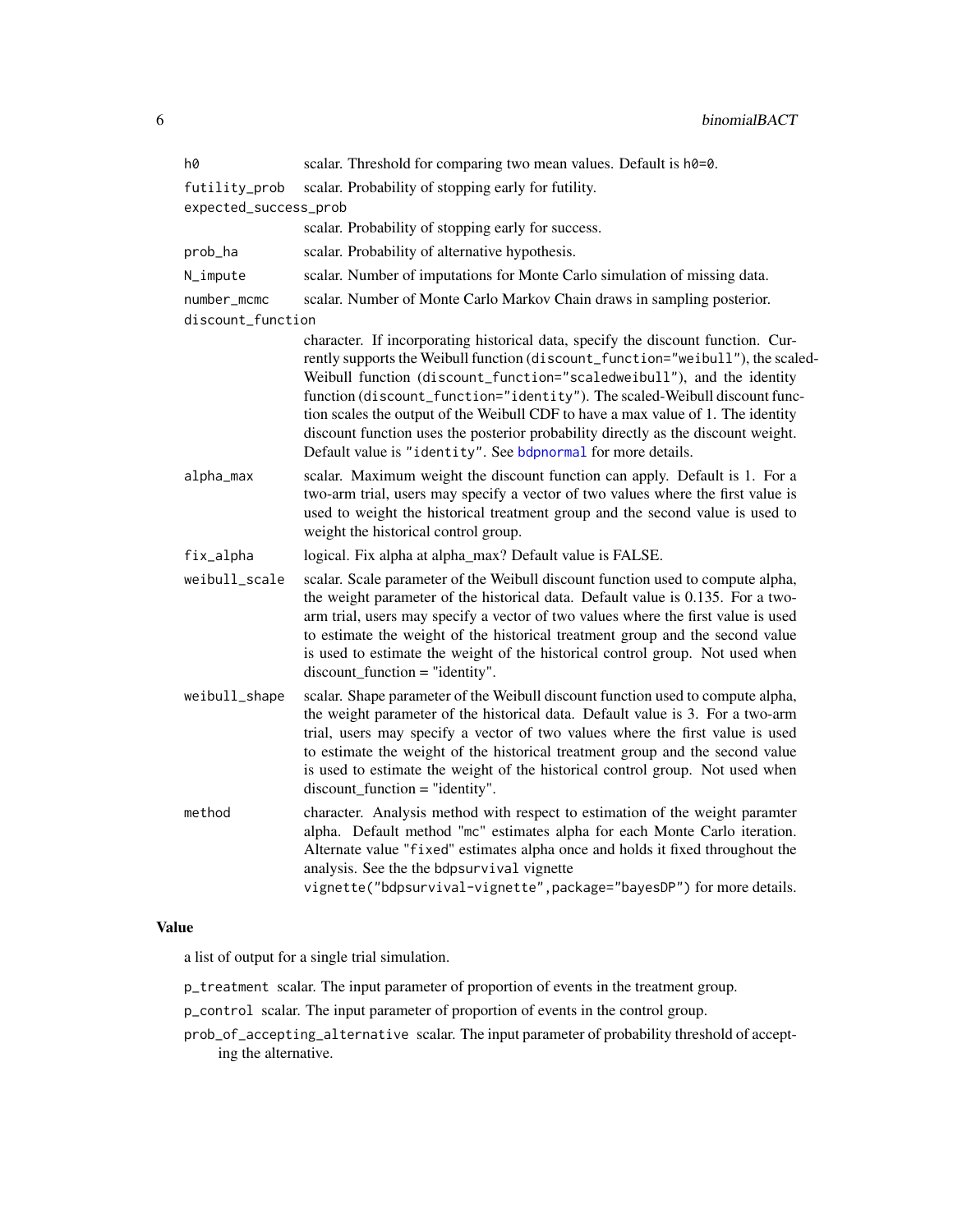- <span id="page-6-0"></span>margin scalar. The margin input value of difference between mean estimate of treatment and mean estimate of the control.
- alternative character. The input parameter of alternative hypothesis.
- interim\_look vector. The sample size for each interim look.
- N\_treatment scalar. The number of patients enrolled in the experimental group for each simulation.
- N\_control scalar. The number of patients enrolled in the control group for each simulation.
- N\_enrolled vector. The number of patients enrolled in the trial (sum of control and experimental group for each simulation. )
- N\_complete scalar. The number of patients who completed the trial and had no loss to follow-up.
- post\_prob\_accept\_alternative vector. The final probability of accepting the alternative hypothesis after the analysis is done.
- est\_final scalar. The final estimate of the difference in posterior estimate of treatment and posterior estimate of the control group.
- stop\_futility scalar. Did the trial stop for futility during imputation of patient who had loss to follow up? 1 for yes and 0 for no.
- stop\_expected\_success scalar. Did the trial stop for early success during imputation of patient who had loss to follow up? 1 for yes and 0 for no.
- est\_interim scalar. The interim estimate of the difference in posterior estimate of treatment and posterior estimate of the control group.

binomialdata *Binomial dataset for analyzing adaptive Bayesian trials*

#### **Description**

A dataset containing the results of 300 patients with binomial outcome, the dataset is filled with loss to follow up.

#### Usage

data(binomialdata)

#### Format

A data frame with 300 rows and 4 variables:

id Patient ID in the trial

treatment treatment assignment for patients, 1 for treatment group 0 for control group outcome binomial outcome of the trial, 1 for response (success or failure), 0 for no response complete 1 for complete outcome, 0 for loss to follow up

#### Examples

data(binomialdata)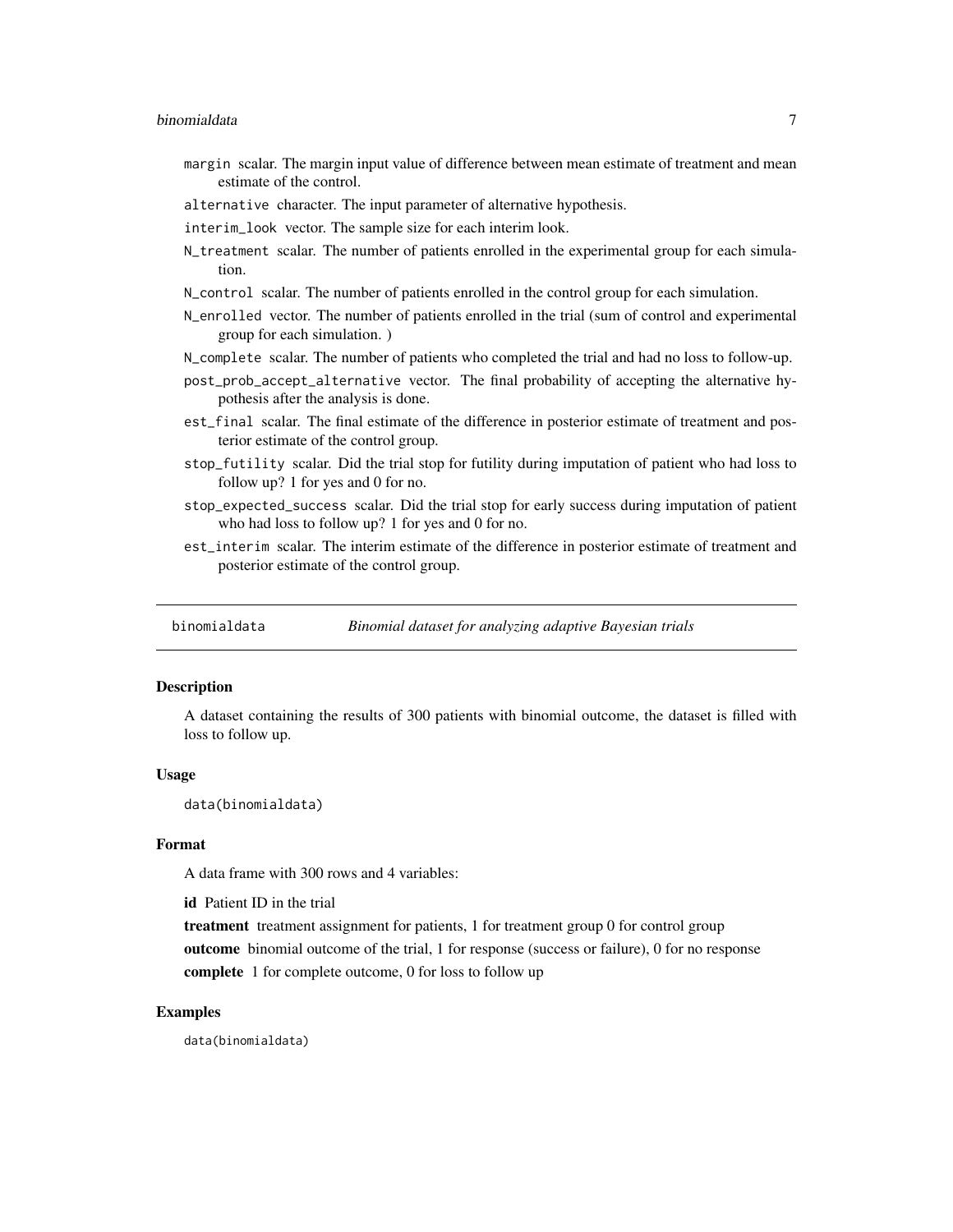<span id="page-7-0"></span>

Function to analyze Bayesian trial for binomial count data which allows early stopping and incorporation of historical data using the discount function approach

# Usage

```
binomial_analysis(
  treatment,
  outcome,
  complete = NULL,
  y0_treatment = NULL,
 N0_treatment = NULL,
  y0_control = NULL,
 N0_control = NULL,
  alternative = "greater",
 N_impute = 10,
  ho = 0,
  number_mcmc = 10000,
  prob_ha = 0.95,
  futility_prob = 0.1,
  expected_success_prob = 0.9,
  prior = c(1, 1),
  discount_function = "identity",
  fix_alpha = FALSE,
  alpha_max = 1,
  weibull_scale = 0.135,
 weibull_shape = 3,
  method = "fixed")
```
# Arguments

| treatment    | vector. treatment assignment for patients, 1 for treatment group and 0 for control<br>group                                                                                            |
|--------------|----------------------------------------------------------------------------------------------------------------------------------------------------------------------------------------|
| outcome      | vector. binomial outcome of the trial, 1 for response (success or failure), 0 for<br>no response.                                                                                      |
| complete     | vector. similar length as treatment and outcome variable, 1 for complete out-<br>come, 0 for loss to follow up. If complete is not provided, the dataset is assumed<br>to be complete. |
| y0_treatment | scalar. Number of events for the historical treatment arm.                                                                                                                             |
| N0_treatment | scalar. Number of observations of the historical treatment group.                                                                                                                      |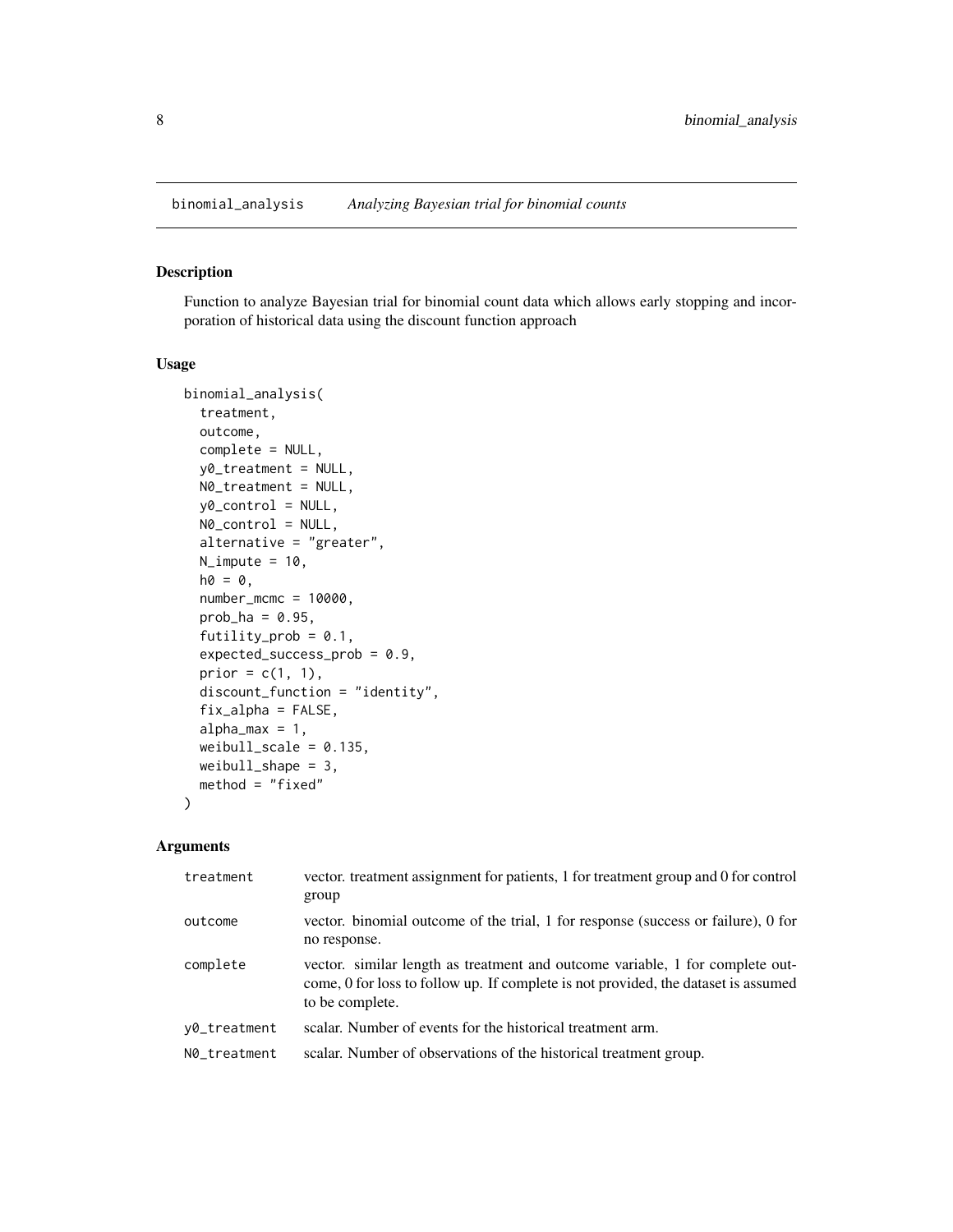<span id="page-8-0"></span>

| y0_control            | scalar. Number of events for the historical control arm.                                                                                                                                                                                                                                                                                                                                                                                                                                                                                                             |
|-----------------------|----------------------------------------------------------------------------------------------------------------------------------------------------------------------------------------------------------------------------------------------------------------------------------------------------------------------------------------------------------------------------------------------------------------------------------------------------------------------------------------------------------------------------------------------------------------------|
| N0_control            | scalar. Number of observations of the historical control group.                                                                                                                                                                                                                                                                                                                                                                                                                                                                                                      |
| alternative           | character. The string specifying the alternative hypothesis, must be one of<br>"greater" (default), "less" or "two.sided".                                                                                                                                                                                                                                                                                                                                                                                                                                           |
| N_impute              | scalar. Number of imputations for Monte Carlo simulation of missing data.                                                                                                                                                                                                                                                                                                                                                                                                                                                                                            |
| h0                    | scalar. Threshold for comparing two mean values. Default is h0=0.                                                                                                                                                                                                                                                                                                                                                                                                                                                                                                    |
| number_mcmc           | scalar. Number of Monte Carlo Markov Chain draws in sampling posterior.                                                                                                                                                                                                                                                                                                                                                                                                                                                                                              |
| prob_ha               | scalar. Probability of alternative hypothesis.                                                                                                                                                                                                                                                                                                                                                                                                                                                                                                                       |
| futility_prob         | scalar. Probability of stopping early for futility.                                                                                                                                                                                                                                                                                                                                                                                                                                                                                                                  |
| expected_success_prob | scalar. Probability of stopping early for success.                                                                                                                                                                                                                                                                                                                                                                                                                                                                                                                   |
| prior                 | vector. Prior values of beta rate, Beta $(a0, b0)$ . The default is set to Beta $(1, 1)$ .                                                                                                                                                                                                                                                                                                                                                                                                                                                                           |
| discount_function     |                                                                                                                                                                                                                                                                                                                                                                                                                                                                                                                                                                      |
|                       | character. If incorporating historical data, specify the discount function. Cur-<br>rently supports the Weibull function (discount_function="weibull"), the scaled-<br>Weibull function (discount_function="scaledweibull"), and the identity<br>function (discount_function="identity"). The scaled-Weibull discount func-<br>tion scales the output of the Weibull CDF to have a max value of 1. The identity<br>discount function uses the posterior probability directly as the discount weight.<br>Default value is "identity". See bdpnormal for more details. |
| fix_alpha             | logical. Fix alpha at alpha_max? Default value is FALSE.                                                                                                                                                                                                                                                                                                                                                                                                                                                                                                             |
| alpha_max             | scalar. Maximum weight the discount function can apply. Default is 1. For a<br>two-arm trial, users may specify a vector of two values where the first value is<br>used to weight the historical treatment group and the second value is used to<br>weight the historical control group.                                                                                                                                                                                                                                                                             |
| weibull_scale         | scalar. Scale parameter of the Weibull discount function used to compute alpha,<br>the weight parameter of the historical data. Default value is 0.135. For a two-<br>arm trial, users may specify a vector of two values where the first value is used<br>to estimate the weight of the historical treatment group and the second value<br>is used to estimate the weight of the historical control group. Not used when<br>$discount\_function = "identity".$                                                                                                      |
| weibull_shape         | scalar. Shape parameter of the Weibull discount function used to compute alpha,<br>the weight parameter of the historical data. Default value is 3. For a two-arm<br>trial, users may specify a vector of two values where the first value is used<br>to estimate the weight of the historical treatment group and the second value<br>is used to estimate the weight of the historical control group. Not used when<br>$discount\_function = "identity".$                                                                                                           |
| method                | character. Analysis method with respect to estimation of the weight paramter<br>alpha. Default method "mc" estimates alpha for each Monte Carlo iteration.<br>Alternate value "fixed" estimates alpha once and holds it fixed throughout the<br>analysis. See the the bdpsurvival vignette<br>vignette("bdpsurvival-vignette", package="bayesDP") for more details.                                                                                                                                                                                                  |
|                       |                                                                                                                                                                                                                                                                                                                                                                                                                                                                                                                                                                      |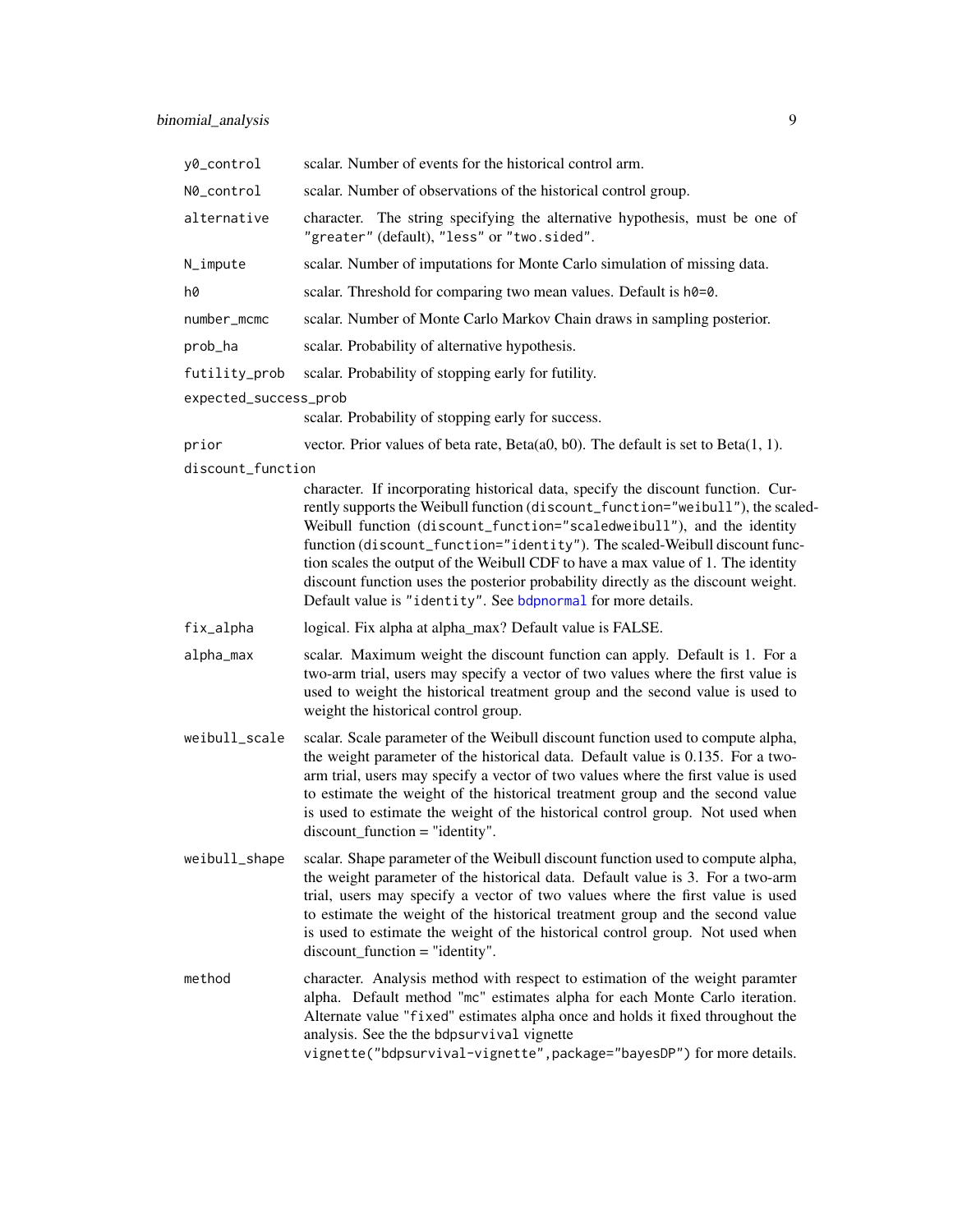#### <span id="page-9-0"></span>Value

a list of output for the Bayesian trial for binomial count.

- prob\_of\_accepting\_alternative scalar. The input parameter of probability of accepting the alternative.
- margin scalar. The margin input value of difference between mean estimate of treatment and mean estimate of the control.
- alternative character. The input parameter of alternative hypothesis.
- N\_treatment scalar. The number of patients enrolled in the experimental group for each simulation.
- N\_control scalar. The number of patients enrolled in the control group for each simulation.
- N\_enrolled vector. The number of patients enrolled in the trial (sum of control and experimental group for each simulation. )
- N\_complete scalar. The number of patients who completed the trial and had no loss to follow-up.
- post\_prob\_accept\_alternative vector. The final probability of accepting the alternative hypothesis after the analysis is done.
- est\_final scalar. The final estimate of the difference in posterior estimate of treatment and posterior estimate of the control group.
- stop\_futility scalar. Did the trial stop for futility during imputation of patient who had loss to follow up? 1 for yes and 0 for no.
- stop\_expected\_success scalar. Did the trial stop for early success during imputation of patient who had loss to follow up? 1 for yes and 0 for no.

binomial\_outcome *Proportion of an event in control and treatment*

#### **Description**

Wrapper function for proportion of an event in control and treatment group with binomial outcome.

#### Usage

```
binomial_outcome(p_treatment = NULL, p_control = NULL, .data = NULL)
```
# Arguments

| p_treatment | numeric. The proportion of an event in the treatment group, $0 <$ \$p_treatment\$<br>⊂ I ∶ |
|-------------|--------------------------------------------------------------------------------------------|
| p_control   | numeric. The proportion of an event in the control group, $0 <$ \$p_control\$ < 1.         |
| .data       | NULL, stores the proportion of control and treatment, please do not fill it in.            |

#### Value

a list with proportion of control and treatment group.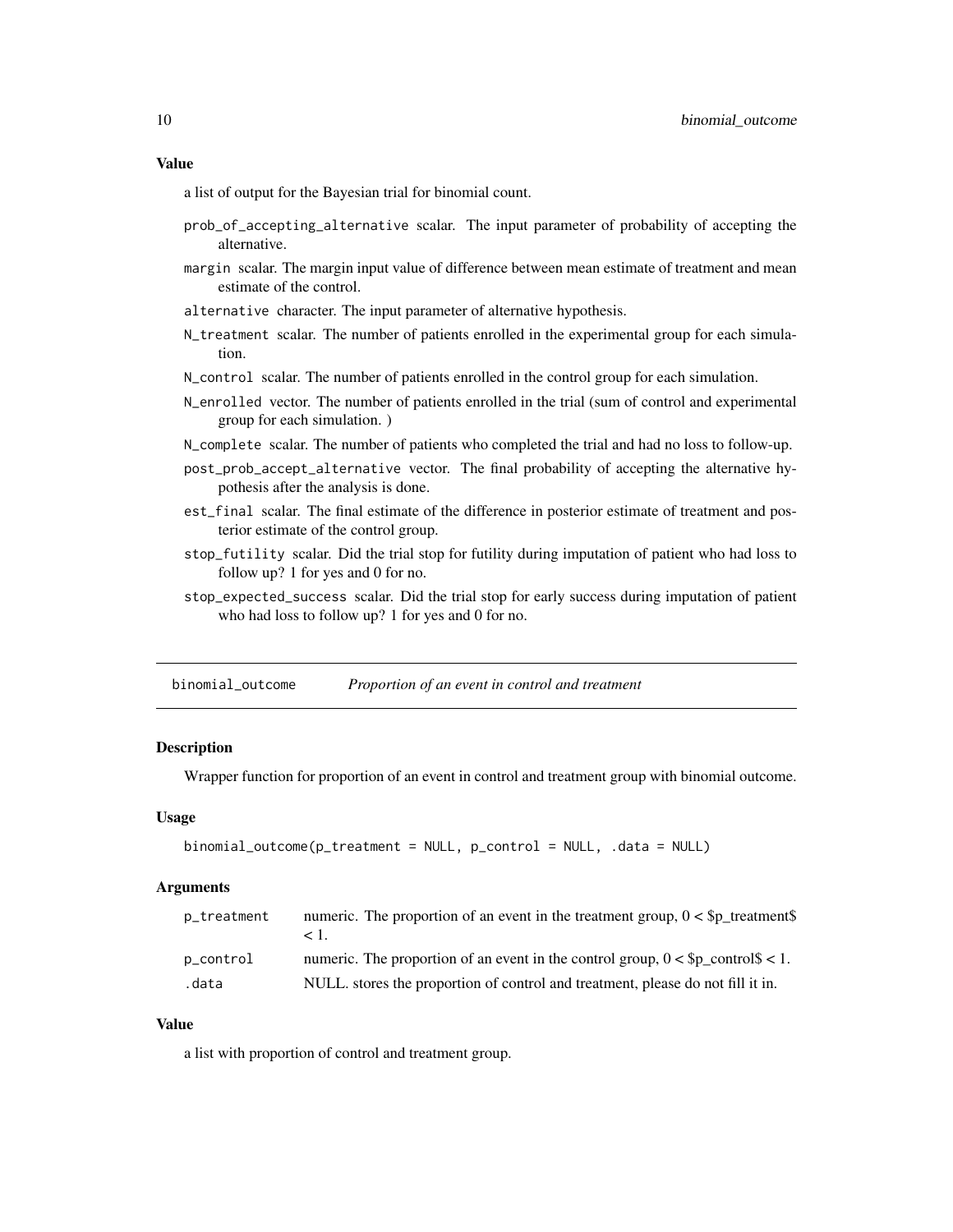# <span id="page-10-0"></span>data\_binomial 11

# Examples

binomial\_outcome( $p_{\text{control}} = 0.12$ ,  $p_{\text{treatment}} = 0.08$ )

data\_binomial *Data file for binomial analysis*

# Description

Wrapper function for data file in binomial analysis.

# Usage

```
data_binomial(treatment, outcome, complete, .data = NULL)
```
# Arguments

| treatment | vector, treatment assignment for patients, 1 for treatment group and 0 for control<br>group                                                                                            |
|-----------|----------------------------------------------------------------------------------------------------------------------------------------------------------------------------------------|
| outcome   | vector, binomial outcome of the trial, 1 for response (success or failure), 0 for<br>no response.                                                                                      |
| complete  | vector, similar length as treatment and outcome variable, 1 for complete out-<br>come, 0 for loss to follow up. If complete is not provided, the dataset is assumed<br>to be complete. |
| .data     | NULL, stores the binomial data for analysis, please do not fill it in.                                                                                                                 |

# Value

a list with treatment, outcome and loss to follow up vector with binomial outcome.

# Examples

```
data_binomial(treatment = c(\emptyset, 1), outcome = c(1, 1), complete = c(1, 1))
```
data\_normal *Data file for normal analysis*

# Description

Wrapper function for data file in normal analysis.

#### Usage

```
data_normal(treatment, outcome, complete, .data = NULL)
```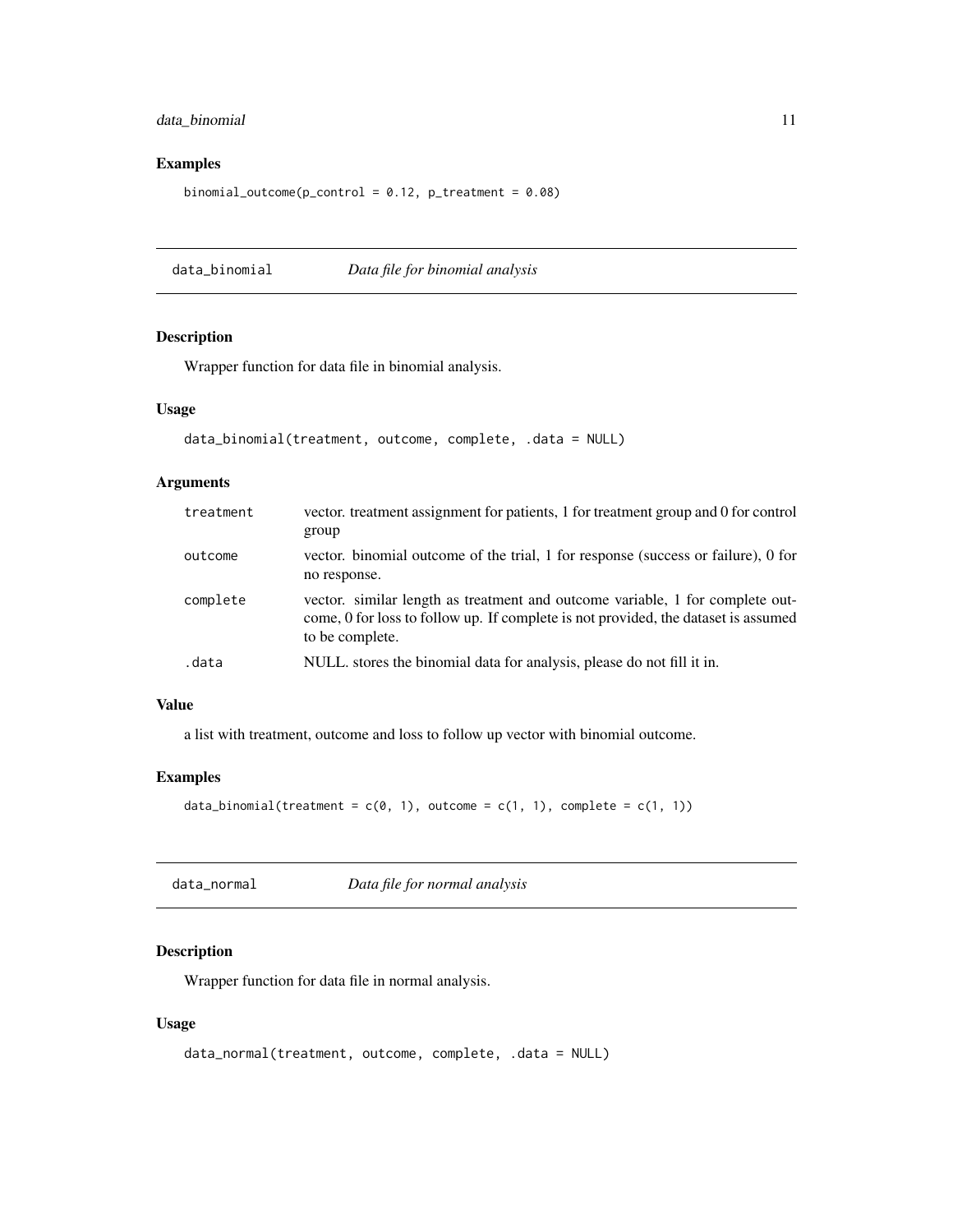# <span id="page-11-0"></span>Arguments

| treatment | vector, treatment assignment for patients, 1 for treatment group and 0 for control                                                                                                     |
|-----------|----------------------------------------------------------------------------------------------------------------------------------------------------------------------------------------|
|           | group                                                                                                                                                                                  |
| outcome   | vector, normal outcome of the trial.                                                                                                                                                   |
| complete  | vector. similar length as treatment and outcome variable, 1 for complete out-<br>come, 0 for loss to follow up. If complete is not provided, the dataset is assumed<br>to be complete. |
| .data     | NULL, stores the normal data for analysis, please do not fill it in.                                                                                                                   |

# Value

a list with treatment, outcome and loss to follow up vector with normal outcome.

| data_survival | Data file for survival analysis |  |
|---------------|---------------------------------|--|
|---------------|---------------------------------|--|

# Description

Wrapper function for data file in survival analysis.

# Usage

```
data_survival(time, treatment, event, .data = NULL)
```
# Arguments

| time      | vector. exposure time for the subjects. It must be the same length as the treat-<br>ment variable.                                                                                                                                                                                                                                |
|-----------|-----------------------------------------------------------------------------------------------------------------------------------------------------------------------------------------------------------------------------------------------------------------------------------------------------------------------------------|
| treatment | vector. treatment assignment for patients, 1 for treatment group and 0 for control<br>group                                                                                                                                                                                                                                       |
| event     | vector. The status indicator, normally 0=alive, 1=dead. Other choices are TRUE/FALSE<br>(TRUE = death) or $1/2$ (2=death). For censored data, the status indicator is<br>0-right censored, $1 =$ event at time. Although unusual, the event indicator can<br>be omitted, in which case all subjects are assumed to have an event. |
| .data     | NULL, stores the survival data for analysis, please do not fill it in.                                                                                                                                                                                                                                                            |
|           |                                                                                                                                                                                                                                                                                                                                   |

# Value

a list with time, treatment, and event with time-to-event outcome.

# Examples

| data_survival(time | $= c(6.2, 8.2, 8.0, 2.3).$    |                    |  |  |
|--------------------|-------------------------------|--------------------|--|--|
|                    | treatment = $c(0, 1, 0, 1)$ , |                    |  |  |
|                    | event                         | $= c(1, 1, 1, 1))$ |  |  |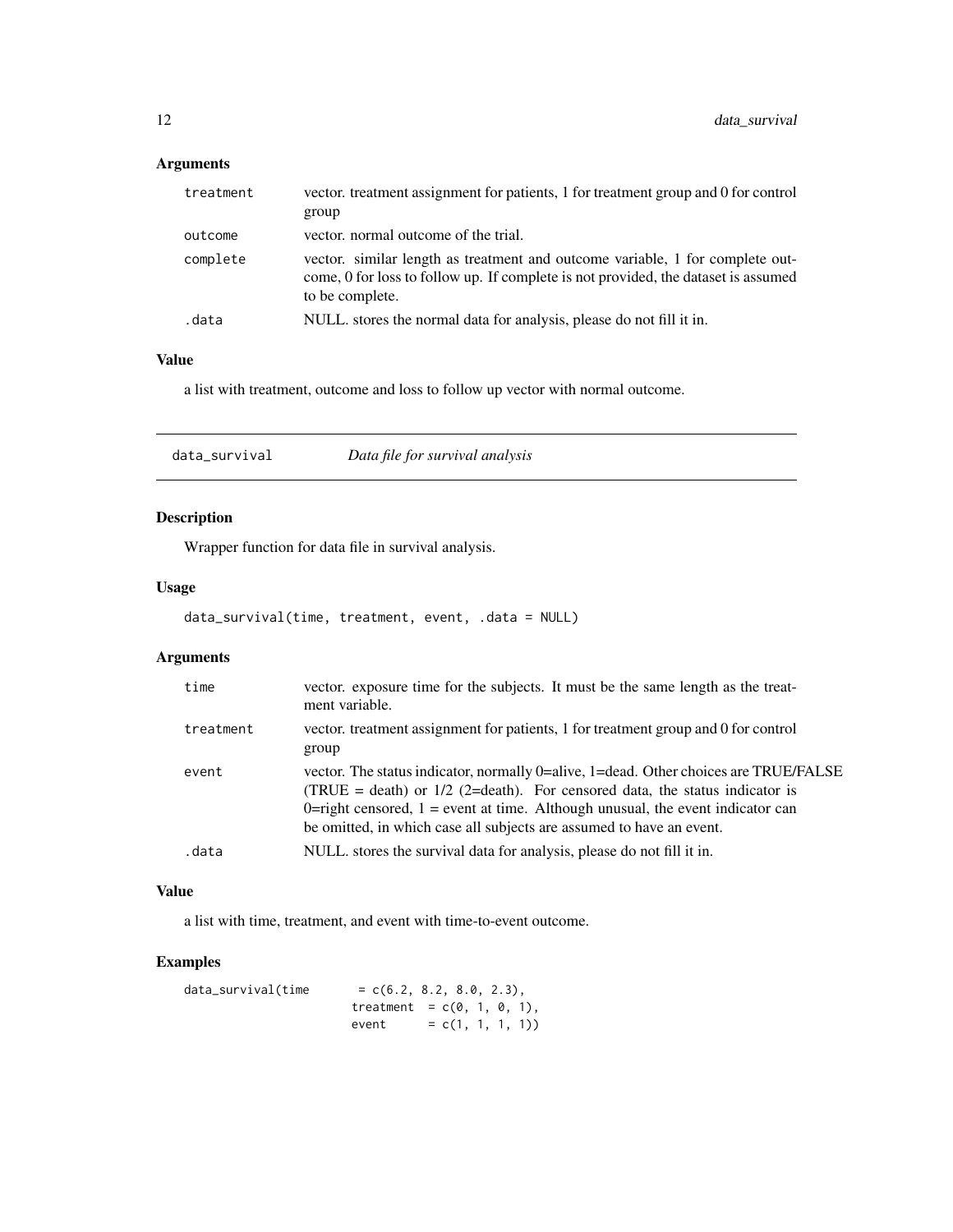<span id="page-12-1"></span><span id="page-12-0"></span>

This function simulates enrollment dates using either poisson distribution

# Usage

```
enrollment(param, N_total, time = NULL)
```
# Arguments

| param   | a vector of lambda in poisson                                                               |
|---------|---------------------------------------------------------------------------------------------|
| N total | a numeric value of total sample size                                                        |
| time    | a vector of the length (param) - 1 indicating end of time when a specific lambda<br>is used |

#### Value

a vector of enrollment dates

# Examples

enrollment(param = c(0.003, 0.7), 100, time = 10) enrollment(param = c(0.3, 0.5, 0.9, 1.2, 2.1), 200, c(20, 30, 40, 60))

enrollment\_rate *Enrollment rate wrapper*

# Description

Wrapper function for enrollment rate.

# Usage

enrollment\_rate(lambda = 0.3, time = NULL, .data = NULL)

# Arguments

| lambda | vector. Vector with different enrollment rate parameters. |
|--------|-----------------------------------------------------------|
| time   | vector. Vector with different cut-off times for lambda.   |
| .data  | NULL. This should not be changed by the user.             |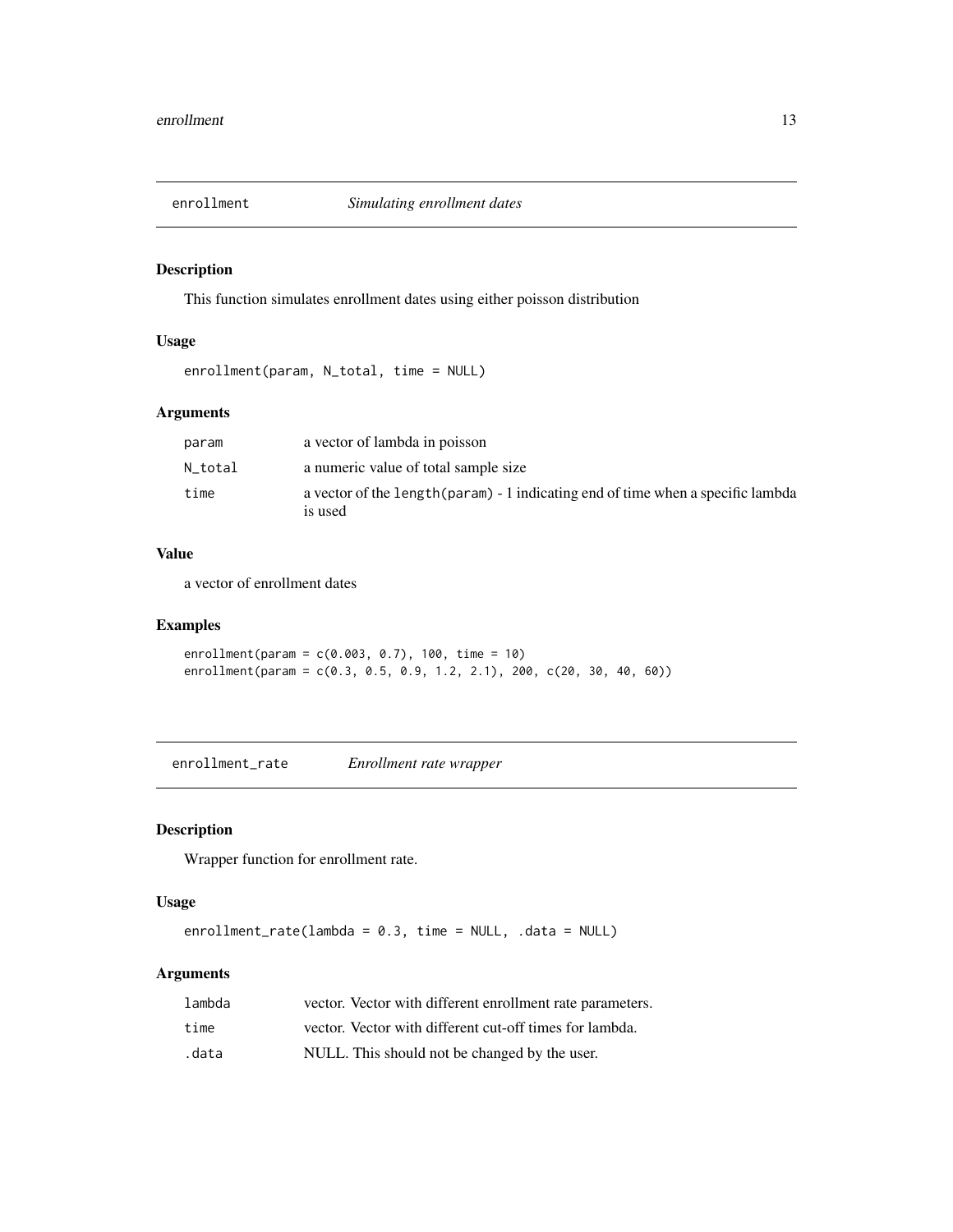# <span id="page-13-0"></span>Value

a list with enrollment rate information

### Examples

```
enrollment_rate(lambda = c(0.3, 1), time = 25)
```
# gamma\_prior *Gamma prior for for control and treatment group*

# Description

Wrapper function for gamma prior Gamma(a0,b0).

#### Usage

 $gamma_prior(a0 = 0.1, b0 = 0.1, .data = NULL)$ 

# Arguments

| a0    | numeric. The shape parameter in the gamma distribution (beta $(a0, b0)$ ). |
|-------|----------------------------------------------------------------------------|
| b0    | numeric. The scale parameter in the beta distribution (beta $(a0, b0)$ ).  |
| .data | NULL. stores the gamma prior rate, please do not fill it in.               |

#### Value

a list with vector of gamma rate for the gamma prior for treatment and control group.

# Examples

```
gamma_prior(a0 = .1, b0 = .1)
```
historical\_binomial *Historical data for binomial distribution*

# Description

Wrapper function for historical data from binomial outcome.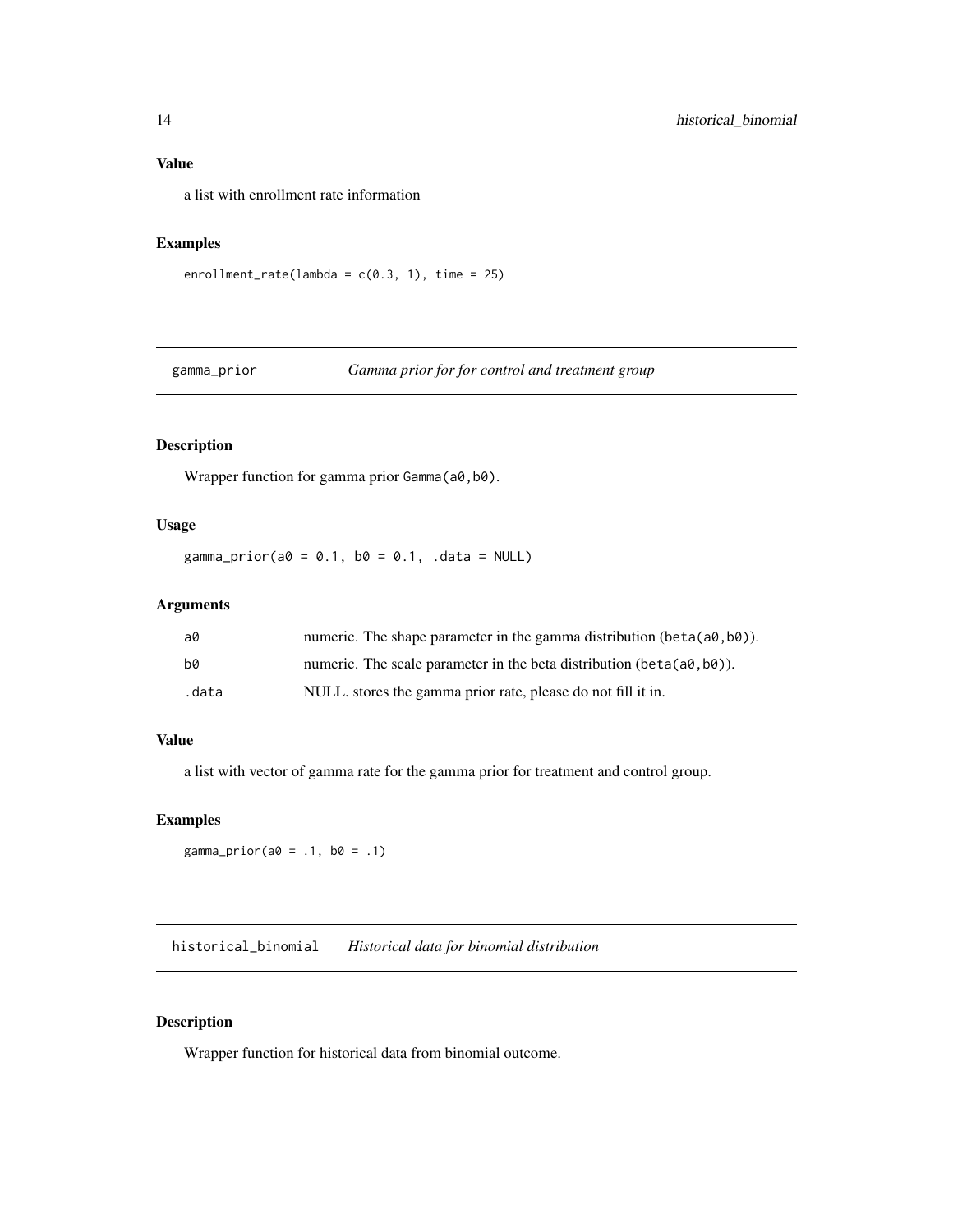<span id="page-14-0"></span>historical\_binomial 15

# Usage

```
historical_binomial(
 y0_treatment = NULL,
 N0_treatment = NULL,
 discount_function = "identity",
 y0_control = NULL,
 N0_control = NULL,
  alpha_max = 1,
  fix\_alpha = FALSE,weibull_scale = 0.135,
 weibull_shape = 3,
 method = "fixed",
  .data = NULL
\mathcal{L}
```
# Arguments

y0\_treatment scalar. Number of events for the historical treatment arm.

N0\_treatment scalar. Number of observations of the historical treatment group.

discount\_function

|               | character. If incorporating historical data, specify the discount function. Cur-<br>rently supports the Weibull function (discount_function="weibull"), the scaled-<br>Weibull function (discount_function="scaledweibull"), and the identity<br>function (discount_function="identity"). The scaled-Weibull discount func-<br>tion scales the output of the Weibull CDF to have a max value of 1. The identity<br>discount function uses the posterior probability directly as the discount weight.<br>Default value is "identity". See bdpnormal for more details. |
|---------------|----------------------------------------------------------------------------------------------------------------------------------------------------------------------------------------------------------------------------------------------------------------------------------------------------------------------------------------------------------------------------------------------------------------------------------------------------------------------------------------------------------------------------------------------------------------------|
| y0_control    | scalar. Number of events for the historical control arm.                                                                                                                                                                                                                                                                                                                                                                                                                                                                                                             |
| N0_control    | scalar. Number of observations of the historical control group.                                                                                                                                                                                                                                                                                                                                                                                                                                                                                                      |
| alpha_max     | scalar. Maximum weight the discount function can apply. Default is 1. For a<br>two-arm trial, users may specify a vector of two values where the first value is<br>used to weight the historical treatment group and the second value is used to<br>weight the historical control group.                                                                                                                                                                                                                                                                             |
| fix_alpha     | logical. Fix alpha at alpha_max? Default value is FALSE.                                                                                                                                                                                                                                                                                                                                                                                                                                                                                                             |
| weibull_scale | scalar. Scale parameter of the Weibull discount function used to compute alpha,<br>the weight parameter of the historical data. Default value is 0.135. For a two-<br>arm trial, users may specify a vector of two values where the first value is used<br>to estimate the weight of the historical treatment group and the second value<br>is used to estimate the weight of the historical control group. Not used when<br>$discount$ function = "identity".                                                                                                       |
| weibull_shape | scalar. Shape parameter of the Weibull discount function used to compute alpha,<br>the weight parameter of the historical data. Default value is 3. For a two-arm<br>trial, users may specify a vector of two values where the first value is used<br>to estimate the weight of the historical treatment group and the second value<br>is used to estimate the weight of the historical control group. Not used when<br>$discount\_function = "identity".$                                                                                                           |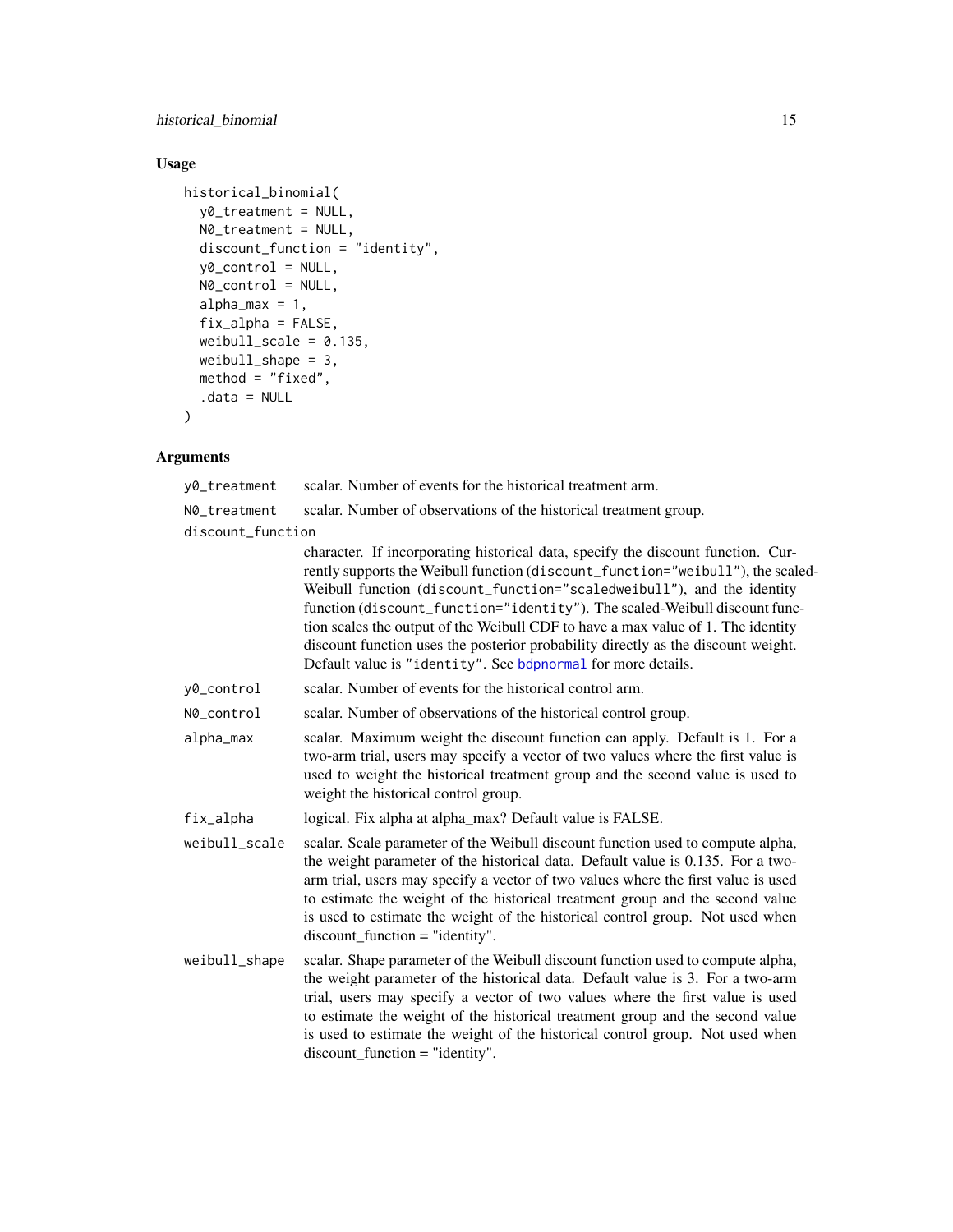<span id="page-15-0"></span>

| method | character. Analysis method with respect to estimation of the weight paramter<br>alpha. Default method "mc" estimates alpha for each Monte Carlo iteration.<br>Alternate value "fixed" estimates alpha once and holds it fixed throughout the |
|--------|----------------------------------------------------------------------------------------------------------------------------------------------------------------------------------------------------------------------------------------------|
|        | analysis. See the the bdpsurvival vignette<br>vignette("bdpsurvival-vignette", package="bayesDP") for more details.                                                                                                                          |
| .data  | NULL, stores the proportion of control and treatment, please do not fill it in.                                                                                                                                                              |

# Value

a list with historical data for control and treatment group with the discount function.

#### Examples

```
historical_binomial(y0_treatment = 5, N0_treatment = 10, y0_control = 15, N0_control = 23)
historical_binomial(y0_treatment = 5, N0_treatment = 10, y0_control = 15, N0_control = 23,
                     discount_function = "weibull", alpha_max = 1, fix_alpha = FALSE,
                     weibull_scale = 0.135, weibull_shape = 3)
```
historical\_normal *Historical data for normal distribution*

# Description

Wrapper function for historical data from normal outcome.

# Usage

```
historical_normal(
  mu0_treatment = NULL,
  sd0_treatment = NULL,
  N0_treatment = NULL,
  mu0_control = NULL,
  sd0_control = NULL,
  N0_control = NULL,
  discount_function = "identity",
  alpha_max = 1,
  fix_alpha = FALSE,
  weibull_scale = 0.135,
  weibull_shape = 3,
  method = "fixed",
  .data = NULL
)
```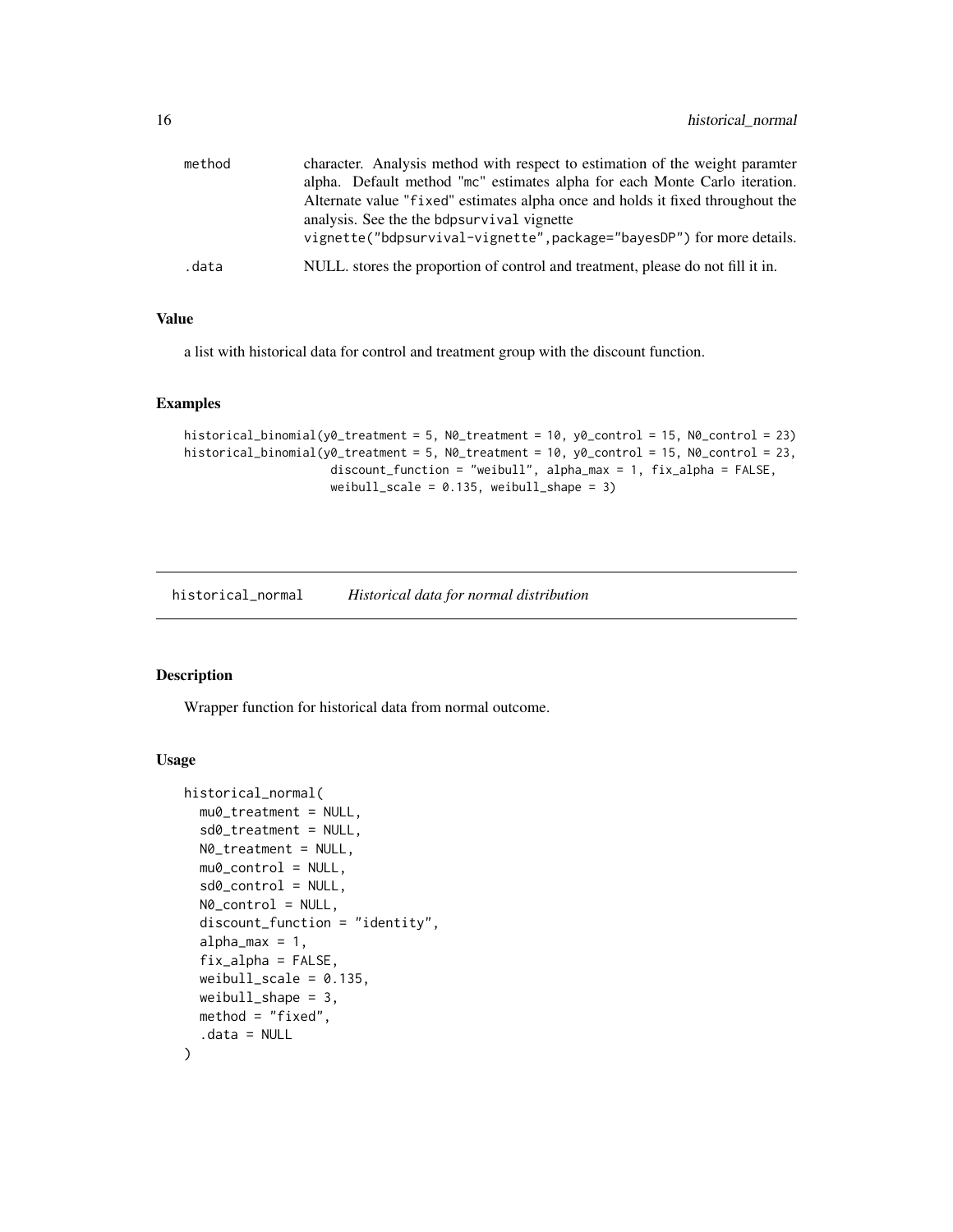# <span id="page-16-0"></span>Arguments

| mu0_treatment     | scalar. Mean of the historical treatment group.                                                                                                                                                                                                                                                                                                                                                                                                                                                                                                                      |
|-------------------|----------------------------------------------------------------------------------------------------------------------------------------------------------------------------------------------------------------------------------------------------------------------------------------------------------------------------------------------------------------------------------------------------------------------------------------------------------------------------------------------------------------------------------------------------------------------|
| sd0_treatment     | scalar. Standard deviation of the historical treatment group.                                                                                                                                                                                                                                                                                                                                                                                                                                                                                                        |
| N0_treatment      | scalar. Number of observations of the historical treatment group.                                                                                                                                                                                                                                                                                                                                                                                                                                                                                                    |
| mu0_control       | scalar. Mean of the historical control group.                                                                                                                                                                                                                                                                                                                                                                                                                                                                                                                        |
| sd0_control       | scalar. Standard deviation of the historical control group.                                                                                                                                                                                                                                                                                                                                                                                                                                                                                                          |
| N0_control        | scalar. Number of observations of the historical control group.                                                                                                                                                                                                                                                                                                                                                                                                                                                                                                      |
| discount_function | character. If incorporating historical data, specify the discount function. Cur-<br>rently supports the Weibull function (discount_function="weibull"), the scaled-<br>Weibull function (discount_function="scaledweibull"), and the identity<br>function (discount_function="identity"). The scaled-Weibull discount func-<br>tion scales the output of the Weibull CDF to have a max value of 1. The identity<br>discount function uses the posterior probability directly as the discount weight.<br>Default value is "identity". See bdpnormal for more details. |
| alpha_max         | scalar. Maximum weight the discount function can apply. Default is 1. For a<br>two-arm trial, users may specify a vector of two values where the first value is<br>used to weight the historical treatment group and the second value is used to<br>weight the historical control group.                                                                                                                                                                                                                                                                             |
| fix_alpha         | logical. Fix alpha at alpha_max? Default value is FALSE.                                                                                                                                                                                                                                                                                                                                                                                                                                                                                                             |
| weibull_scale     | scalar. Scale parameter of the Weibull discount function used to compute alpha,<br>the weight parameter of the historical data. Default value is 0.135. For a two-<br>arm trial, users may specify a vector of two values where the first value is used<br>to estimate the weight of the historical treatment group and the second value<br>is used to estimate the weight of the historical control group. Not used when<br>$discount\_function = "identity".$                                                                                                      |
| weibull_shape     | scalar. Shape parameter of the Weibull discount function used to compute alpha,<br>the weight parameter of the historical data. Default value is 3. For a two-arm<br>trial, users may specify a vector of two values where the first value is used<br>to estimate the weight of the historical treatment group and the second value<br>is used to estimate the weight of the historical control group. Not used when<br>$discount\_function = "identity".$                                                                                                           |
| method            | character. Analysis method with respect to estimation of the weight paramter<br>alpha. Default method "mc" estimates alpha for each Monte Carlo iteration.<br>Alternate value "fixed" estimates alpha once and holds it fixed throughout the<br>analysis. See the the bdpsurvival vignette<br>vignette("bdpsurvival-vignette", package="bayesDP") for more details.                                                                                                                                                                                                  |
| .data             | NULL. stores the proportion of control and treatment, please do not fill it in.                                                                                                                                                                                                                                                                                                                                                                                                                                                                                      |
|                   |                                                                                                                                                                                                                                                                                                                                                                                                                                                                                                                                                                      |

# Value

a list with historical data for control and treatment group with the discount function.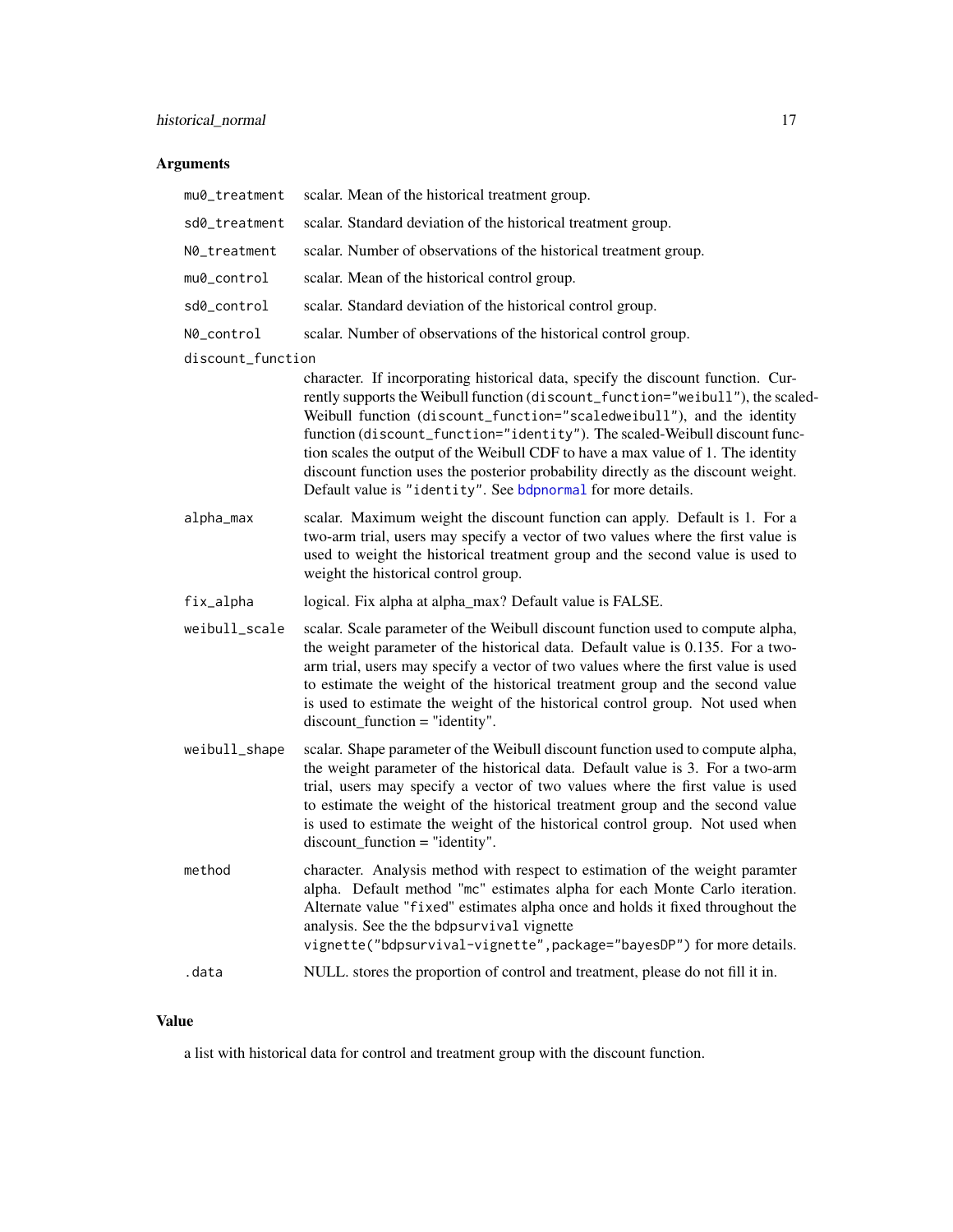# <span id="page-17-0"></span>Examples

```
historical_normal(mu0_treatment = 15, sd0_treatment = 2, N0_treatment = 10,
                            mu0_{control} = 17, sd0_{control} = 3, N0_{control} = 20
```
historical\_survival *Historical data for survival analysis*

#### Description

Wrapper function for historical data from time-to-event outcome.

# Usage

```
historical_survival(
  time = NULL,
  treatment = NULL,
  event = NULL,discount_function = "identity",
  alpha_max = 1,
  fix_alpha = FALSE,
  weibull_scale = 0.135,
  weibull_shape = 3,
  method = "fixed",
  .data = NULL
)
```
# Arguments

| time              | vector. exposure time for the subjects. It must be the same length as the treat-<br>ment variable.                                                                                                                                                                                                                                                                                                                                                                                                                                                                   |
|-------------------|----------------------------------------------------------------------------------------------------------------------------------------------------------------------------------------------------------------------------------------------------------------------------------------------------------------------------------------------------------------------------------------------------------------------------------------------------------------------------------------------------------------------------------------------------------------------|
| treatment         | vector, treatment assignment for patients, 1 for treatment group and 0 for control<br>group                                                                                                                                                                                                                                                                                                                                                                                                                                                                          |
| event             | vector. The status indicator, normally 0=alive, 1=dead. Other choices are TRUE/FALSE<br>(TRUE = death) or $1/2$ (2=death). For censored data, the status indicator is<br>0=right censored, $1$ = event at time. Although unusual, the event indicator can<br>be omitted, in which case all subjects are assumed to have an event.                                                                                                                                                                                                                                    |
| discount_function |                                                                                                                                                                                                                                                                                                                                                                                                                                                                                                                                                                      |
|                   | character. If incorporating historical data, specify the discount function. Cur-<br>rently supports the Weibull function (discount_function="weibull"), the scaled-<br>Weibull function (discount_function="scaledweibull"), and the identity<br>function (discount_function="identity"). The scaled-Weibull discount func-<br>tion scales the output of the Weibull CDF to have a max value of 1. The identity<br>discount function uses the posterior probability directly as the discount weight.<br>Default value is "identity". See bdpnormal for more details. |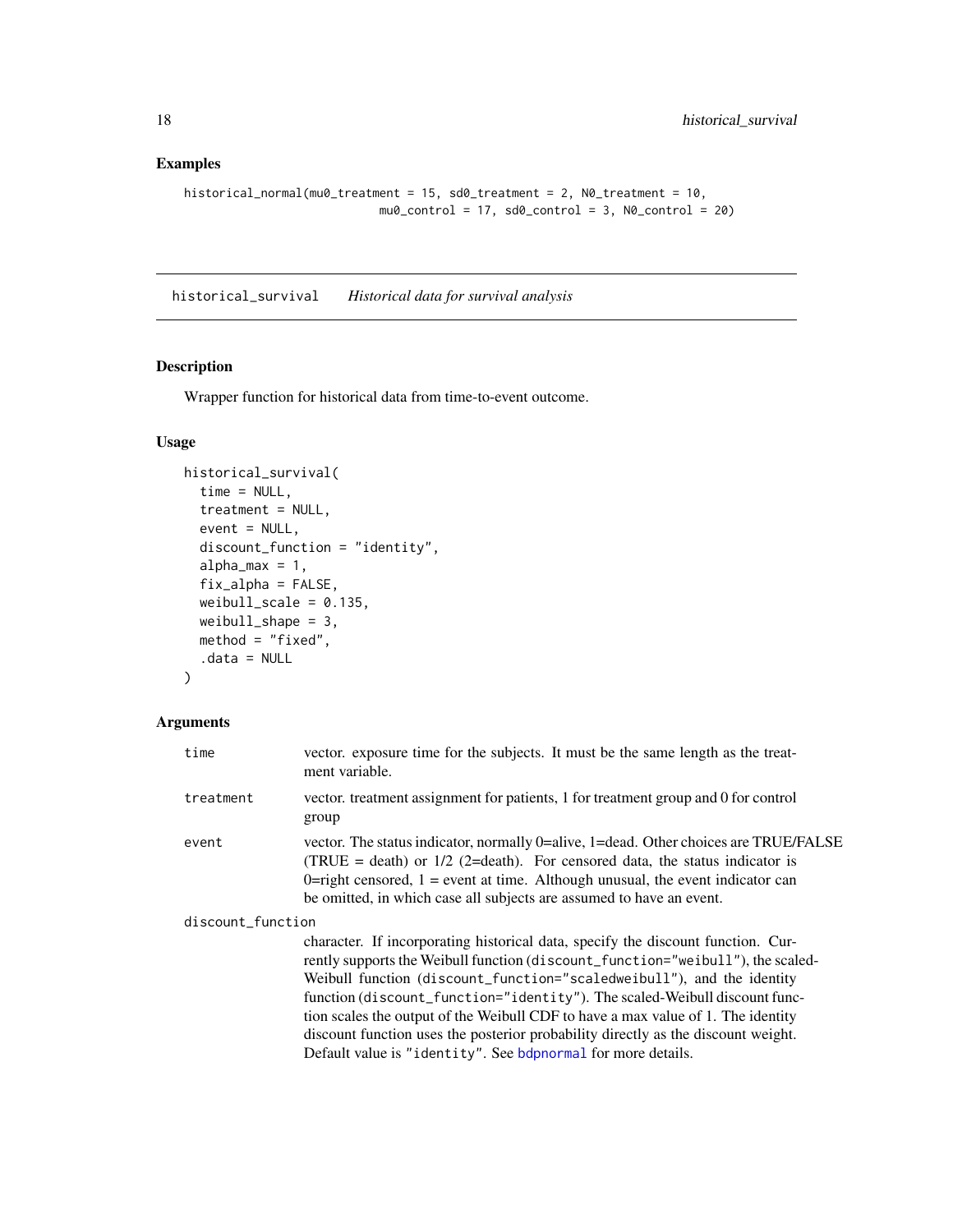#### <span id="page-18-0"></span>hypothesis 19

alpha\_max scalar. Maximum weight the discount function can apply. Default is 1. For a two-arm trial, users may specify a vector of two values where the first value is used to weight the historical treatment group and the second value is used to weight the historical control group.

fix\_alpha logical. Fix alpha at alpha\_max? Default value is FALSE.

- weibull\_scale scalar. Scale parameter of the Weibull discount function used to compute alpha, the weight parameter of the historical data. Default value is 0.135. For a twoarm trial, users may specify a vector of two values where the first value is used to estimate the weight of the historical treatment group and the second value is used to estimate the weight of the historical control group. Not used when discount\_function = "identity".
- weibull\_shape scalar. Shape parameter of the Weibull discount function used to compute alpha, the weight parameter of the historical data. Default value is 3. For a two-arm trial, users may specify a vector of two values where the first value is used to estimate the weight of the historical treatment group and the second value is used to estimate the weight of the historical control group. Not used when discount\_function = "identity".
- method character. Analysis method with respect to estimation of the weight paramter alpha. Default method "mc" estimates alpha for each Monte Carlo iteration. Alternate value "fixed" estimates alpha once and holds it fixed throughout the analysis. See the the bdpsurvival vignette vignette("bdpsurvival-vignette",package="bayesDP") for more details. .data NULL. stores the historical time, treatment and event , please do not fill it in.

#### Value

a list with historical data for time-to-event outcome with the discount function.

#### Examples

```
historical_survival(time = rexp(10, 0.01),
                  treatment = rep(10, 1),event = rep(10, 1))
```
hypothesis *Hypothesis wrapper*

#### Description

Wrapper function for the hypothesis in the trial.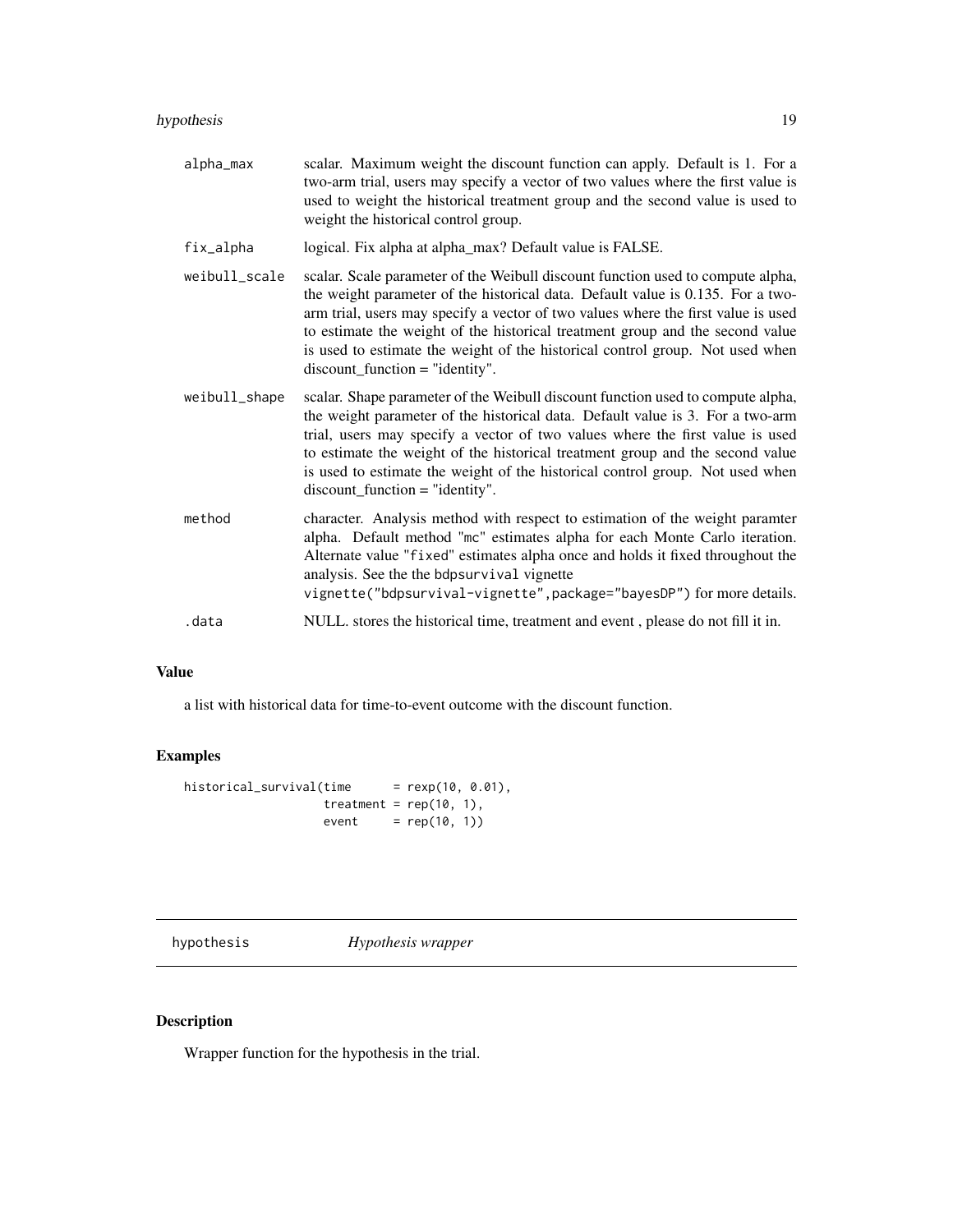20 **impute** 

# Usage

```
hypothesis(
 delta = 0,
  futility_prob = 0.05,
 prob\_accept\_ha = 0.95,
  expected_success_prob = 0.9,
  alternative = "greater",
  .data = NULL
)
```
# Arguments

| delta                 | numeric. Threshold set for margin in null hypothesis. The default is set to 0.                                             |
|-----------------------|----------------------------------------------------------------------------------------------------------------------------|
| futility_prob         | numeric. Probability of futility. The default is 0.05.                                                                     |
|                       | prob_accept_ha numeric. Posterior probability of accepting alternative hypothesis. The default<br>is $0.95$ .              |
| expected_success_prob |                                                                                                                            |
|                       | numeric. Probability of expected success.                                                                                  |
| alternative           | character. The string specifying the alternative hypothesis, must be one of<br>"greater" (default), "less" or "two.sided". |
| .data                 | NULL. This should not be changed by the user.                                                                              |

# Value

a list with information of hypothesis testing (threshold, futility probability, probability of accepting the alternative hypothesis, and probability of expected success).

## Examples

```
hypothesis(delta = 0, futility_prob = 0.05, prob_accept_ha = 0.95,
          expected_success_prob = 0.90, alternative = "greater")
hypothesis(delta= 0.2, futility_prob = 0.1, prob_accept_ha = 0.975,
          expected_success_prob = 0.80, alternative = "less")
```
impute *Imputation wrapper*

# Description

Wrapper function for no\_of\_impute.

### Usage

```
impute(no_of_impute = 10000, number_mcmc = 10000, .data = NULL)
```
<span id="page-19-0"></span>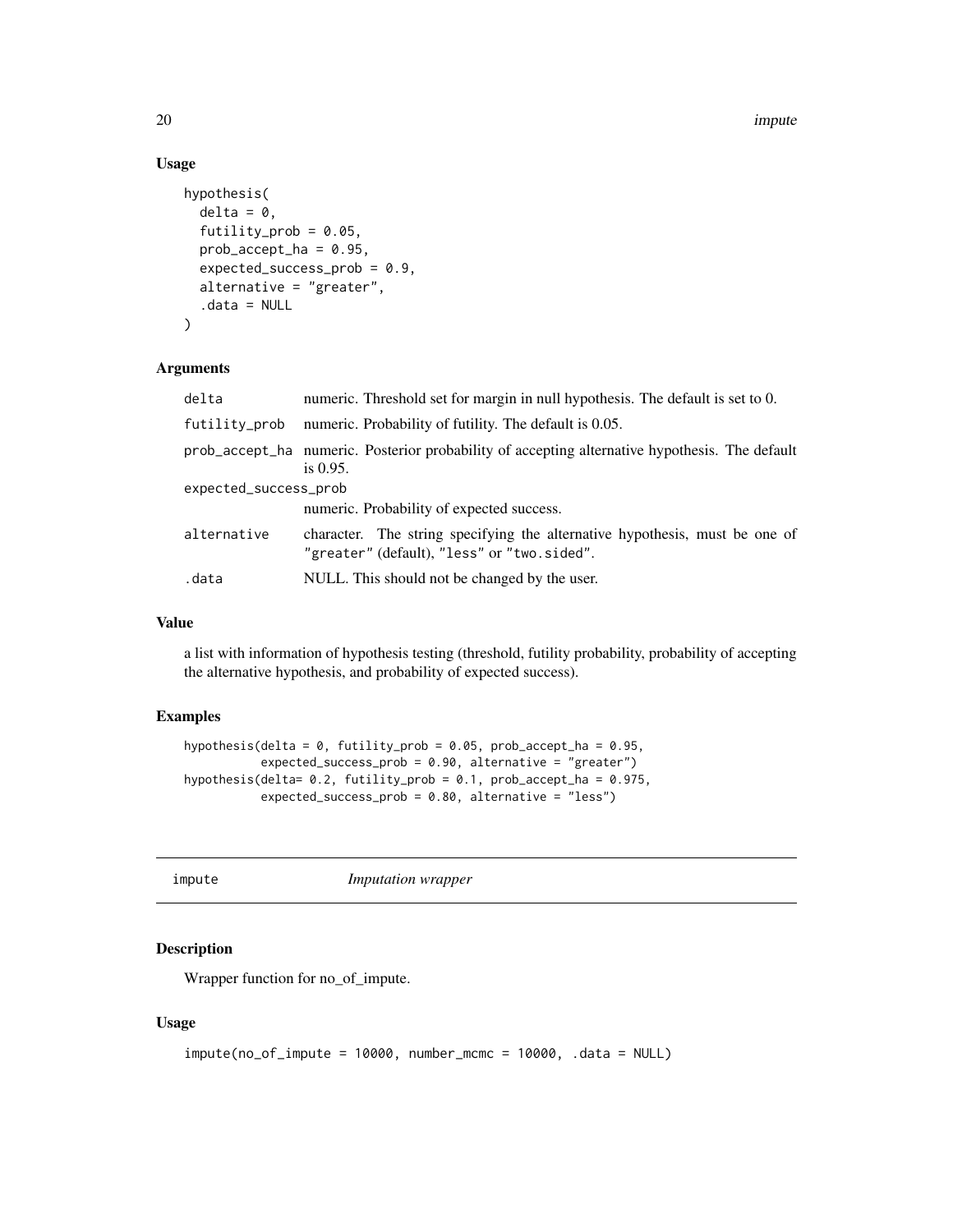#### <span id="page-20-0"></span>normalBACT 21

#### Arguments

| no_of_impute | integer. Number of Monte Carlo imputation for missing data.                   |
|--------------|-------------------------------------------------------------------------------|
| number mcmc  | scalar. Number of Monte Carlo Markov Chain draws from posterior distribution. |
| .data        | NULL. This should not be changed by the user.                                 |

# Value

a list with number of imputation

#### Examples

impute(no\_of\_impute = 100, number\_mcmc = 1000)

normalBACT *Normal distribution for Bayesian Adaptive Trials*

#### Description

Simulation of normally distributed data for Bayesian adaptive trials with various inputs to control for power, sample size, type I error rate, etc.

#### Usage

```
normalBACT(
 mu_treatment,
  sd_treatment,
 mu_control = NULL,
  sd_control = NULL,
  mu0_treatment = NULL,
  sd0_treatment = NULL,
 N0_treatment = NULL,
 mu0_{control} = NULL,sd0_control = NULL,
 N0_control = NULL,
 N_total,
  lambda = 0.3,
  lambda_time = NULL,
  interim_look = NULL,
  EndofStudy,
  block = 2,
  rand_ratio = c(1, 1),
  discount_function = "identity",
  alternative = "greater",
  prop_loss_to_followup = 0.15,
  ho = 0,
  futility_prob = 0.05,
```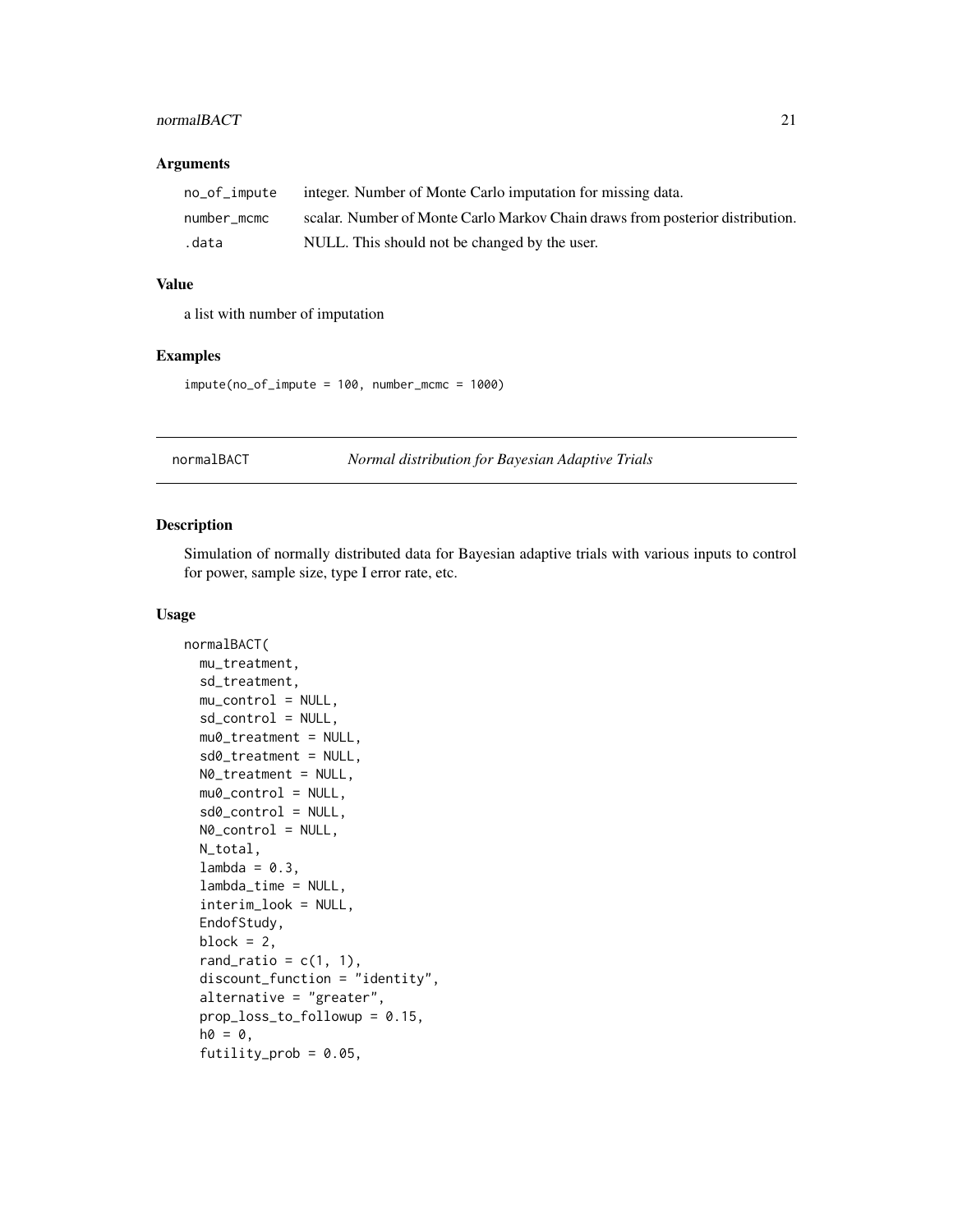```
expected_success_prob = 0.9,
 prob_ha = 0.95,
 N_impute = 10,
 number_mcmc = 10000,
 alpha_max = 1,
 fix_alpha = FALSE,
 weibull_scale = 0.135,
 weibull_shape = 3,
 method = "fixed"
\mathcal{L}
```
# Arguments

| mu_treatment      | scalar. Mean outcome in the treatment arm.                                                                                                                                                                                                                                                                                                                                                                                                                                                                                                                           |
|-------------------|----------------------------------------------------------------------------------------------------------------------------------------------------------------------------------------------------------------------------------------------------------------------------------------------------------------------------------------------------------------------------------------------------------------------------------------------------------------------------------------------------------------------------------------------------------------------|
| sd_treatment      | scalar. Standard deviation of outcome in the treatment                                                                                                                                                                                                                                                                                                                                                                                                                                                                                                               |
| mu_control        | scalar. Mean outcome in the control arm.                                                                                                                                                                                                                                                                                                                                                                                                                                                                                                                             |
| sd_control        | scalar. Standard deviation of outcome in the control arm. arm.                                                                                                                                                                                                                                                                                                                                                                                                                                                                                                       |
| mu0_treatment     | scalar. Mean of the historical treatment group.                                                                                                                                                                                                                                                                                                                                                                                                                                                                                                                      |
| sd0_treatment     | scalar. Standard deviation of the historical treatment group.                                                                                                                                                                                                                                                                                                                                                                                                                                                                                                        |
| N0_treatment      | scalar. Number of observations of the historical treatment group.                                                                                                                                                                                                                                                                                                                                                                                                                                                                                                    |
| mu0_control       | scalar. Mean of the historical control group.                                                                                                                                                                                                                                                                                                                                                                                                                                                                                                                        |
| sd0_control       | scalar. Standard deviation of the historical control group.                                                                                                                                                                                                                                                                                                                                                                                                                                                                                                          |
| N0_control        | scalar. Number of observations of the historical control group.                                                                                                                                                                                                                                                                                                                                                                                                                                                                                                      |
| N_total           | scalar. Total sample size.                                                                                                                                                                                                                                                                                                                                                                                                                                                                                                                                           |
| lambda            | vector. Enrollment rates across simulated enrollment times. See enrollment<br>for more details.                                                                                                                                                                                                                                                                                                                                                                                                                                                                      |
| lambda_time       | vector. Enrollment time(s) at which the enrollment rates change. Must be same<br>length as lambda. See enrollment for more details.                                                                                                                                                                                                                                                                                                                                                                                                                                  |
| interim_look      | vector. Sample size for each interim look. Note: the maximum sample size<br>should not be included.                                                                                                                                                                                                                                                                                                                                                                                                                                                                  |
| EndofStudy        | scalar. Length of the study.                                                                                                                                                                                                                                                                                                                                                                                                                                                                                                                                         |
| block             | scalar. Block size for generating the randomization schedule.                                                                                                                                                                                                                                                                                                                                                                                                                                                                                                        |
| rand_ratio        | vector. Randomization allocation for the ratio of control to treatment. Integer<br>values mapping the size of the block. See randomization for more details.                                                                                                                                                                                                                                                                                                                                                                                                         |
| discount_function |                                                                                                                                                                                                                                                                                                                                                                                                                                                                                                                                                                      |
|                   | character. If incorporating historical data, specify the discount function. Cur-<br>rently supports the Weibull function (discount_function="weibull"), the scaled-<br>Weibull function (discount_function="scaledweibull"), and the identity<br>function (discount_function="identity"). The scaled-Weibull discount func-<br>tion scales the output of the Weibull CDF to have a max value of 1. The identity<br>discount function uses the posterior probability directly as the discount weight.<br>Default value is "identity". See bdpnormal for more details. |
| alternative       | character. The string specifying the alternative hypothesis, must be one of<br>"greater" (default), "less" or "two.sided".                                                                                                                                                                                                                                                                                                                                                                                                                                           |

<span id="page-21-0"></span>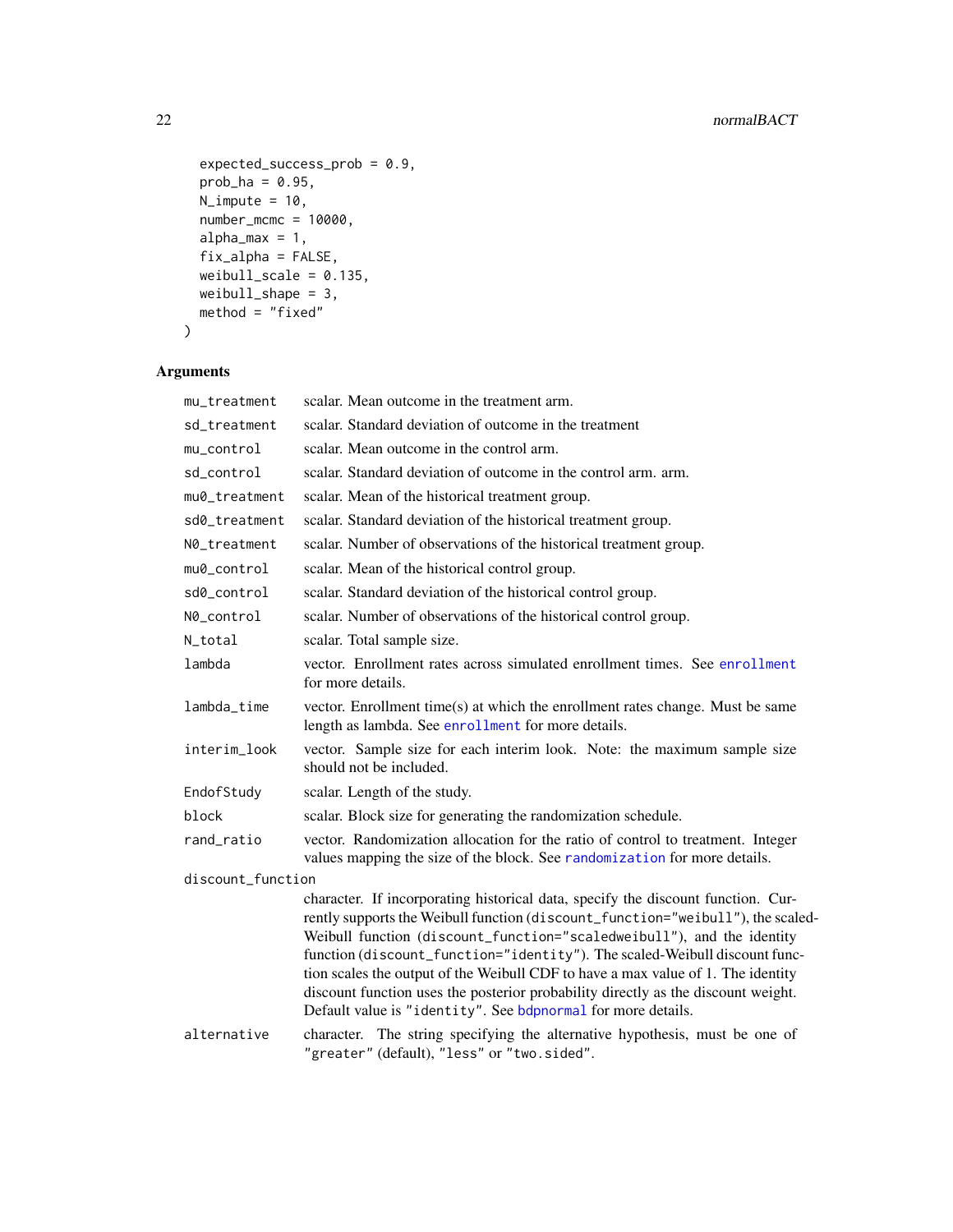# normalBACT 23

| prop_loss_to_followup |                                                                                                                                                                                                                                                                                                                                                                                                                                                                 |  |
|-----------------------|-----------------------------------------------------------------------------------------------------------------------------------------------------------------------------------------------------------------------------------------------------------------------------------------------------------------------------------------------------------------------------------------------------------------------------------------------------------------|--|
|                       | scalar. Overall oroportion of subjects lost to follow-up.                                                                                                                                                                                                                                                                                                                                                                                                       |  |
| h0                    | scalar. Threshold for comparing two mean values. Default is h0=0.                                                                                                                                                                                                                                                                                                                                                                                               |  |
| futility_prob         | scalar. Probability of stopping early for futility.                                                                                                                                                                                                                                                                                                                                                                                                             |  |
| expected_success_prob |                                                                                                                                                                                                                                                                                                                                                                                                                                                                 |  |
|                       | scalar. Probability of stopping early for success.                                                                                                                                                                                                                                                                                                                                                                                                              |  |
| prob_ha               | scalar. Probability of alternative hypothesis.                                                                                                                                                                                                                                                                                                                                                                                                                  |  |
| N_impute              | scalar. Number of imputations for Monte Carlo simulation of missing data.                                                                                                                                                                                                                                                                                                                                                                                       |  |
| number_mcmc           | scalar. Number of Monte Carlo Markov Chain draws in sampling posterior.                                                                                                                                                                                                                                                                                                                                                                                         |  |
| alpha_max             | scalar. Maximum weight the discount function can apply. Default is 1. For a<br>two-arm trial, users may specify a vector of two values where the first value is<br>used to weight the historical treatment group and the second value is used to<br>weight the historical control group.                                                                                                                                                                        |  |
| fix_alpha             | logical. Fix alpha at alpha_max? Default value is FALSE.                                                                                                                                                                                                                                                                                                                                                                                                        |  |
| weibull_scale         | scalar. Scale parameter of the Weibull discount function used to compute alpha,<br>the weight parameter of the historical data. Default value is 0.135. For a two-<br>arm trial, users may specify a vector of two values where the first value is used<br>to estimate the weight of the historical treatment group and the second value<br>is used to estimate the weight of the historical control group. Not used when<br>$discount\_function = "identity".$ |  |
| weibull_shape         | scalar. Shape parameter of the Weibull discount function used to compute alpha,<br>the weight parameter of the historical data. Default value is 3. For a two-arm<br>trial, users may specify a vector of two values where the first value is used<br>to estimate the weight of the historical treatment group and the second value<br>is used to estimate the weight of the historical control group. Not used when<br>$discount\_function = "identity".$      |  |
| method                | character. Analysis method with respect to estimation of the weight paramter<br>alpha. Default method "mc" estimates alpha for each Monte Carlo iteration.<br>Alternate value "fixed" estimates alpha once and holds it fixed throughout the<br>analysis. See the the bdpsurvival vignette<br>vignette("bdpsurvival-vignette", package="bayesDP") for more details.                                                                                             |  |

#### Value

a list of output for a single trial simulation.

- mu\_treatment scalar. The input parameter of mean value of the outcome in the treatment group.
- p\_control scalar. The input parameter of mean value of the outcome in the control group.
- sd\_treatment scalar. The input parameter of standard deviation of the outcome in the control group.
- sd\_control scalar. The input parameter of standard deviation of the outcome in the control group.
- prob\_of\_accepting\_alternative scalar. The input parameter of probability threshold of accepting the alternative.
- margin scalar. The margin input value of difference between mean estimate of treatment and mean estimate of the control.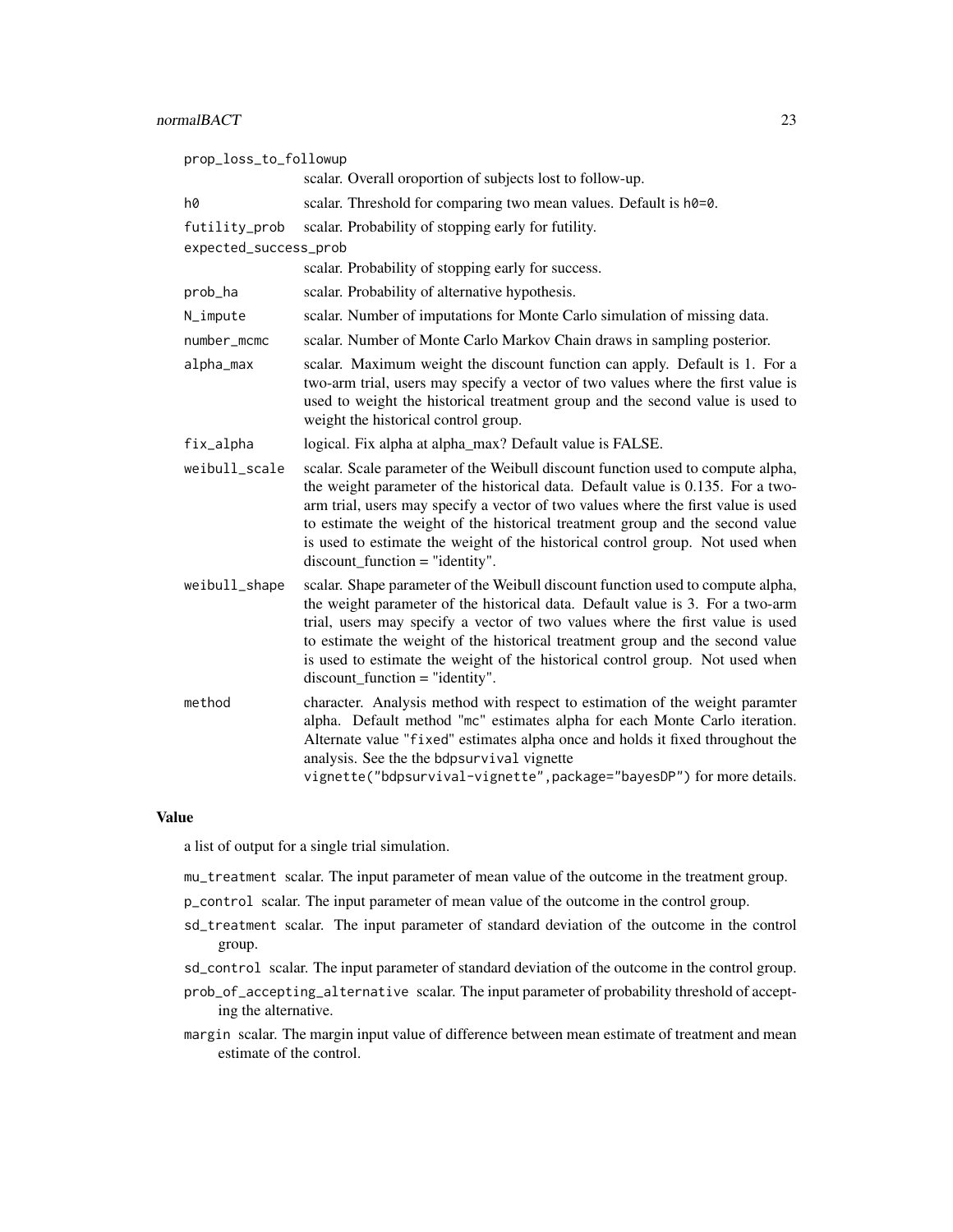<span id="page-23-0"></span>alternative character. The input parameter of alternative hypothesis.

- interim\_look vector. The sample size for each interim look.
- N\_treatment scalar. The number of patients enrolled in the experimental group for each simulation.
- N\_control scalar. The number of patients enrolled in the control group for each simulation.
- N\_enrolled vector. The number of patients enrolled in the trial (sum of control and experimental group for each simulation. )
- N\_complete scalar. The number of patients who completed the trial and had no loss to follow-up.
- post\_prob\_accept\_alternative vector. The final probability of accepting the alternative hypothesis after the analysis is done.
- est\_final scalar. The final estimate of the difference in posterior estimate of treatment and posterior estimate of the control group.
- stop\_futility scalar. Did the trial stop for futility during imputation of patient who had loss to follow up? 1 for yes and 0 for no.
- stop\_expected\_success scalar. Did the trial stop for early success during imputation of patient who had loss to follow up? 1 for yes and 0 for no.
- est\_interim scalar. The interim estimate of the difference in posterior estimate of treatment and posterior estimate of the control group.

normaldata *Gaussian dataset for analyzing adaptive Bayesian trials*

#### **Description**

A dataset containing the results of 300 patients with continuous (normal) outcome, the dataset is filled with loss to follow up.

#### Usage

data(normaldata)

#### Format

A data frame with 300 rows and 4 variables:

id Patient ID in the trial

treatment treatment assignment for patients, 1 for treatment group 0 for control group

outcome continuous outcome of the trial (gaussian distribution)

complete 1 for complete outcome, 0 for loss to follow up

#### Examples

data(normaldata)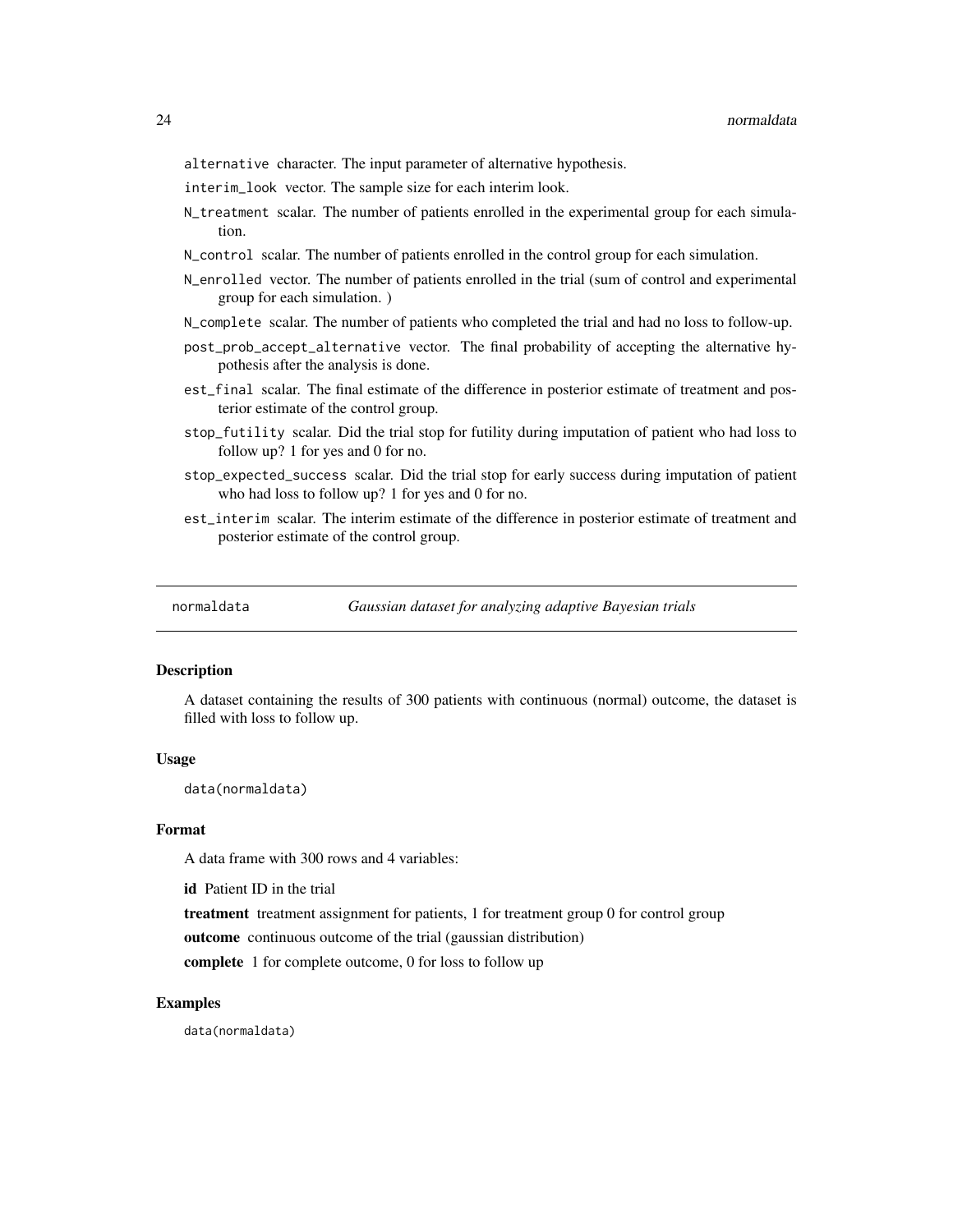<span id="page-24-0"></span>

Function to analyze Bayesian trial for normal mean data which allows early stopping and incorporation of historical data using the discount function approach

#### Usage

```
normal_analysis(
  treatment,
  outcome,
  complete = NULL,
  mu0_treatment = NULL,
  sd0_treatment = NULL,
 N0_treatment = NULL,
 mu0_{control} = NULL,
  sd0_control = NULL,
 N0_control = NULL,
  alternative = "greater",
  N_iimpute = 100,
  ho = 0,
  number_mcmc = 10000,
  prob_ha = 0.95,
  futility_prob = 0.1,
  expected_success_prob = 0.9,
  discount_function = "identity",
  fix_alpha = FALSE,
  alpha_{max} = 1,
  weibull_scale = 0.135,
  weibull_shape = 3,
 method = "fixed"
)
```
#### Arguments

| treatment     | vector. treatment assignment for patients, 1 for treatment group and 0 for control<br>group                                                                                            |
|---------------|----------------------------------------------------------------------------------------------------------------------------------------------------------------------------------------|
| outcome       | vector, normal outcome of the trial.                                                                                                                                                   |
| complete      | vector, similar length as treatment and outcome variable, 1 for complete out-<br>come, 0 for loss to follow up. If complete is not provided, the dataset is assumed<br>to be complete. |
| mu0_treatment | scalar. Mean of the historical treatment group.                                                                                                                                        |
| sd0 treatment | scalar. Standard deviation of the historical treatment group.                                                                                                                          |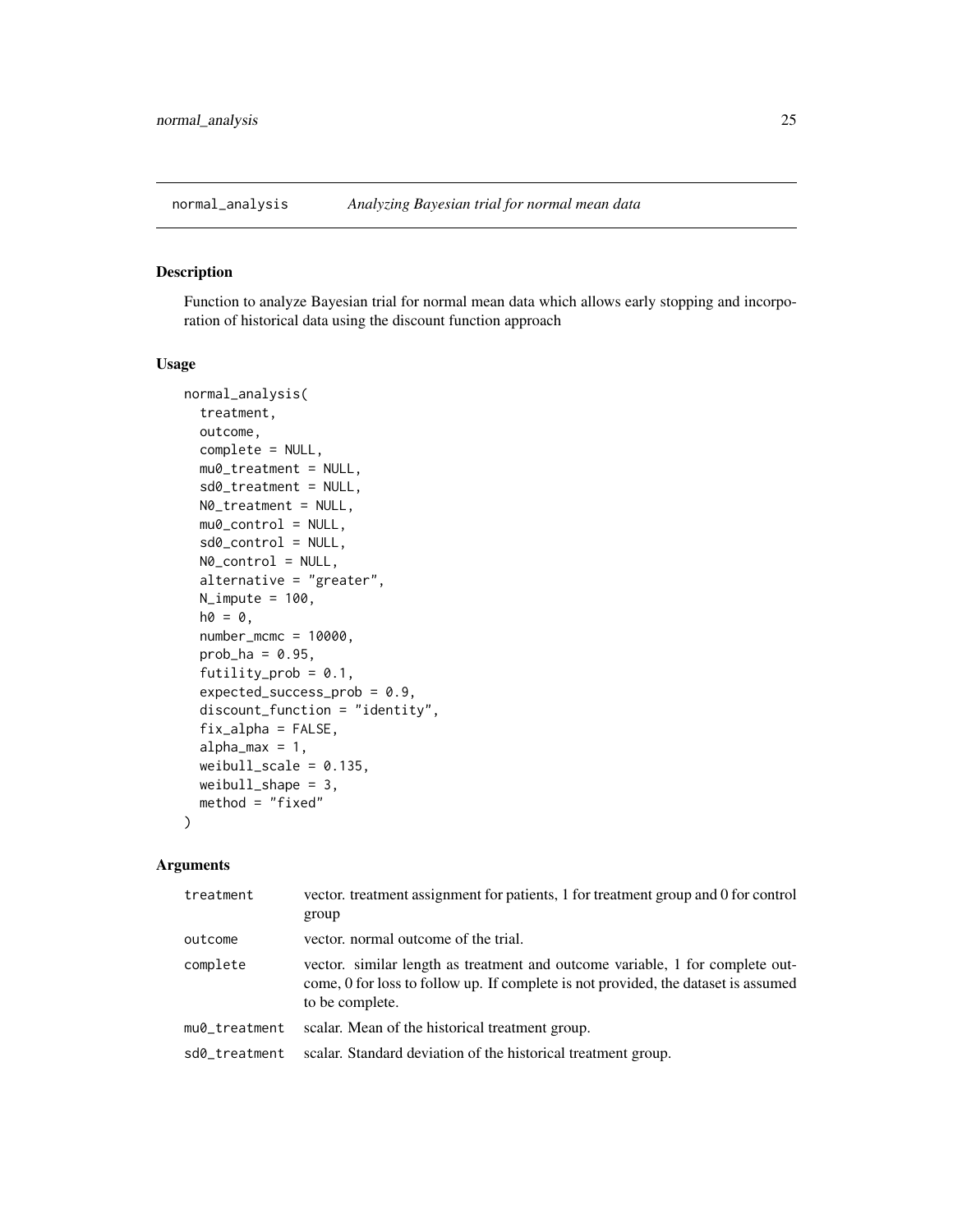<span id="page-25-0"></span>

| N0_treatment          | scalar. Number of observations of the historical treatment group.                                                                                                                                                                                                                                                                                                                                                                                                                                                                                                    |
|-----------------------|----------------------------------------------------------------------------------------------------------------------------------------------------------------------------------------------------------------------------------------------------------------------------------------------------------------------------------------------------------------------------------------------------------------------------------------------------------------------------------------------------------------------------------------------------------------------|
| mu0_control           | scalar. Mean of the historical control group.                                                                                                                                                                                                                                                                                                                                                                                                                                                                                                                        |
| sd0_control           | scalar. Standard deviation of the historical control group.                                                                                                                                                                                                                                                                                                                                                                                                                                                                                                          |
| N0_control            | scalar. Number of observations of the historical control group.                                                                                                                                                                                                                                                                                                                                                                                                                                                                                                      |
| alternative           | character. The string specifying the alternative hypothesis, must be one of<br>"greater" (default), "less" or "two.sided".                                                                                                                                                                                                                                                                                                                                                                                                                                           |
| N_impute              | scalar. Number of imputations for Monte Carlo simulation of missing data.                                                                                                                                                                                                                                                                                                                                                                                                                                                                                            |
| h0                    | scalar. Threshold for comparing two mean values. Default is h0=0.                                                                                                                                                                                                                                                                                                                                                                                                                                                                                                    |
| number_mcmc           | scalar. Number of Monte Carlo Markov Chain draws in sampling posterior.                                                                                                                                                                                                                                                                                                                                                                                                                                                                                              |
| prob_ha               | scalar. Probability of alternative hypothesis.                                                                                                                                                                                                                                                                                                                                                                                                                                                                                                                       |
| futility_prob         | scalar. Probability of stopping early for futility.                                                                                                                                                                                                                                                                                                                                                                                                                                                                                                                  |
| expected_success_prob |                                                                                                                                                                                                                                                                                                                                                                                                                                                                                                                                                                      |
|                       | scalar. Probability of stopping early for success.                                                                                                                                                                                                                                                                                                                                                                                                                                                                                                                   |
| discount_function     | character. If incorporating historical data, specify the discount function. Cur-<br>rently supports the Weibull function (discount_function="weibull"), the scaled-<br>Weibull function (discount_function="scaledweibull"), and the identity<br>function (discount_function="identity"). The scaled-Weibull discount func-<br>tion scales the output of the Weibull CDF to have a max value of 1. The identity<br>discount function uses the posterior probability directly as the discount weight.<br>Default value is "identity". See bdpnormal for more details. |
| fix_alpha             | logical. Fix alpha at alpha_max? Default value is FALSE.                                                                                                                                                                                                                                                                                                                                                                                                                                                                                                             |
| alpha_max             | scalar. Maximum weight the discount function can apply. Default is 1. For a<br>two-arm trial, users may specify a vector of two values where the first value is<br>used to weight the historical treatment group and the second value is used to<br>weight the historical control group.                                                                                                                                                                                                                                                                             |
| weibull_scale         | scalar. Scale parameter of the Weibull discount function used to compute alpha,<br>the weight parameter of the historical data. Default value is 0.135. For a two-<br>arm trial, users may specify a vector of two values where the first value is used<br>to estimate the weight of the historical treatment group and the second value<br>is used to estimate the weight of the historical control group. Not used when<br>$discount\_function = "identity".$                                                                                                      |
| weibull_shape         | scalar. Shape parameter of the Weibull discount function used to compute alpha,<br>the weight parameter of the historical data. Default value is 3. For a two-arm<br>trial, users may specify a vector of two values where the first value is used<br>to estimate the weight of the historical treatment group and the second value<br>is used to estimate the weight of the historical control group. Not used when<br>$discount\_function = "identity".$                                                                                                           |
| method                | character. Analysis method with respect to estimation of the weight paramter<br>alpha. Default method "mc" estimates alpha for each Monte Carlo iteration.<br>Alternate value "fixed" estimates alpha once and holds it fixed throughout the<br>analysis. See the the bdpsurvival vignette<br>vignette("bdpsurvival-vignette", package="bayesDP") for more details.                                                                                                                                                                                                  |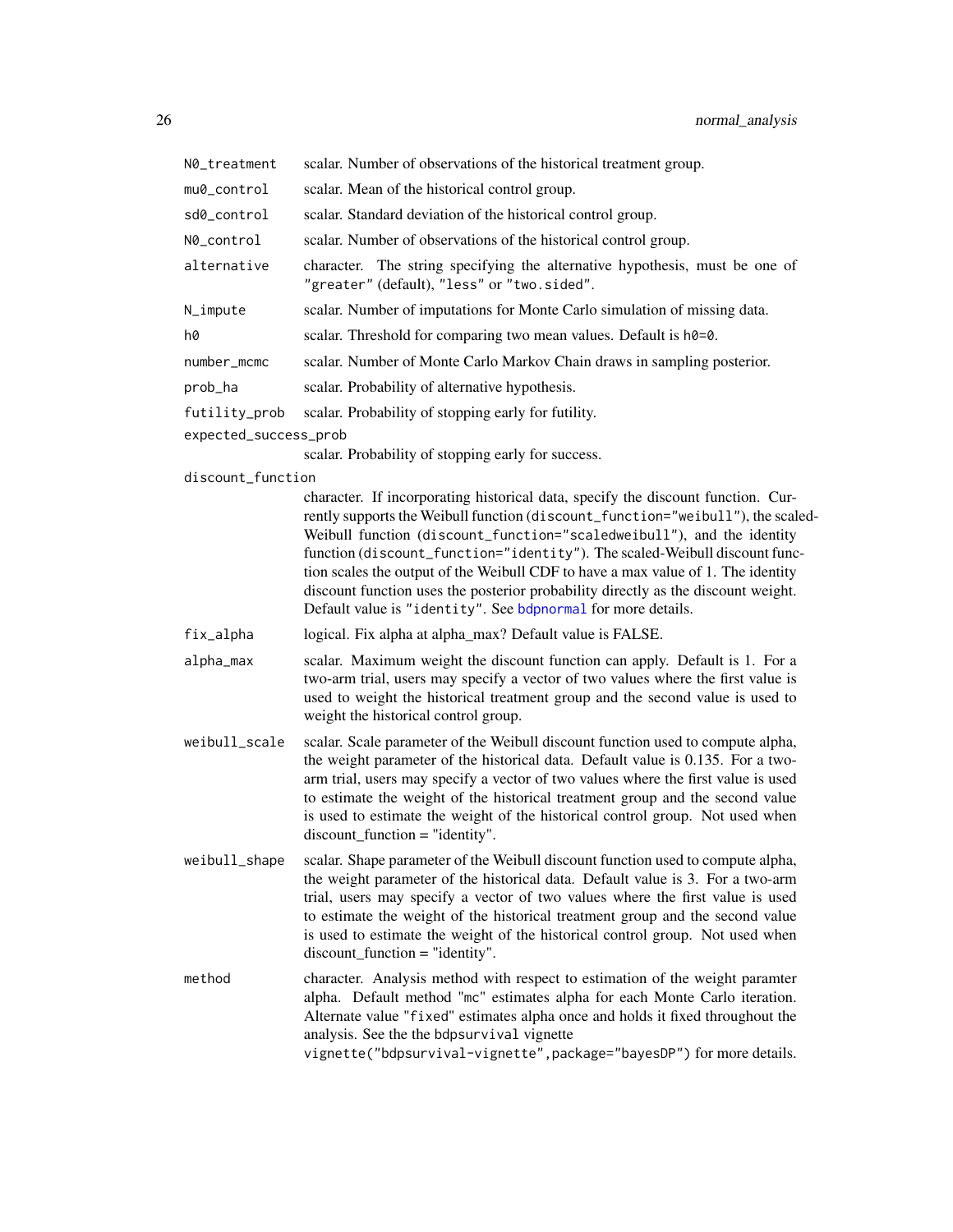#### <span id="page-26-0"></span>Value

a list of output for the analysis of Bayesian trial for normal mean.

- prob\_of\_accepting\_alternative scalar. The input parameter of probability of accepting the alternative.
- margin scalar. The margin input value of difference between mean estimate of treatment and mean estimate of the control.
- alternative character. The input parameter of alternative hypothesis.
- N\_treatment scalar. The number of patients enrolled in the experimental group for each simulation.
- N\_control scalar. The number of patients enrolled in the control group for each simulation.
- N\_enrolled vector. The number of patients enrolled in the trial (sum of control and experimental group for each simulation. )
- N\_complete scalar. The number of patients who completed the trial and had no loss to follow-up.
- post\_prob\_accept\_alternative vector. The final probability of accepting the alternative hypothesis after the analysis is done.
- est\_final scalar. The final estimate of the difference in posterior estimate of treatment and posterior estimate of the control group.
- stop\_futility scalar. Did the trial stop for futility during imputation of patient who had loss to follow up? 1 for yes and 0 for no.
- stop\_expected\_success scalar. Did the trial stop for early success during imputation of patient who had loss to follow up? 1 for yes and 0 for no.

normal\_outcome *Parameters for treatment and control in normal case*

# **Description**

Wrapper function for mean and standard deviation with normal outcome.

#### Usage

```
normal_outcome(
 mu_{control} = NULL,
  sd_control = NULL,
 mu_treatment = NULL,
  sd_treatment = NULL,
  data = NULL
)
```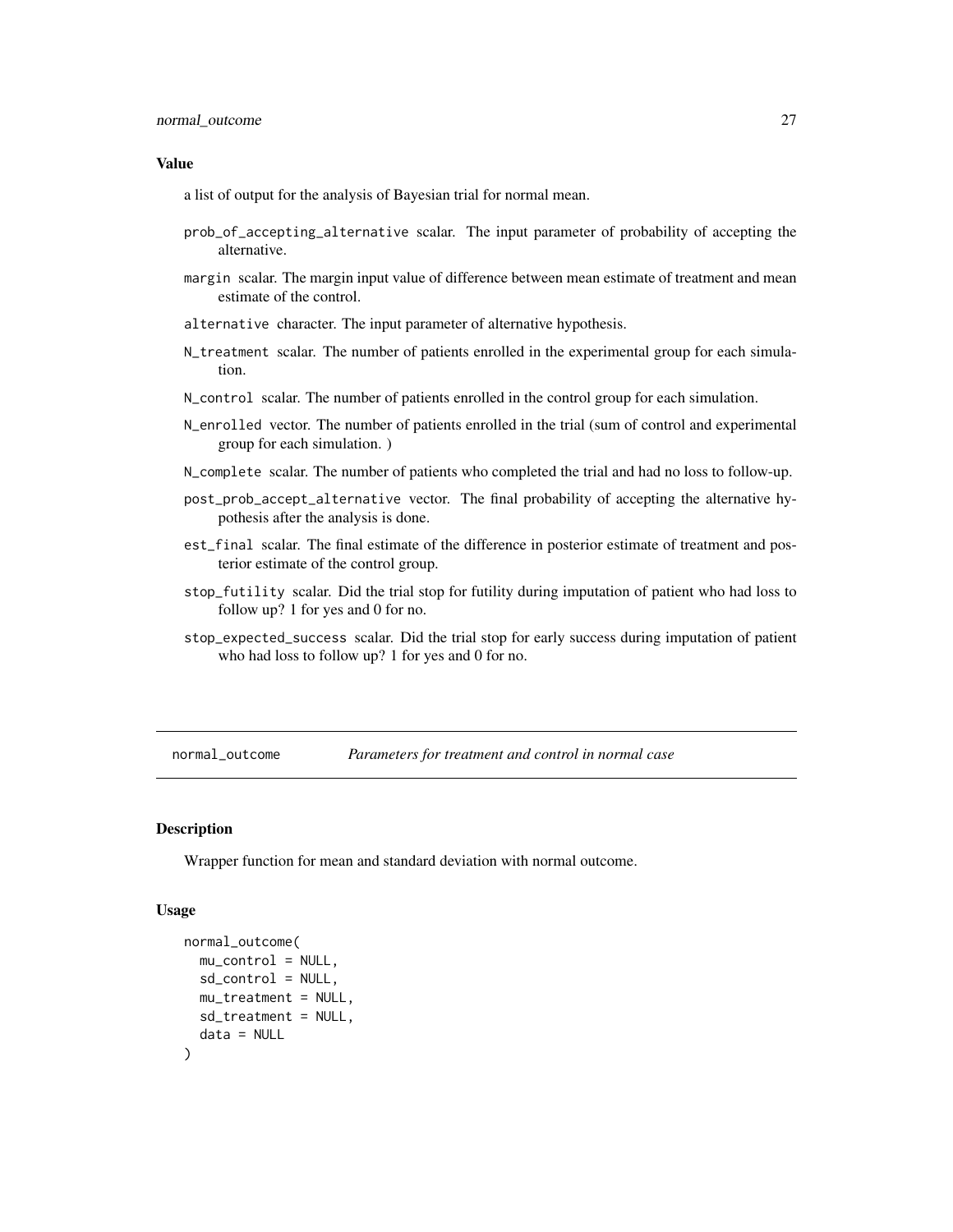# Arguments

| mu_control   | numeric. The mean for the control group.                                        |
|--------------|---------------------------------------------------------------------------------|
| sd_control   | numeric. The standard deviation for the control group.                          |
| mu_treatment | numeric. The mean for the treatment group.                                      |
| sd_treatment | numeric. The standard deviation for the treatment group.                        |
| data         | NULL, stores the proportion of control and treatment, please do not fill it in. |

### Value

a list with proportion of control and treatment group.

#### Examples

```
normal_outcome(mu_control = 12, mu_treatment = 8, sd_treatment = 2.2, sd_control = 1.6)
```
pw\_exp\_impute *Imputes time-to-event outcomes.*

# Description

Imputation of time-to-event outcomes using the piecewise constant hazard exponential function.

#### Usage

```
pw_exp_impute(time, hazard, maxtime = NULL, cutpoint = NULL)
```
# Arguments

| time     | vector. The observed time for patient that have had no event or passed maxtime. |
|----------|---------------------------------------------------------------------------------|
| hazard   | vector. The constant hazard rates for exponential failures.                     |
| maxtime  | scalar, maximum time before end of study.                                       |
| cutpoint | vector. The change-point vector indicating time when the hazard rates change.   |

#### Value

a dataset with simulated follow-up time (time) and respective event indicator ( $1 =$  event,  $0 =$  censoring)

# Examples

```
pw_exp_impute(time = c(120), c(0.005, 0.001), 110, 40)
         pw_exp_impute(time = c(10, 20, 30), c(0.005, 0.01, 0.02), 100, c(40, 80))
         pw_exp_impute(time = c(40, 30), c(0.005, 0.01), 120, c(50))
```
<span id="page-27-0"></span>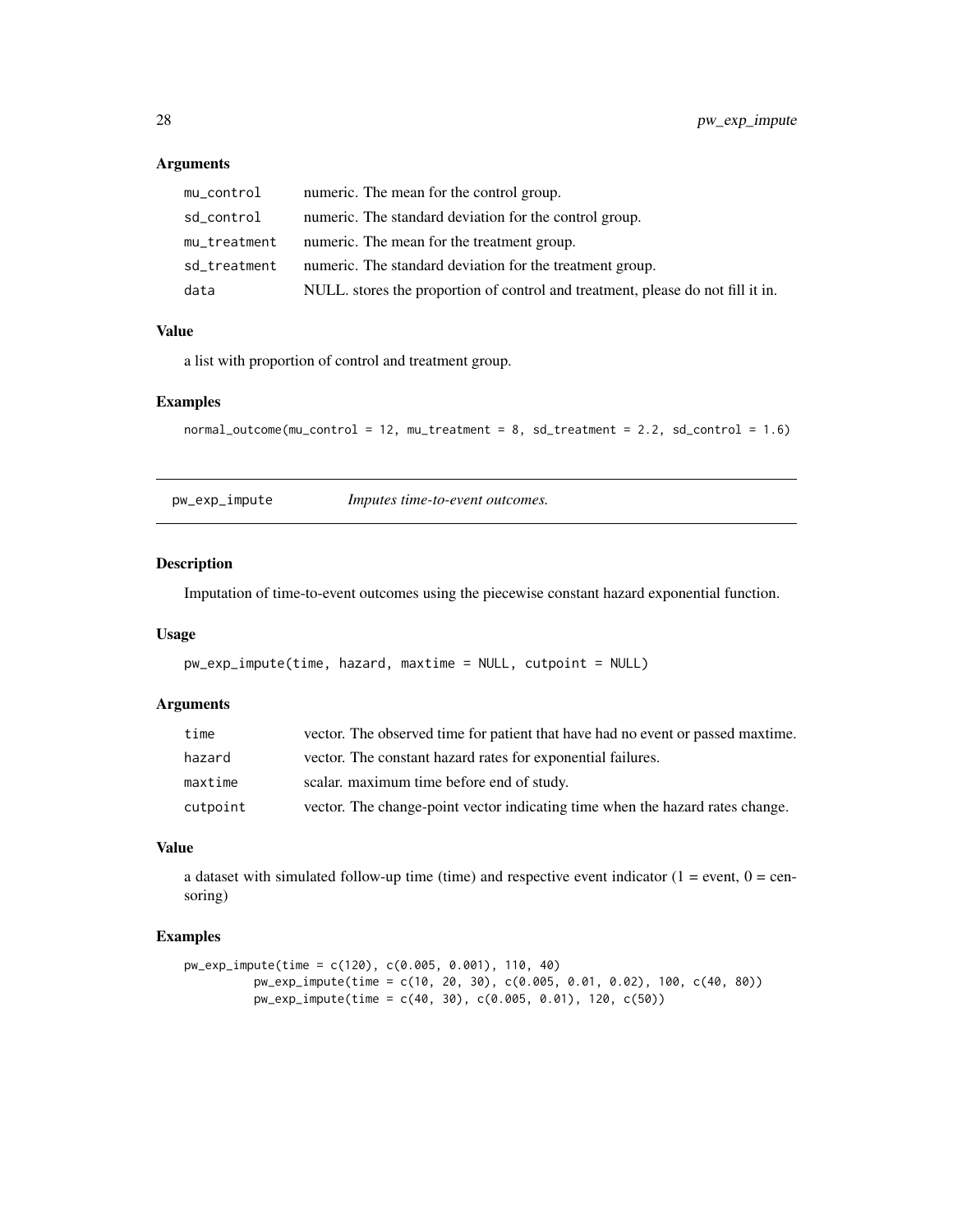<span id="page-28-0"></span>

Simulation of time-to-event outcomes using the piecewise constant hazard exponential function.

#### Usage

pw\_exp\_sim(hazard, n, maxtime = NULL, cutpoint = NULL)

# Arguments

| hazard   | vector. The constant hazard rates for exponential failures.                   |
|----------|-------------------------------------------------------------------------------|
| n.       | scalar. The number of outcomes for simulation.                                |
| maxtime  | scalar, maximum time before end of study.                                     |
| cutpoint | vector. The change-point vector indicating time when the hazard rates change. |

# Value

a dataset with simulated follow-up time (time) and respective event indicator ( $1 =$  event,  $0 =$  censoring)

# Examples

```
pw_exp_sim(c(0.02, 0.01, 0.005), 100, 100, c(10, 20))
         pw_exp_sim(0.015, 100, 100)
```
<span id="page-28-1"></span>randomization *Randomization allocation*

# Description

Implements a randomization allocation for control and treatment arms with different randomization ratios and block sizes.

#### Usage

```
randomization(N_total, block = 2, allocation = c(1, 1))
```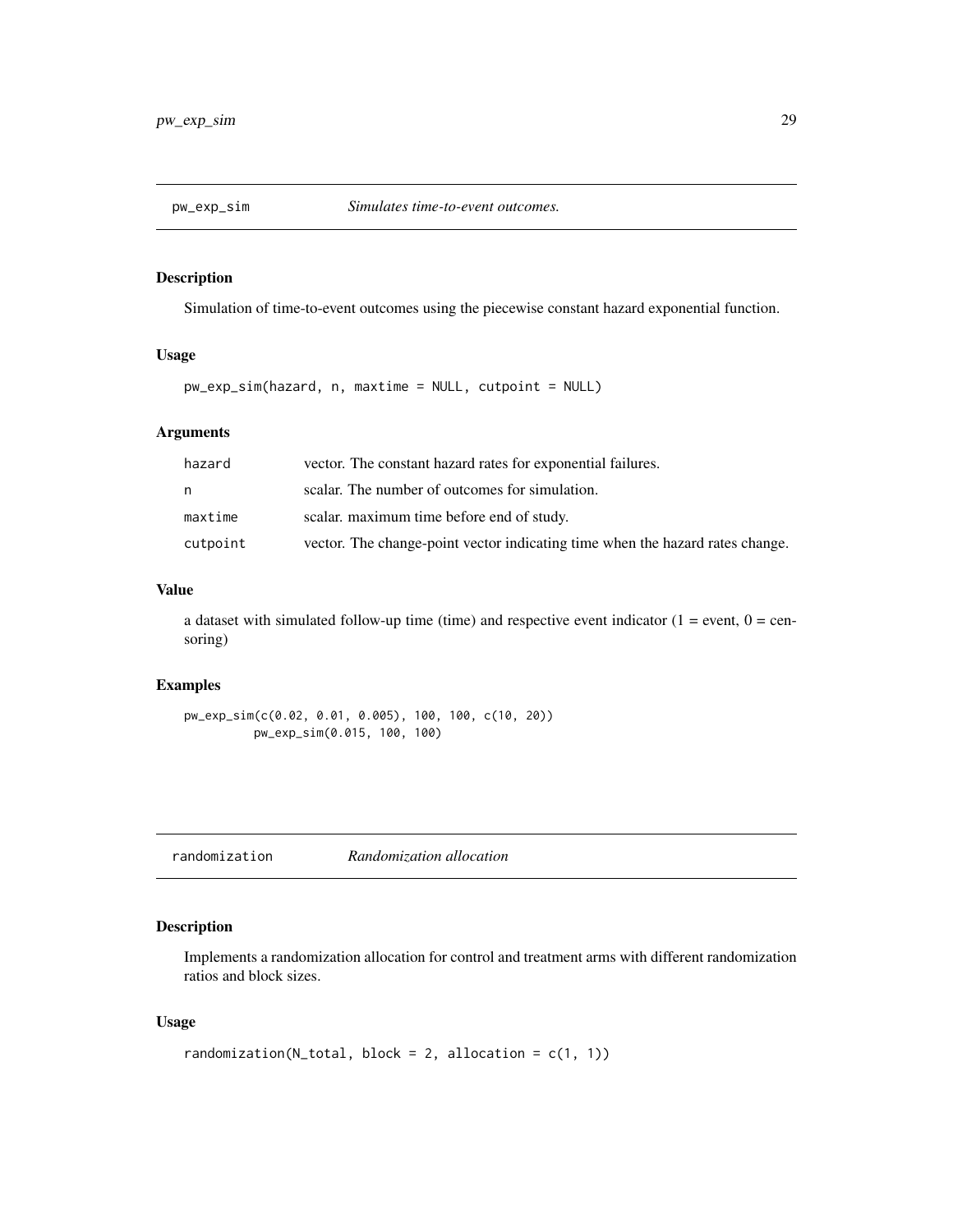#### <span id="page-29-0"></span>**Arguments**

| N total    | an integer value of total sample size for randomization allocation.                                                  |
|------------|----------------------------------------------------------------------------------------------------------------------|
| block      | a vector value of the block size for randomization. Note that it needs to be a<br>multiple of the sum of allocation. |
| allocation | a numeric vector of the randomization allocation in the order c (control, treatment).                                |

#### Value

the randomization allocation with 0, 1 for control and treatment

#### Examples

# Implementing treatment allocation for control to treatment with 1:1.5 randomization ratio randomization(N\_total = 100, block = 5, allocation =  $c(2, 3)$ )

# Treatment allocation with 2:1 for control to treatment randomization( $N_{\text{total}} = 70$ , block = 9, allocation = c(2, 1))

```
# Treatment allocation for control to treatment with 1:2 for control to treatment with
# multiple block sizes c(3, 9, 6)
randomization(N_total = 100, block = c(3, 9, 6), allocation = c(1, 2))
```
# For complete randomization set the N\_total to block size randomization( $N_{total} = 100$ , block = 100, allocation =  $c(1, 1)$ )

| randomize |  |
|-----------|--|
|           |  |

#### randomize *Randomization scheme wrapper*

# Description

Wrapper function for the randomization scheme in the trial.

#### Usage

```
randomize(block_size = 2, randomization_ratio = c(1, 1), .data = NULL)
```
#### **Arguments**

| block size          | integer. Block size for the complete randomization in a block. |
|---------------------|----------------------------------------------------------------|
| randomization_ratio |                                                                |
|                     | vector. The randomization allocation for control to treatment. |
| .data               | NULL. This should not be changed by the user.                  |

# Value

a list with randomization details (block size and ratio).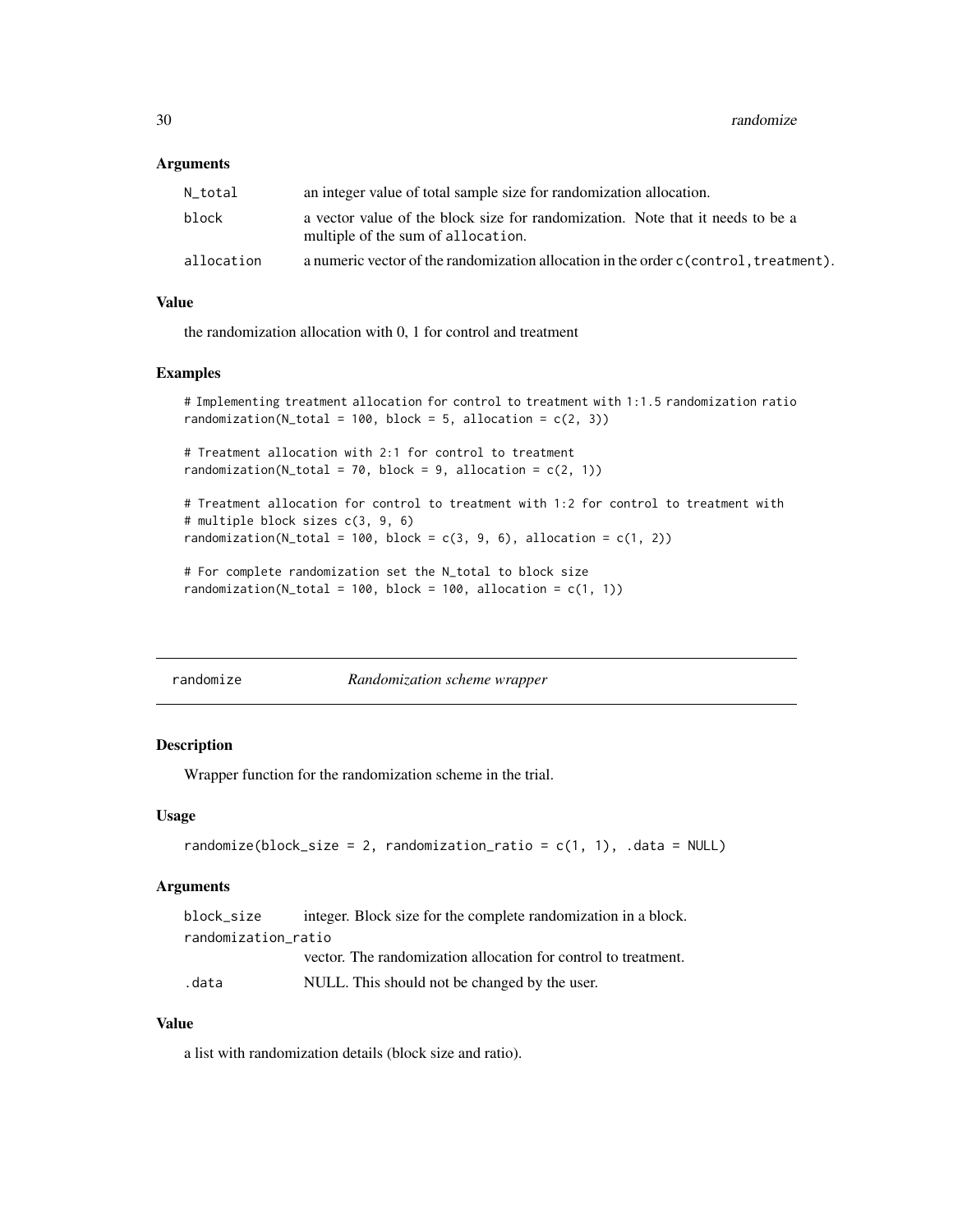#### <span id="page-30-0"></span>simulate 31

#### Examples

```
randomize(block_size = 100, randomization_ratio = c(2, 3))
randomize(block_size = 10, randomization_ratio = c(1, 4))
```

| simulate |  |
|----------|--|
|          |  |

| simulate | Simulation wrapper for binomial and normal. |  |  |  |  |  |
|----------|---------------------------------------------|--|--|--|--|--|
|----------|---------------------------------------------|--|--|--|--|--|

#### Description

Wrapper function for complete binomial and normal function to compute power and type 1 error.

#### Usage

simulate(input, no\_of\_sim = 10000, .data = NULL)

#### Arguments

| input     | list. Input function for all inputs in binomial and normal.                     |
|-----------|---------------------------------------------------------------------------------|
| no of sim | numeric. Number of simulations to run                                           |
| .data     | NULL, stores the proportion of control and treatment, please do not fill it in. |

# Value

a list with results of the simulation (power and type I error) and the input.

input A list of input values used in the trial simulation.

power data\_frame. A data frame with the interim look and power at each look.

- type1\_error scalar. The type 1 error or the number of times the trial rejects the null when the parameters are simulated under the null hypothesis.
- est\_final vector. The final estimate of the difference in posterior estimate of treatment and posterior estimate of the control group for all the simulation.
- post\_prob\_accept\_alternative vector. The final probability of accepting the alternative for the simulations.
- N\_enrolled vector. The number of patients enrolled in the trial (sum of control and experimental group for each simulation.)
- stop\_futility vector. Did the trial stop for futility during imputation of patient who had loss to follow up? 1 for yes and 0 for no.
- stop\_expected\_success vector. Did the trial stop for early success during imputation of patient who had loss to follow up? 1 for yes and 0 for no.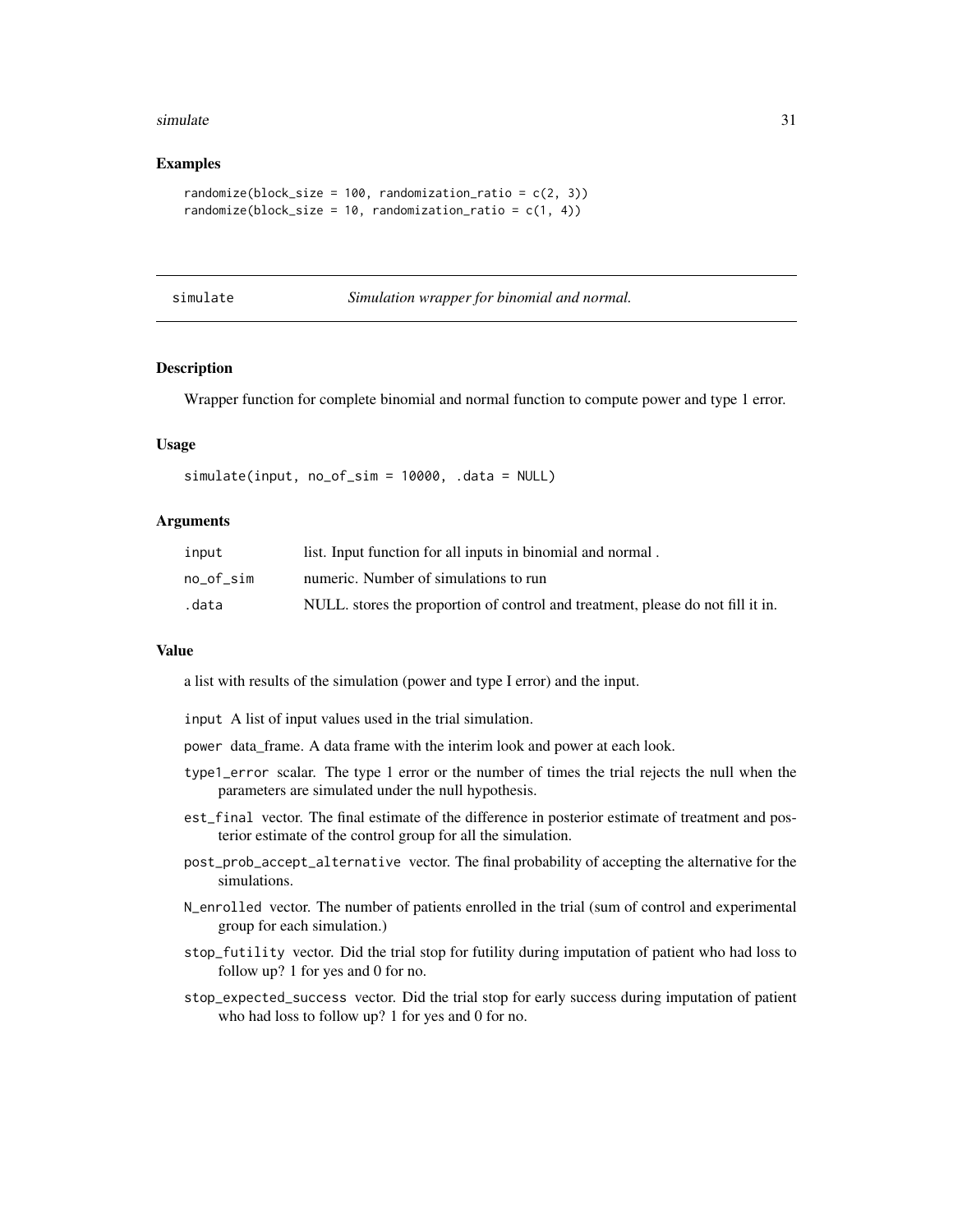<span id="page-31-0"></span>

Wrapper function for details of the clinical trial simulation.

# Usage

```
study_details(
  total_sample_size,
  study_period,
  interim_look = NULL,
 prop_loss_to_followup = 0.1,
  .data = NULL
)
```
#### Arguments

| total_sample_size     |                                               |  |
|-----------------------|-----------------------------------------------|--|
|                       | integer. The number of sample size needed.    |  |
| study_period          | integer. The length of the study.             |  |
| interim_look          | vector. Vector with interim looks.            |  |
| prop_loss_to_followup |                                               |  |
|                       | integer. The proportion of loss to follow up. |  |
| .data                 | NULL. This should not be changed by the user. |  |

#### Value

a list with sample size, length of the study, interim looks and proportion loss to follow up

# Examples

study\_details(total\_sample\_size = 300, study\_period = 50, interim\_look = c(210, 240, 270))

survivalBACT *Time-to-event outcome for Bayesian Adaptive Trials*

# Description

Simulation for time-to-event outcome for Bayesian Adaptive trial with different inputs to control for power, sample size, type 1 error rate, etc.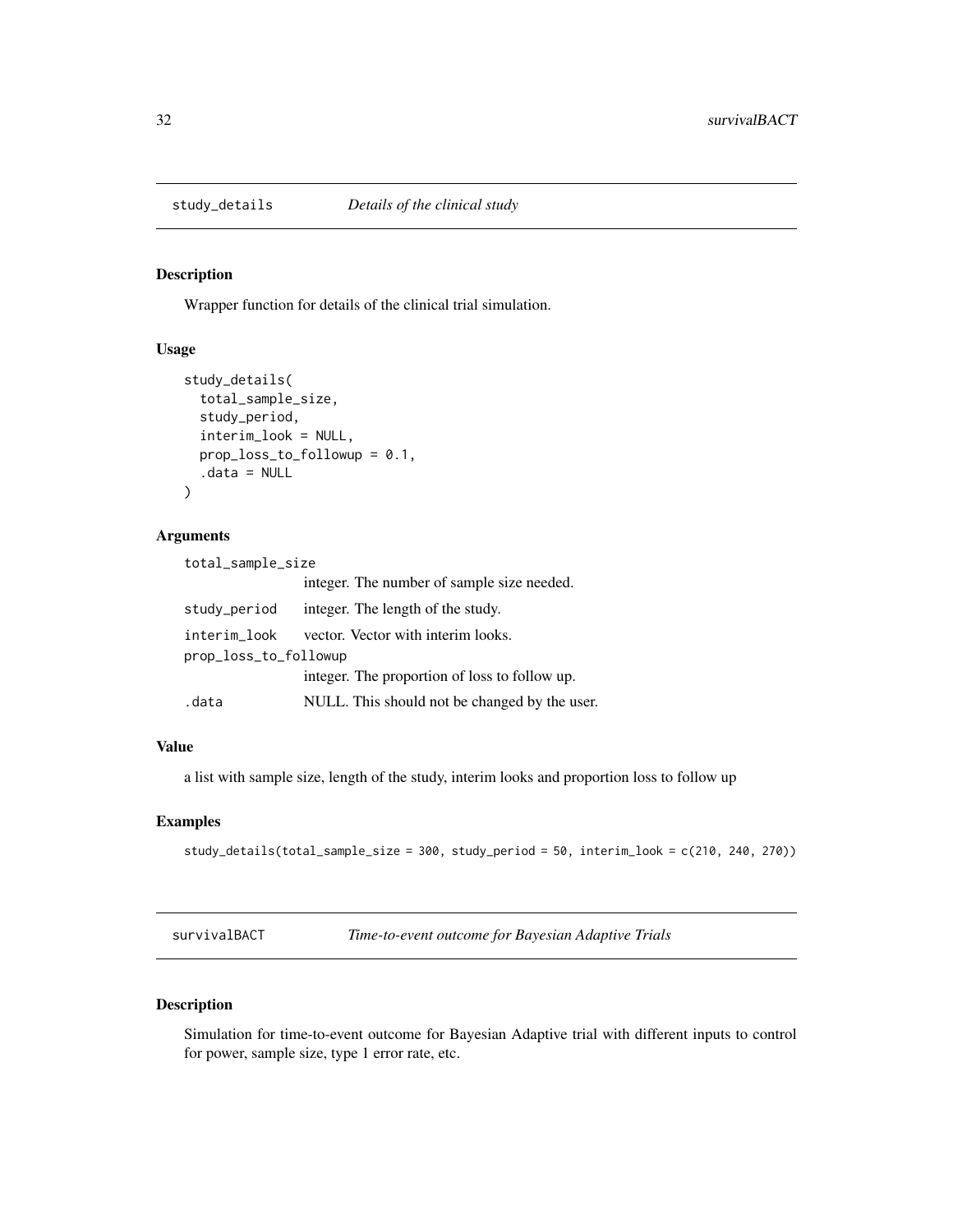# survivalBACT 33

# Usage

```
survivalBACT(
 hazard_treatment,
  cutpoint = NULL,
 hazard_control = NULL,
 N_total,
 breaks = NULL,
  time0 = NULL,treatment0 = NULL,
  event0 = NULL,
  lambda = 0.3,
  lambda_time = NULL,
  interim_look = NULL,
 EndofStudy,
 prior = c(0.1, 0.1),
 block = 2,
  rand_ratio = c(1, 1),
 prop_loss_to_followup = 0.1,
  alternative = "greater",
 ho = 0,
  futility_prob = 0.05,expected_success_prob = 0.9,
  prob_ha = 0.95,N_impute = 10,
  number_mcmc = 10000,
  discount_function = "identity",
  alpha_max = 1,
  fix_alpha = FALSE,
 weibull_scale = 0.135,
 weibull_shape = 3,
 method = "fixed"\mathcal{L}
```
# Arguments

hazard\_treatment

|            | vector. Constant hazard rates under the treatment arm.                                                                                                                          |
|------------|---------------------------------------------------------------------------------------------------------------------------------------------------------------------------------|
| cutpoint   | vector. The change-point vector indicating time when the hazard rates change.                                                                                                   |
|            | hazard_control vector. Constant hazard rates under the control arm.                                                                                                             |
| N_total    | scalar. Total sample size.                                                                                                                                                      |
| breaks     | vector. Breaks (interval starts) used to compose the breaks of the piecewise<br>exponential model. Do not include zero. Default breaks are the quantiles of the<br>input times. |
| time0      | vector. Historical exposure time for the subjects. It must be the same length as<br>the treatment variable.                                                                     |
| treatment0 | vector. the historical treatment assignment for patients, 1 for treatment group<br>and 0 for control group.                                                                     |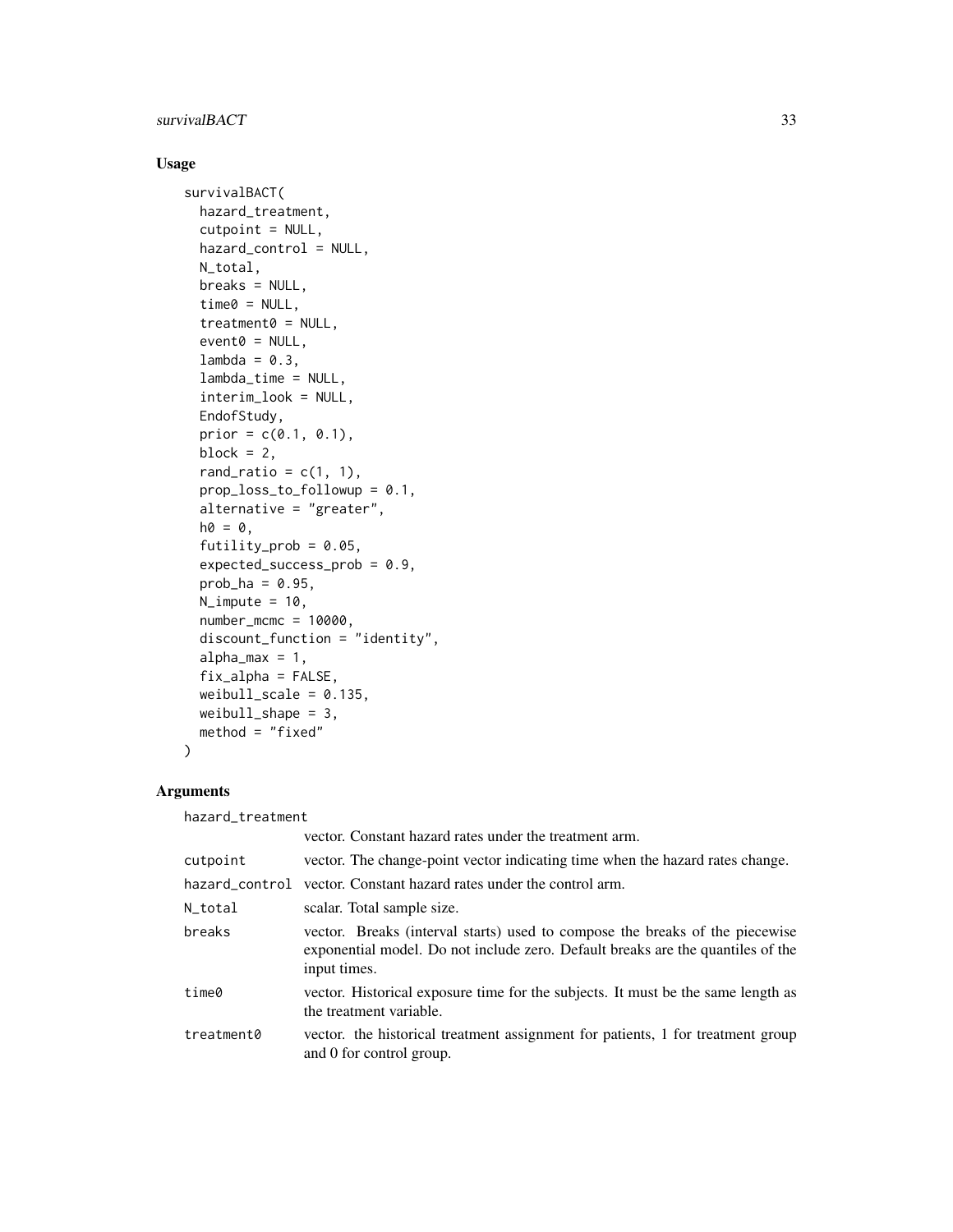<span id="page-33-0"></span>

| event0                | vector. Historical status indicator, normally 0=alive, 1=dead. Other choices are<br>TRUE/FALSE (TRUE = death) or $1/2$ (2=death). For censored data, the status<br>indicator is 0=right censored, $1 =$ event at time. Although unusual, the event<br>indicator can be omitted, in which case all subjects are assumed to have an<br>event.                                                                                                                                                                                                                          |
|-----------------------|----------------------------------------------------------------------------------------------------------------------------------------------------------------------------------------------------------------------------------------------------------------------------------------------------------------------------------------------------------------------------------------------------------------------------------------------------------------------------------------------------------------------------------------------------------------------|
| lambda                | vector. Enrollment rates across simulated enrollment times. See enrollment<br>for more details.                                                                                                                                                                                                                                                                                                                                                                                                                                                                      |
| lambda_time           | vector. Enrollment time(s) at which the enrollment rates change. Must be same<br>length as lambda. See enrollment for more details.                                                                                                                                                                                                                                                                                                                                                                                                                                  |
| interim_look          | vector. Sample size for each interim look. Note: the maximum sample size<br>should not be included.                                                                                                                                                                                                                                                                                                                                                                                                                                                                  |
| EndofStudy            | scalar. Length of the study.                                                                                                                                                                                                                                                                                                                                                                                                                                                                                                                                         |
| prior                 | vector. Prior values of the gamma rate, $Gamma(a0, b0)$ . The default is set to<br>Gamma(.1, .1).                                                                                                                                                                                                                                                                                                                                                                                                                                                                    |
| block                 | scalar. Block size for generating the randomization schedule.                                                                                                                                                                                                                                                                                                                                                                                                                                                                                                        |
| rand_ratio            | vector. Randomization allocation for the ratio of control to treatment. Integer<br>values mapping the size of the block. See randomization for more details.                                                                                                                                                                                                                                                                                                                                                                                                         |
| prop_loss_to_followup | scalar. Overall oroportion of subjects lost to follow-up.                                                                                                                                                                                                                                                                                                                                                                                                                                                                                                            |
| alternative           | character. The string specifying the alternative hypothesis, must be one of<br>"greater" (default), "less" or "two.sided".                                                                                                                                                                                                                                                                                                                                                                                                                                           |
| h0                    | scalar. Threshold for comparing two mean values. Default is h0=0.                                                                                                                                                                                                                                                                                                                                                                                                                                                                                                    |
| futility_prob         | scalar. Probability of stopping early for futility.                                                                                                                                                                                                                                                                                                                                                                                                                                                                                                                  |
| expected_success_prob |                                                                                                                                                                                                                                                                                                                                                                                                                                                                                                                                                                      |
|                       | scalar. Probability of stopping early for success.                                                                                                                                                                                                                                                                                                                                                                                                                                                                                                                   |
| prob_ha               | scalar. Probability of alternative hypothesis.                                                                                                                                                                                                                                                                                                                                                                                                                                                                                                                       |
| N_impute              | scalar. Number of imputations for Monte Carlo simulation of missing data.                                                                                                                                                                                                                                                                                                                                                                                                                                                                                            |
| number_mcmc           | scalar. Number of Monte Carlo Markov Chain draws in sampling posterior.                                                                                                                                                                                                                                                                                                                                                                                                                                                                                              |
| discount_function     |                                                                                                                                                                                                                                                                                                                                                                                                                                                                                                                                                                      |
|                       | character. If incorporating historical data, specify the discount function. Cur-<br>rently supports the Weibull function (discount_function="weibull"), the scaled-<br>Weibull function (discount_function="scaledweibull"), and the identity<br>function (discount_function="identity"). The scaled-Weibull discount func-<br>tion scales the output of the Weibull CDF to have a max value of 1. The identity<br>discount function uses the posterior probability directly as the discount weight.<br>Default value is "identity". See bdpnormal for more details. |
| alpha_max             | scalar. Maximum weight the discount function can apply. Default is 1. For a<br>two-arm trial, users may specify a vector of two values where the first value is<br>used to weight the historical treatment group and the second value is used to<br>weight the historical control group.                                                                                                                                                                                                                                                                             |
| fix_alpha             | logical. Fix alpha at alpha_max? Default value is FALSE.                                                                                                                                                                                                                                                                                                                                                                                                                                                                                                             |
|                       |                                                                                                                                                                                                                                                                                                                                                                                                                                                                                                                                                                      |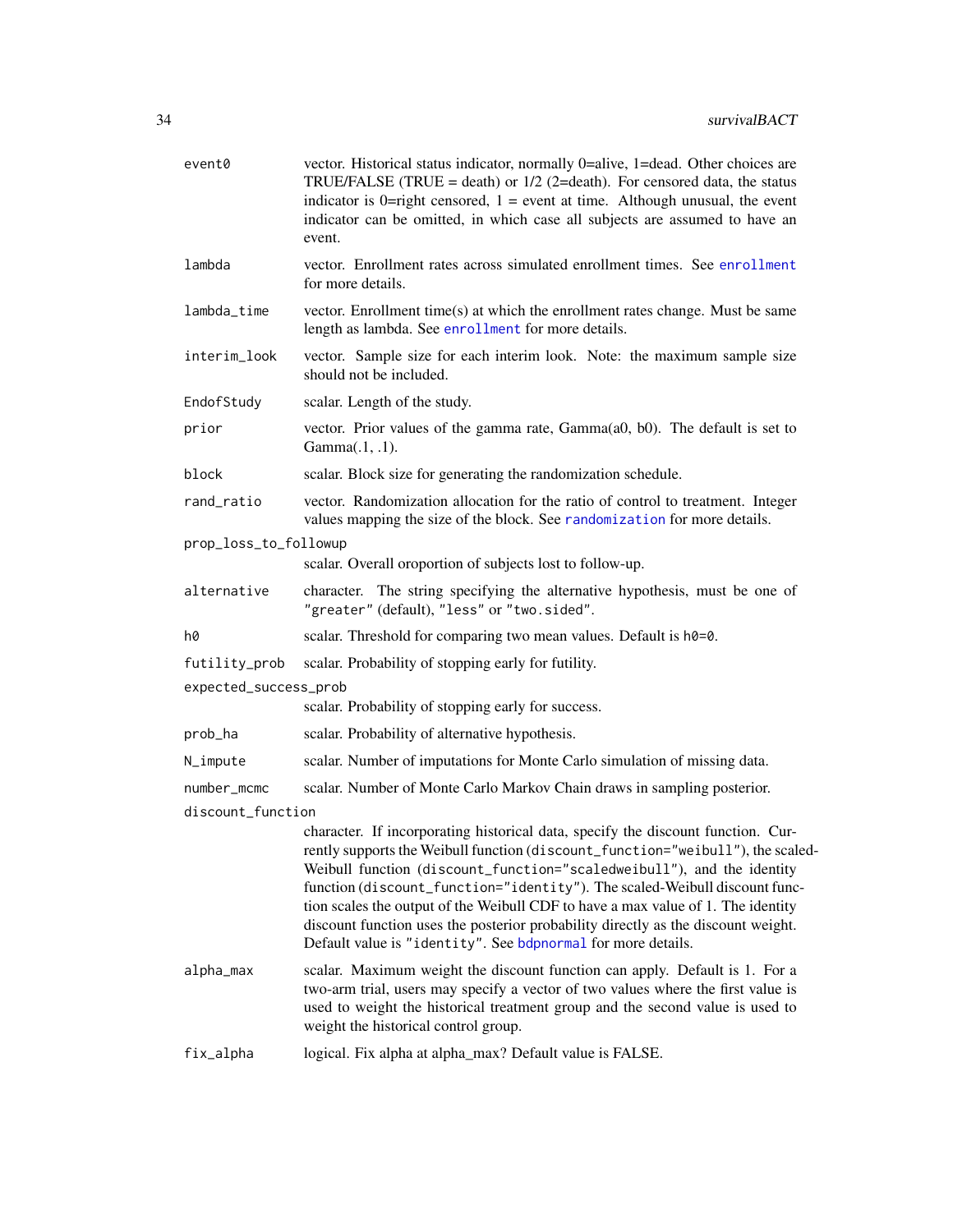- weibull\_scale scalar. Scale parameter of the Weibull discount function used to compute alpha, the weight parameter of the historical data. Default value is 0.135. For a twoarm trial, users may specify a vector of two values where the first value is used to estimate the weight of the historical treatment group and the second value is used to estimate the weight of the historical control group. Not used when discount\_function = "identity".
- weibull\_shape scalar. Shape parameter of the Weibull discount function used to compute alpha, the weight parameter of the historical data. Default value is 3. For a two-arm trial, users may specify a vector of two values where the first value is used to estimate the weight of the historical treatment group and the second value is used to estimate the weight of the historical control group. Not used when discount\_function = "identity".
- method character. Analysis method with respect to estimation of the weight paramter alpha. Default method "mc" estimates alpha for each Monte Carlo iteration. Alternate value "fixed" estimates alpha once and holds it fixed throughout the analysis. See the the bdpsurvival vignette

vignette("bdpsurvival-vignette",package="bayesDP") for more details.

#### Value

a list of output for a single trial simulation.

lambda\_treatment vector. The input parameter of constant hazard rates in the treatment group.

- cutpoint\_treatment vector. The change-point vector when the constant hazard rate(s) changes for the treatment group.
- lambda\_control vector. The input parameter of constant hazard rates in the control group.
- cutpoint\_control vector. The change-point vector when the constant hazard rate(s) changes for the control group.
- prob\_of\_accepting\_alternative scalar. The input parameter of probability threshold of accepting the alternative.
- margin scalar. The margin input value of difference between mean estimate of treatment and mean estimate of the control.

alternative character. The input parameter of alternative hypothesis.

- interim\_look vector. The sample size for each interim look.
- N\_treatment scalar. The number of patients enrolled in the treatment group for each simulation.
- event\_treatment scalar. The number of events in the treatment group for each simulation.
- N\_control scalar. The number of patients enrolled in the control group for each simulation.
- event\_control scalar. The number of events in the control group for each simulation.
- N\_enrolled vector. The number of patients enrolled in the trial (sum of control and experimental group for each simulation. )
- N\_complete scalar. The number of patients who completed the trial and had no loss to follow-up.
- post\_prob\_accept\_alternative vector. The final probability of accepting the alternative hypothesis after the analysis is done.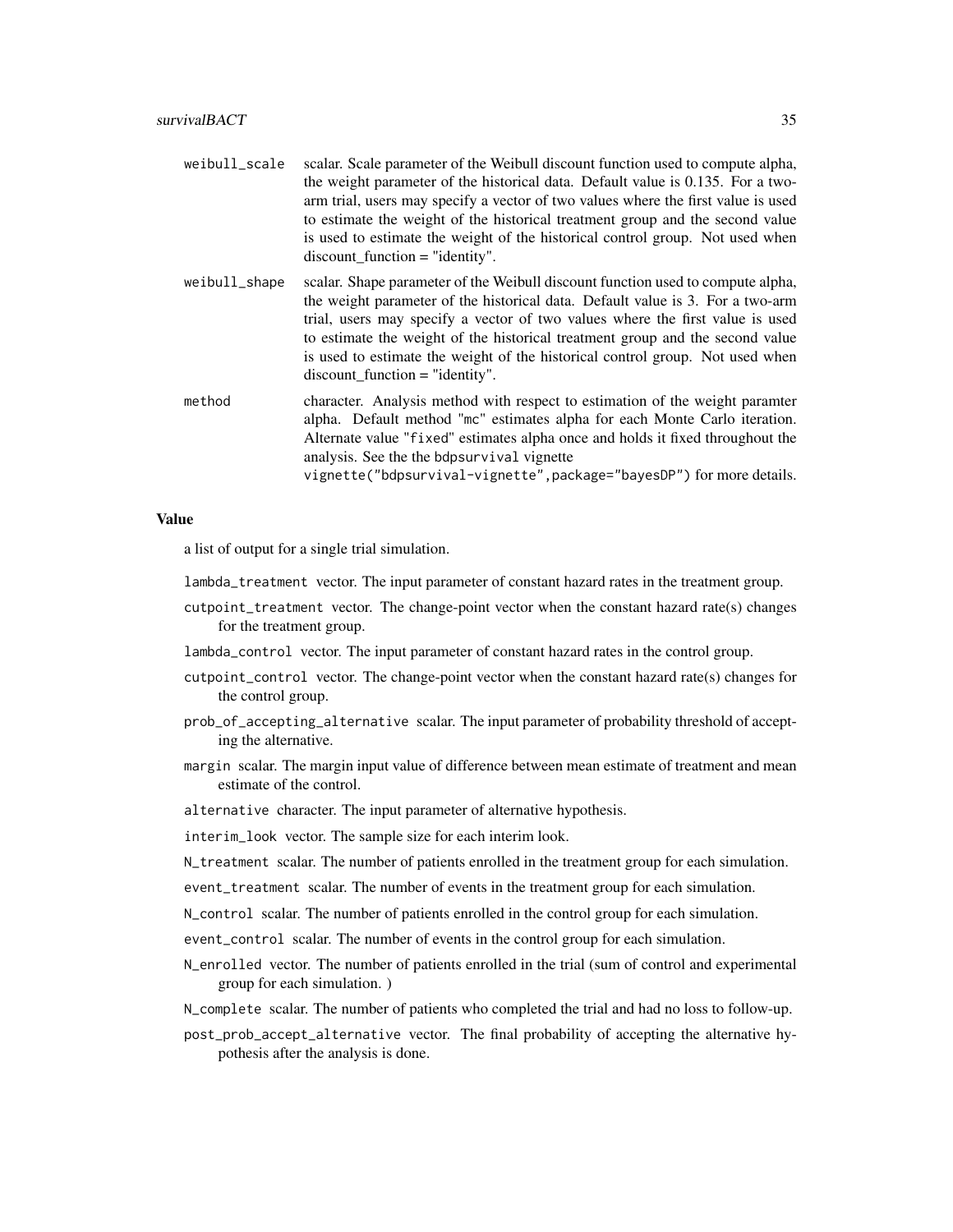- <span id="page-35-0"></span>est\_final scalar. The final estimate of the difference in posterior estimate of treatment and posterior estimate of the control group.
- stop\_futility scalar. Did the trial stop for futility during imputation of patient who had loss to follow up? 1 for yes and 0 for no.
- stop\_expected\_success scalar. Did the trial stop for early success during imputation of patient who had loss to follow up? 1 for yes and 0 for no.
- est\_interim scalar. The interim estimate of the difference in posterior estimate of treatment and posterior estimate of the control group.

survivaldata *Time-to-event dataset for analyzing adaptive Bayesian trials*

# Description

A dataset containing the results of 100 patients with time-to-event outcome, the dataset is filled with treatment assignment and status  $(0 =$  censored,  $1 =$  not censored).

#### Usage

```
data(survivaldata)
```
# Format

A data frame with 100 rows and 4 variables:

id Patient ID in the trial

treatment treatment assignment for patients, 1 for treatment group 0 for control group

time the follow up time for patients

event The status indicator, normally 0=alive, 1=dead or  $0 =$  no event, 1 = event occurred

#### Examples

data(survivaldata)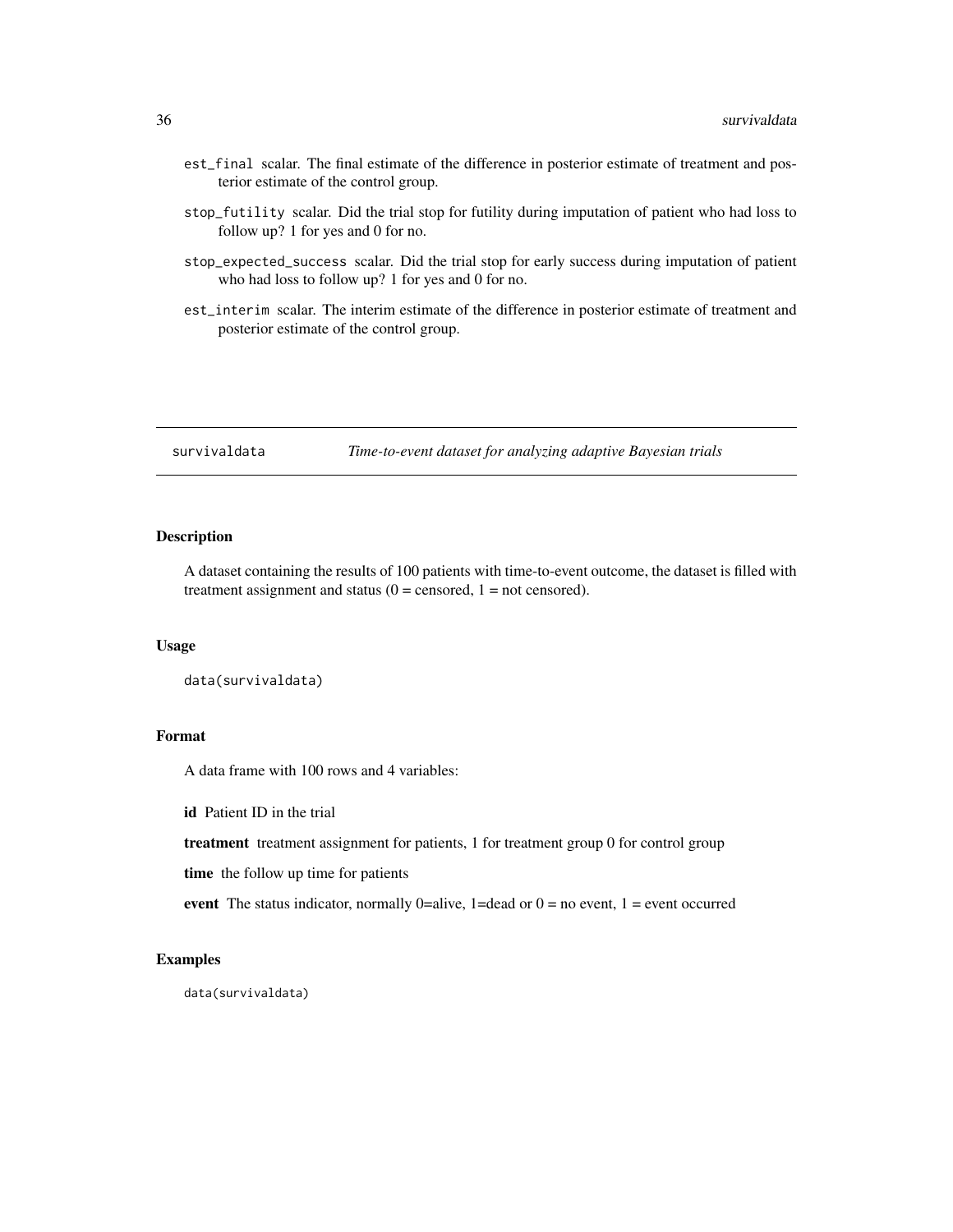<span id="page-36-0"></span>survival\_analysis *Analyzing Bayesian trial for time-to-event data*

#### Description

Function to analyze Bayesian trial for time-to-event data which allows early stopping and incorporation of historical data using the discount function approach

#### Usage

```
survival_analysis(
  time,
  treatment,
  event = NULL,time0 = NULL,
  treatment0 = NULL,
  event0 = NULL,surv_time = NULL,
 h0 = 0,
 breaks = NULL,
  alternative = "greater",
  N_impute = 10,
  number_mcmc = 10000,
 prob_ha = 0.95,
  futility_prob = 0.1,
  expected_success_prob = 0.9,
  prior = c(0.1, 0.1),
  discount_function = "identity",
  fix\_alpha = FALSE,alpha_max = 1,
  weibull_scale = 0.135,
 weibull_shape = 3,
  method = "fixed")
```
#### Arguments

| time      | vector. exposure time for the subjects. It must be the same length as the treat-<br>ment variable.                                                                                                                                                                                                                                |
|-----------|-----------------------------------------------------------------------------------------------------------------------------------------------------------------------------------------------------------------------------------------------------------------------------------------------------------------------------------|
| treatment | vector. treatment assignment for patients, 1 for treatment group and 0 for control<br>group                                                                                                                                                                                                                                       |
| event     | vector. The status indicator, normally 0=alive, 1=dead. Other choices are TRUE/FALSE<br>(TRUE = death) or $1/2$ (2=death). For censored data, the status indicator is<br>0-right censored, $1 =$ event at time. Although unusual, the event indicator can<br>be omitted, in which case all subjects are assumed to have an event. |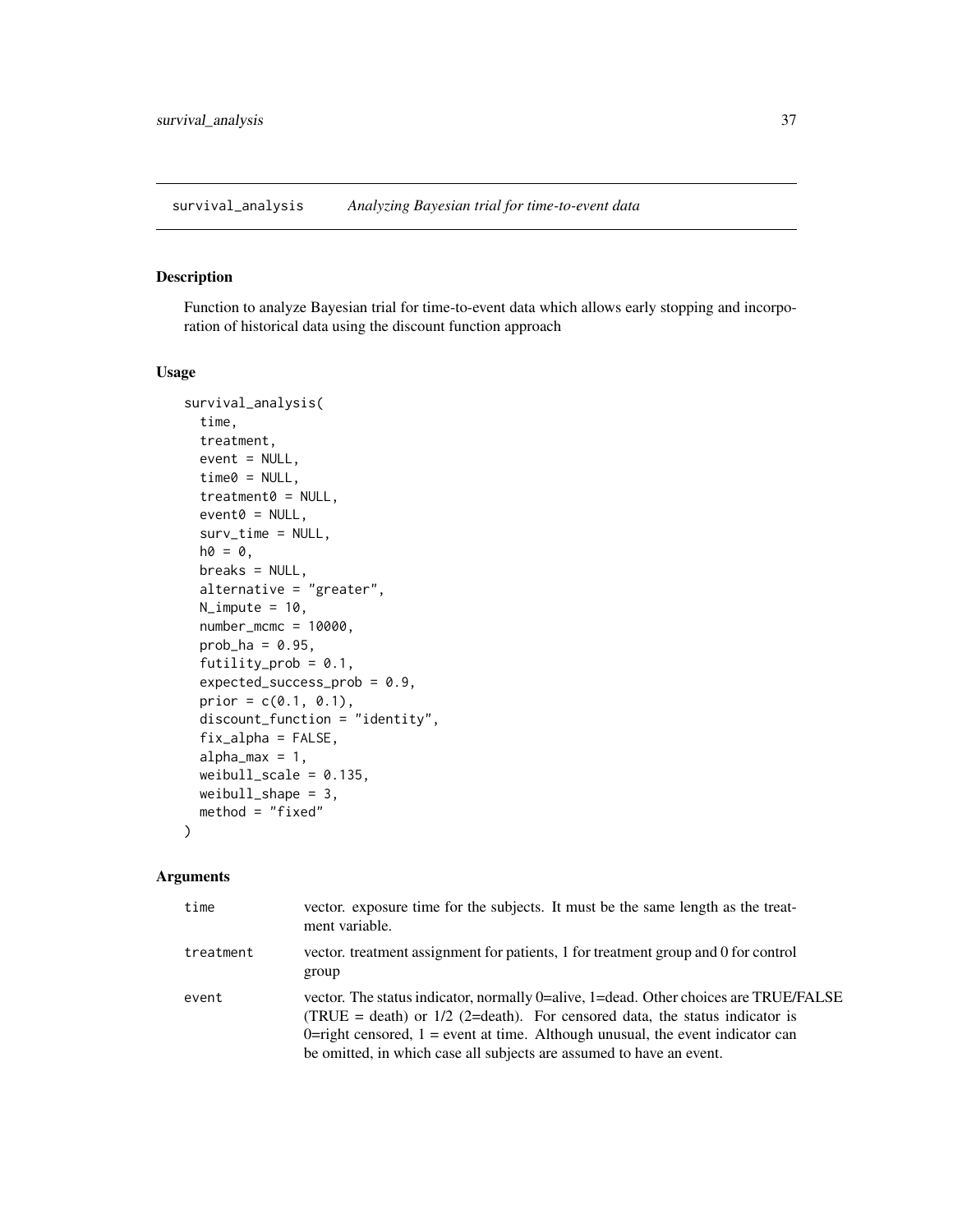<span id="page-37-0"></span>

| time0                 | vector. Historical exposure time for the subjects. It must be the same length as<br>the treatment variable.                                                                                                                                                                                                                                                                                                                                                                                                                                                          |
|-----------------------|----------------------------------------------------------------------------------------------------------------------------------------------------------------------------------------------------------------------------------------------------------------------------------------------------------------------------------------------------------------------------------------------------------------------------------------------------------------------------------------------------------------------------------------------------------------------|
| treatment0            | vector. the historical treatment assignment for patients, 1 for treatment group<br>and 0 for control group.                                                                                                                                                                                                                                                                                                                                                                                                                                                          |
| event0                | vector. Historical status indicator, normally 0=alive, 1=dead. Other choices are<br>TRUE/FALSE (TRUE = death) or $1/2$ (2=death). For censored data, the status<br>indicator is 0=right censored, $1 =$ event at time. Although unusual, the event<br>indicator can be omitted, in which case all subjects are assumed to have an<br>event.                                                                                                                                                                                                                          |
| surv_time             | scalar. scalar. Survival time of interest for computing the probability of survival<br>for a single arm (OPC) trial. Default is overall, i.e., current+historical, median<br>survival time.                                                                                                                                                                                                                                                                                                                                                                          |
| h0                    | scalar. Threshold for comparing two mean values. Default is h0=0.                                                                                                                                                                                                                                                                                                                                                                                                                                                                                                    |
| breaks                | vector. Breaks (interval starts) used to compose the breaks of the piecewise<br>exponential model. Do not include zero. Default breaks are the quantiles of the<br>input times.                                                                                                                                                                                                                                                                                                                                                                                      |
| alternative           | character. The string specifying the alternative hypothesis, must be one of<br>"greater" (default), "less" or "two.sided".                                                                                                                                                                                                                                                                                                                                                                                                                                           |
| N_impute              | scalar. Number of imputations for Monte Carlo simulation of missing data.                                                                                                                                                                                                                                                                                                                                                                                                                                                                                            |
| number_mcmc           | scalar. Number of Monte Carlo Markov Chain draws in sampling posterior.                                                                                                                                                                                                                                                                                                                                                                                                                                                                                              |
| prob_ha               | scalar. Probability of alternative hypothesis.                                                                                                                                                                                                                                                                                                                                                                                                                                                                                                                       |
| futility_prob         | scalar. Probability of stopping early for futility.                                                                                                                                                                                                                                                                                                                                                                                                                                                                                                                  |
| expected_success_prob |                                                                                                                                                                                                                                                                                                                                                                                                                                                                                                                                                                      |
|                       | scalar. Probability of stopping early for success.                                                                                                                                                                                                                                                                                                                                                                                                                                                                                                                   |
| prior                 | vector. Prior values of the gamma rate, Gamma(a0, b0). The default is set to<br>Gamma(.1, .1).                                                                                                                                                                                                                                                                                                                                                                                                                                                                       |
| discount_function     |                                                                                                                                                                                                                                                                                                                                                                                                                                                                                                                                                                      |
|                       | character. If incorporating historical data, specify the discount function. Cur-<br>rently supports the Weibull function (discount_function="weibull"), the scaled-<br>Weibull function (discount_function="scaledweibull"), and the identity<br>function (discount_function="identity"). The scaled-Weibull discount func-<br>tion scales the output of the Weibull CDF to have a max value of 1. The identity<br>discount function uses the posterior probability directly as the discount weight.<br>Default value is "identity". See bdpnormal for more details. |
| fix_alpha             | logical. Fix alpha at alpha_max? Default value is FALSE.                                                                                                                                                                                                                                                                                                                                                                                                                                                                                                             |
| alpha_max             | scalar. Maximum weight the discount function can apply. Default is 1. For a<br>two-arm trial, users may specify a vector of two values where the first value is<br>used to weight the historical treatment group and the second value is used to<br>weight the historical control group.                                                                                                                                                                                                                                                                             |
| weibull_scale         | scalar. Scale parameter of the Weibull discount function used to compute alpha,<br>the weight parameter of the historical data. Default value is 0.135. For a two-<br>arm trial, users may specify a vector of two values where the first value is used<br>to estimate the weight of the historical treatment group and the second value<br>is used to estimate the weight of the historical control group. Not used when<br>$discount\_function = "identity".$                                                                                                      |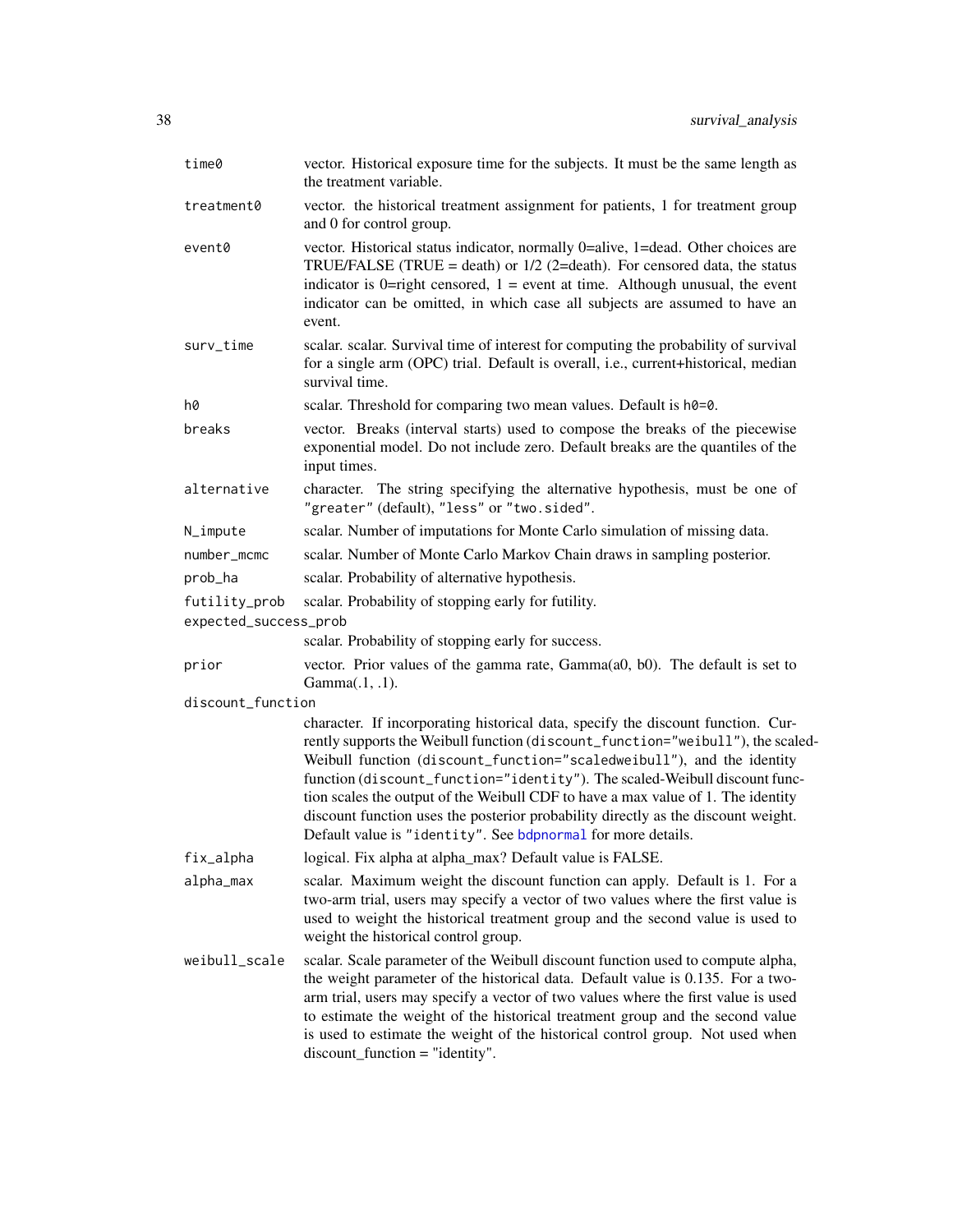| weibull_shape | scalar. Shape parameter of the Weibull discount function used to compute alpha,<br>the weight parameter of the historical data. Default value is 3. For a two-arm<br>trial, users may specify a vector of two values where the first value is used<br>to estimate the weight of the historical treatment group and the second value<br>is used to estimate the weight of the historical control group. Not used when<br>$discount$ function = "identity". |
|---------------|-----------------------------------------------------------------------------------------------------------------------------------------------------------------------------------------------------------------------------------------------------------------------------------------------------------------------------------------------------------------------------------------------------------------------------------------------------------|
| method        | character. Analysis method with respect to estimation of the weight paramter<br>alpha. Default method "mc" estimates alpha for each Monte Carlo iteration.<br>Alternate value "fixed" estimates alpha once and holds it fixed throughout the<br>analysis. See the the bdpsurvival vignette<br>vignette("bdpsurvival-vignette", package="bayesDP") for more details.                                                                                       |

#### Value

a list of output for the Bayesian trial for time-to-event.

- prob\_of\_accepting\_alternative scalar. The input parameter of probability of accepting the alternative.
- margin scalar. The margin input value of difference between mean estimate of treatment and mean estimate of the control.
- alternative character. The input parameter of alternative hypothesis.
- alpha\_max scalar. The alpha\_max input.
- N\_treatment scalar. The number of patients enrolled in the experimental group for each simulation.
- event\_treatment scalar. The number of events in the experimental group for each simulation.
- N\_control scalar. The number of patients enrolled in the control group for each simulation.
- event\_control scalar. The number of events in the control group for each simulation.
- N\_enrolled scalar. The number of patients enrolled in the trial (sum of control and experimental group for each simulation. )
- N\_complete scalar. The number of patients whose time passes the surv\_time.
- alpha\_discount vector. The alpha discount funtion used for control and treatment.
- post\_prob\_accept\_alternative vector. The final probability of accepting the alternative hypothesis after the analysis is done.
- est\_final scalar. The final estimate of the difference in posterior estimate of treatment and posterior estimate of the control group.
- stop\_futility scalar. Did the trial stop for futility during imputation of patient who had loss to follow up? 1 for yes and 0 for no.
- stop\_expected\_success scalar. Did the trial stop for early success during imputation of patient who had loss to follow up? 1 for yes and 0 for no.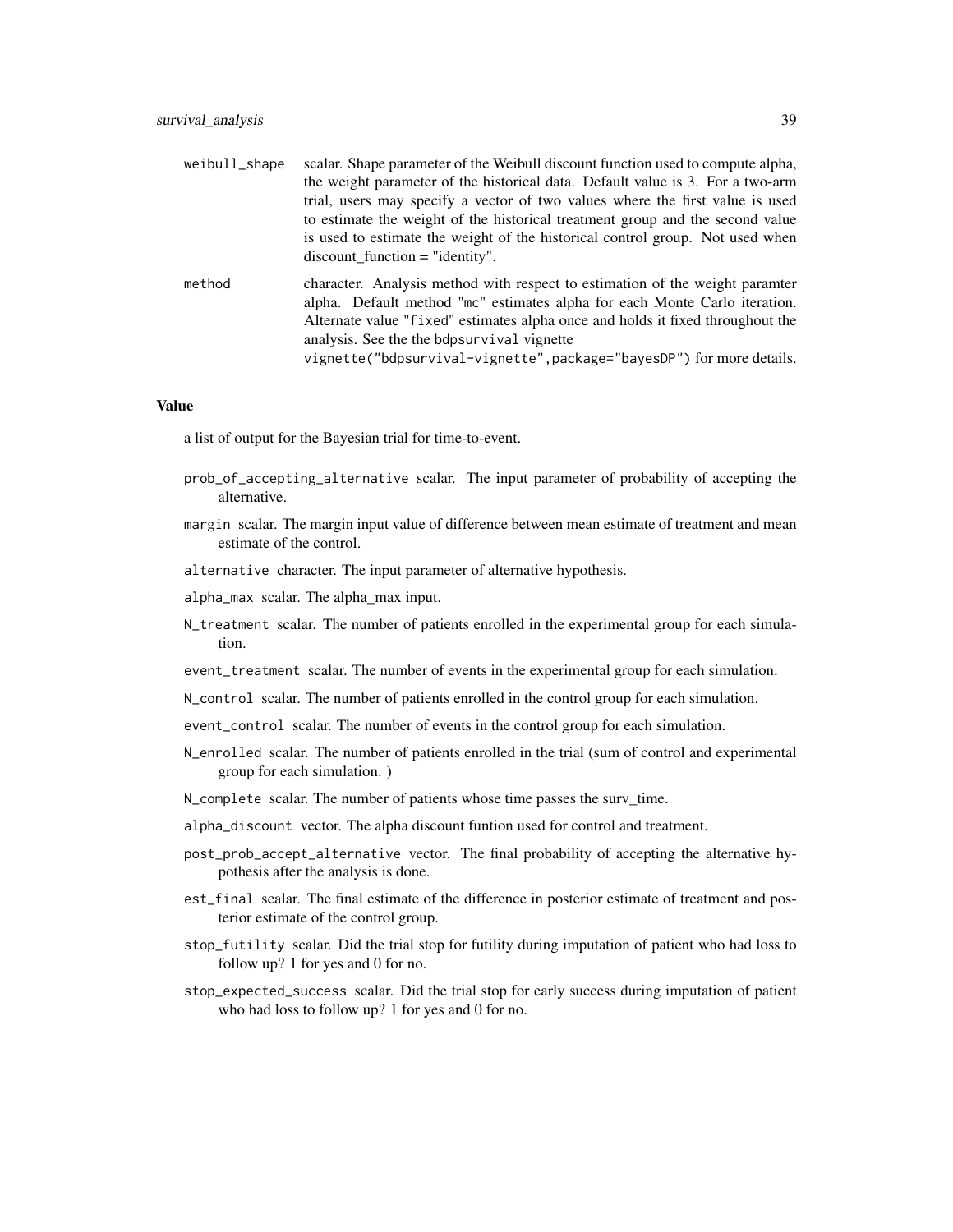<span id="page-39-0"></span>

Wrapper function for the piecewise constant hazard rates and the cutpoint for control and treatment group.

# Usage

```
survival_outcome(
  hazard_treatment = NULL,
  cutpoint = NULL,
  hazard_control = NULL,
  .data = NULL
\mathcal{L}
```
# Arguments

hazard\_treatment

|          | vector. Constant hazard rates under the treatment arm.                        |
|----------|-------------------------------------------------------------------------------|
| cutpoint | vector. The change-point vector indicating time when the hazard rates change. |
|          | hazard_control vector. Constant hazard rates under the control arm.           |
| .data    | NULL, stores the hazard rates and cutpoint, please do not fill it in.         |

# Value

a list with hazard rates and cutpoint for control and treatment group.

# Examples

```
survival_outcome(hazard_treatment = 0.06,
                        hazard</u>control = 0.08,
                        cutoff = NULL )
```